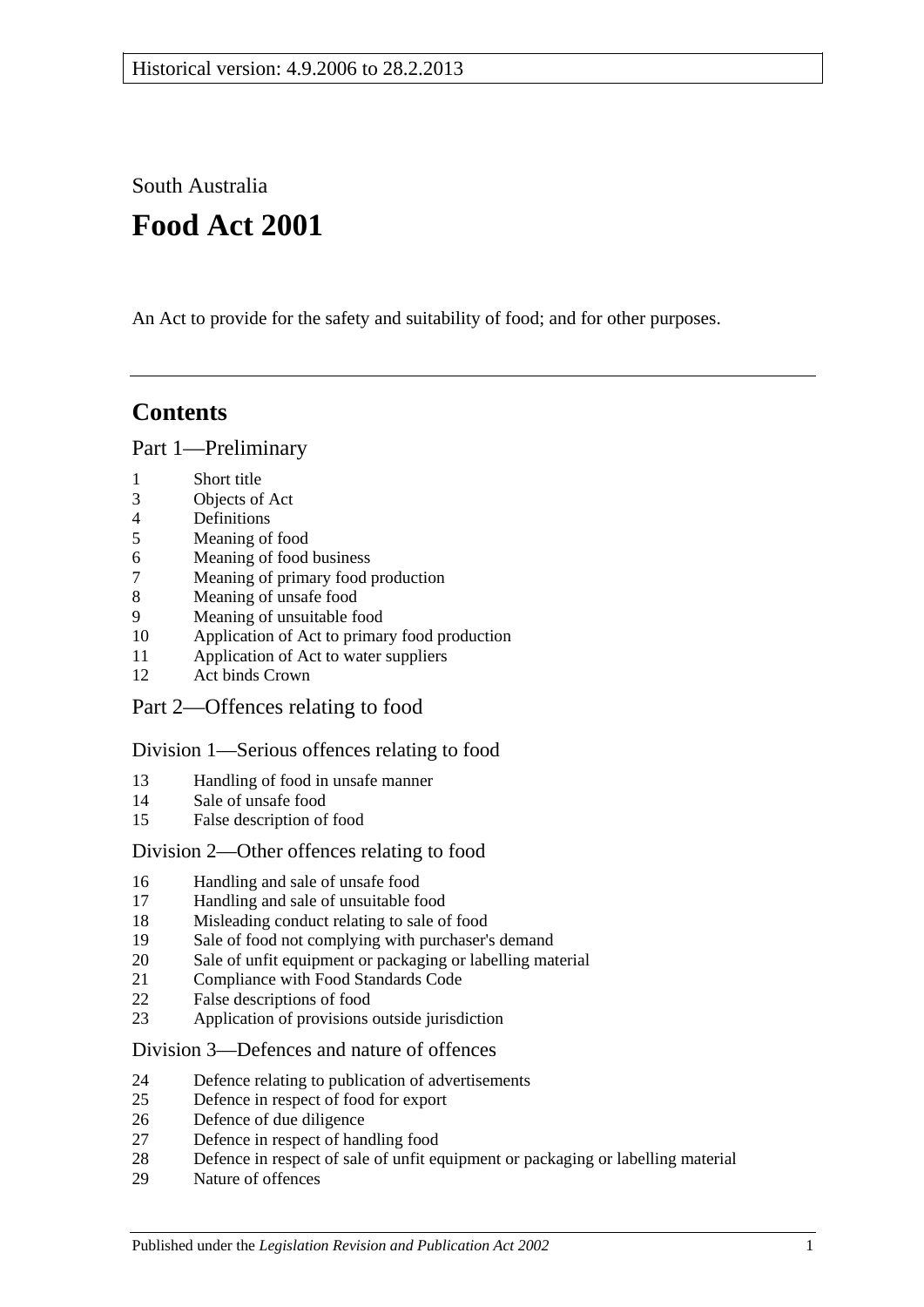#### [Alternative verdicts for serious food offences](#page-17-3)

#### [Part 3—Emergency powers](#page-18-0)

- [Making of order](#page-18-1)
- [Nature of order](#page-18-2)
- [Special provisions relating to recall orders](#page-18-3)
- [Manner of making orders](#page-19-0)
- [Review of order](#page-19-1)
- [Failure to comply with emergency order](#page-20-0)

#### [Part 4—Inspection and seizure powers](#page-20-1)

#### [Division 1—Inspection](#page-20-2)

- [Powers of authorised officers](#page-20-3)
- [Search warrants](#page-22-0)
- [Failure to comply with requirements of authorised officers](#page-22-1)
- [False information](#page-22-2)
- [Obstructing or impersonating authorised officers](#page-22-3)

#### [Division 2—Seizure](#page-23-0)

[Seizure](#page-23-1)

## [Part 5—Improvement notices and prohibition orders](#page-25-0)

- [Unclean or unfit premises, vehicles or equipment](#page-25-1)
- [Improvement notice](#page-25-2)
- [Compliance with improvement notice](#page-26-0)
- [Prohibition order](#page-26-1)
- [Scope of notices and orders](#page-27-0)
- [Notices and orders to contain certain information](#page-27-1)
- [Request for re-inspection](#page-27-2)
- [Contravention of improvement notice or prohibition order](#page-28-0)<br>51 Review of decision to refuse certificate of clearance
- [Review of decision to refuse certificate of clearance](#page-28-1)
- [Review of order](#page-28-2)

## [Part 6—Taking and analysis of samples](#page-29-0)

#### [Division 1—Taking of samples](#page-29-1)

- [Proprietor to be informed](#page-29-2)<br>54 Payment for sample
- [Payment for sample](#page-29-3)
- [Samples from vending machines](#page-29-4)
- [Packaged food](#page-29-5)
- Procedure [to be followed](#page-29-6)
- [Samples to be submitted for analysis](#page-30-0)

#### [Division 2—Procedures relating to analyses](#page-30-1)

- [Compliance with Food Standards Code](#page-30-2)
- [Certificate of analysis](#page-30-3)

#### [Division 3—Approval of laboratories](#page-31-0)

- [Approval of laboratories](#page-31-1)
- [Term of approval](#page-31-2)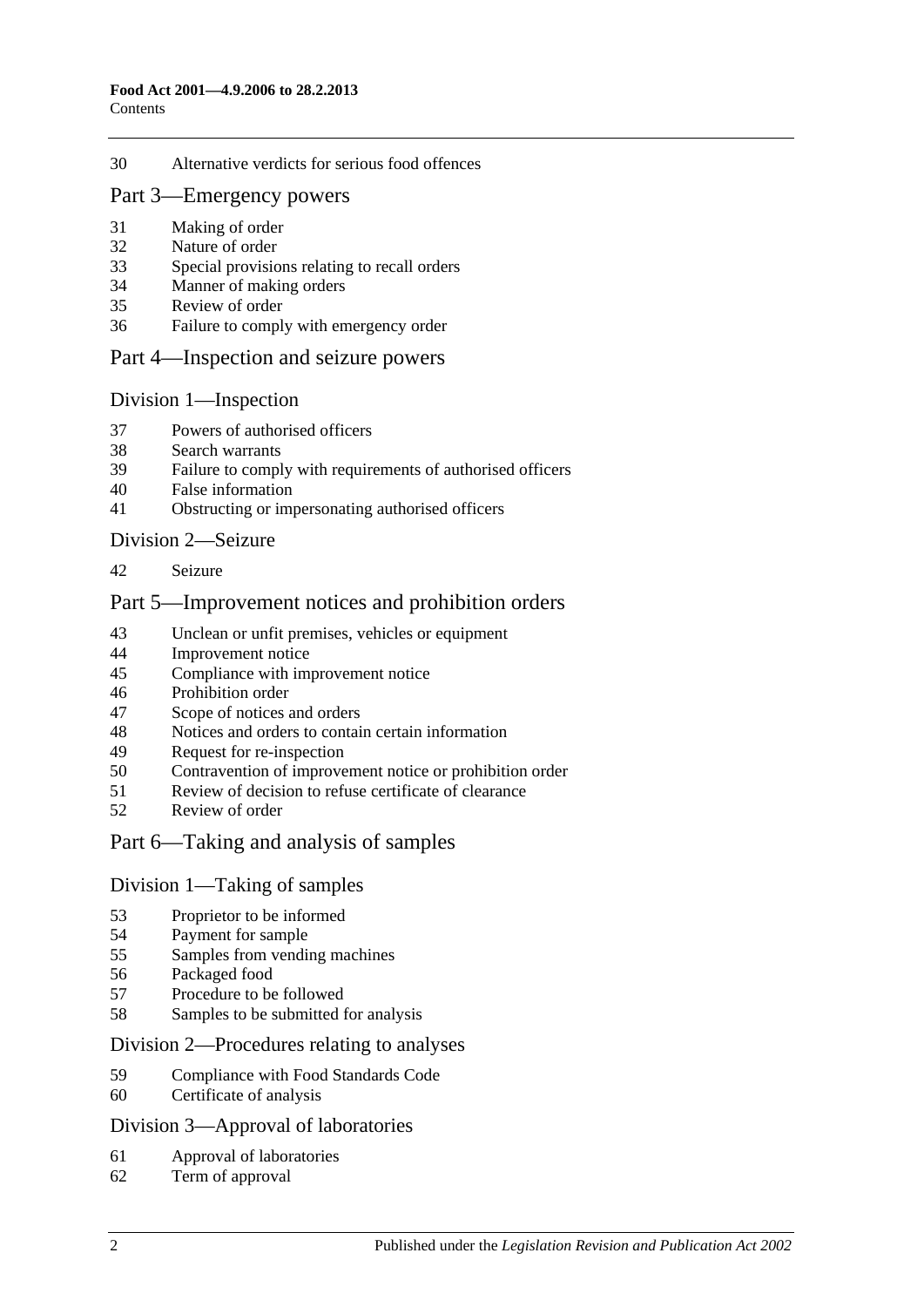- [Approved laboratory to give notice of certain interests](#page-32-0)
- [Variation of conditions or suspension or cancellation of approval of laboratory](#page-32-1)
- [Review of decisions relating to approval](#page-33-0)
- [List of approved laboratories to be maintained](#page-33-1)

#### [Division 4—Approval of analysts](#page-33-2)

- [Approval of persons to carry out analyses](#page-33-3)
- [Term of approval](#page-33-4)
- [Approved analyst to give notice of certain interests](#page-34-0)
- [Variation of conditions or suspension or cancellation of approval of analyst](#page-34-1)
- [Review of decisions relating to approval](#page-34-2)
- [List of approved analysts to be maintained](#page-35-0)

#### [Part 7—Auditing](#page-35-1)

#### [Division 1—Approval of food safety auditors](#page-35-2)

- [Approval of food safety auditors](#page-35-3)
- [Term of approval](#page-35-4)
- [Food safety auditor to give notice of certain interests](#page-36-0)
- [Variation of conditions or suspension or cancellation of approval of auditor](#page-36-1)
- [Review of decisions relating to approvals](#page-37-0)

#### [Division 2—Auditing and reporting requirements](#page-37-1)

- [Food safety programs and auditing requirements](#page-37-2)
- [Priority classification system and frequency of auditing](#page-37-3)
- [Duties of food safety auditors](#page-38-0)
- [Reporting requirements](#page-38-1)
- [Redetermination of frequency of auditing](#page-39-0)
- [Certificates of authority of food safety auditors](#page-40-0)
- [List of food safety auditors to be maintained](#page-40-1)
- [Obstructing or impersonating food safety auditors](#page-40-2)

#### [Part 8—Notification of food businesses](#page-40-3)

[Notification of food businesses](#page-40-4)

#### [Part 9—Administration](#page-41-0)

#### [Division 1—Relevant authority](#page-41-1)

- [Provision relating to functions](#page-41-2)
- [Delegations by relevant authority](#page-41-3)

#### [Division 2—Functions of enforcement agencies](#page-42-0)

- [Functions of enforcement agencies in relation to this Act](#page-42-1)<br>90 Conditions on exercise of functions by enforcement agency
- [Conditions on exercise of functions by enforcement agencies](#page-42-2)
- [Delegations by enforcement agency](#page-42-3)
- [Exercise of functions by enforcement agencies](#page-43-0)
- [Reports by enforcement agencies](#page-43-1)

#### [Division 3—Appointment of authorised officers](#page-43-2)

- [Appointment of authorised officers](#page-43-3)
- [Certificates of authority](#page-43-4)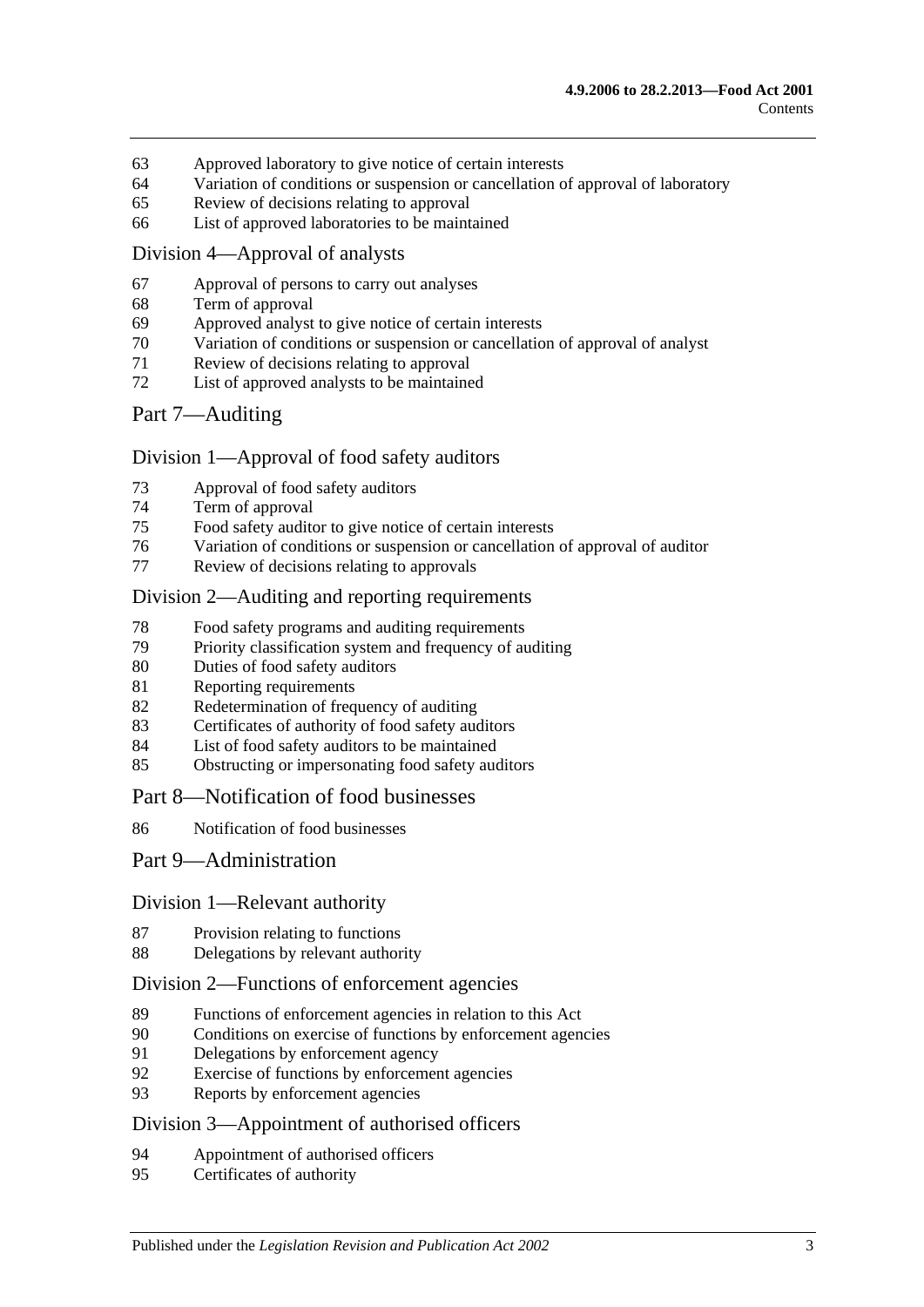[Division 4—Agreement and consultation with local government sector on](#page-43-5)  [administration and enforcement of Act](#page-43-5)

96 [Agreement and consultation with local government sector](#page-43-6)

## [Part 10—Procedural and evidentiary provisions](#page-44-0)

- 97 [Offences by employers](#page-44-1)
- 98 [Offences by bodies corporate](#page-44-2)<br>99 Liability of employees and ag
- [Liability of employees and agents](#page-44-3)
- 100 [No defence to allege deterioration of sample](#page-45-0)
- 101 [Onus to prove certain matters on defendant](#page-45-1)
- 102 [Presumptions](#page-45-2)
- 103 [Certificate evidence and evidence of analysts](#page-46-0)
- 104 [Power of court to order further analysis](#page-47-0)
- 105 [Court may order costs and expenses](#page-47-1)
- 106 [Court may order forfeiture](#page-47-2)
- 107 [Court may order corrective advertising](#page-47-3)

#### [Part 11—Miscellaneous](#page-47-4)

- 108 [Special power of exemption](#page-47-5)
- 109 [Annual report](#page-48-0)
- 110 [Protection from liability](#page-48-1)
- 111 [Disclosure of certain confidential information](#page-48-2)
- 112 [Disclosure of certain information](#page-48-3)
- 113 [Regulations](#page-49-0)
- 115 [Savings and transitional regulations](#page-51-0)

## [Legislative history](#page-52-0)

## <span id="page-3-0"></span>**The Parliament of South Australia enacts as follows:**

# **Part 1—Preliminary**

## <span id="page-3-1"></span>**1—Short title**

This Act may be cited as the *Food Act 2001*.

## <span id="page-3-2"></span>**3—Objects of Act**

The objects of this Act include the following:

- (a) to ensure food for sale is both safe and suitable for human consumption;
- (b) to prevent misleading conduct in connection with the sale of food;
- (c) to provide for the application in this jurisdiction of the Food Standards Code.

## <span id="page-3-3"></span>**4—Definitions**

(1) In this Act, unless the contrary intention appears—

#### *advertisement* means—

- (a) any words, whether written or spoken; or
- (b) any pictorial representation or design; or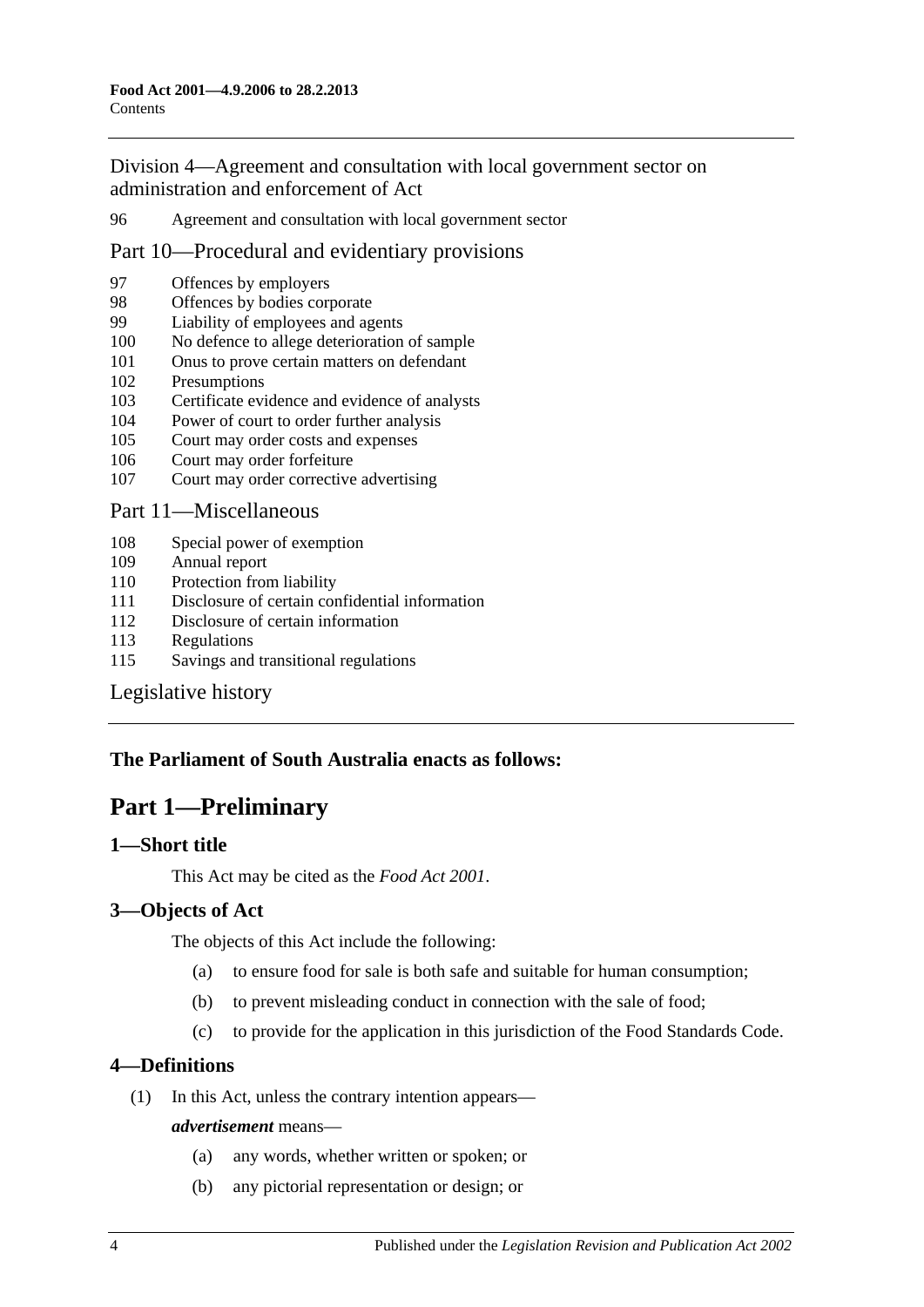(c) any other representation by any means at all,

used or apparently used to promote, directly or indirectly, the sale of food;

*analysis* includes any examination or testing of food or any other thing;

*animal* includes an amphibian, bird, crustacean, fish, mollusc or reptile;

*appropriate enforcement agency* means, in relation to the provision in which the expression is used, the enforcement agency prescribed by the regulations for the purposes of that provision;

*appropriate review body* means the Administrative and Disciplinary Division of the District Court;

*approved analyst* means a person approved under [Division 4](#page-33-2) of [Part 6;](#page-29-0)

*approved form* means the form approved from time to time by the relevant authority;

*approved laboratory* means a laboratory approved under [Division 3](#page-31-0) of [Part 6;](#page-29-0)

*Australia New Zealand Food Authority* means the Australia New Zealand Food Authority constituted by the *Australia New Zealand Food Authority Act 1991* of the Commonwealth;

*authorised officer* means a person appointed under [Division 3](#page-43-2) of [Part 9;](#page-41-0)

*business day* means a day that is not a Saturday, Sunday or Public Holiday;

*council* means—

- (a) a council under the *[Local Government Act](http://www.legislation.sa.gov.au/index.aspx?action=legref&type=act&legtitle=Local%20Government%20Act%201999) 1999*; or
- (b) a body established by a council or councils under the *[Local Government](http://www.legislation.sa.gov.au/index.aspx?action=legref&type=act&legtitle=Local%20Government%20Act%201999)  Act [1999](http://www.legislation.sa.gov.au/index.aspx?action=legref&type=act&legtitle=Local%20Government%20Act%201999)*;

*enforcement agency* means—

- (a) the relevant authority; or
- (b) any person or body, or a person or body within a class of persons or bodies, prescribed by the regulations for the purposes of this definition;

<span id="page-4-0"></span>*equipment* means the whole or part of—

- (a) any utensil, machinery, instrument, device, apparatus or appliance that is used, or that is designed or intended for use, in or in connection with the handling of food; or
- (b) any substance, utensil, machinery, instrument, device, apparatus or appliance that is used, or that is designed or intended for use, in cleaning anything referred to in [paragraph](#page-4-0) (a);

*examine* includes weigh, count, test or measure;

*food* has the meaning given by [section](#page-7-0) 5;

*food business* has the meaning given by [section](#page-7-1) 6;

*food safety auditor* means a person approved under [Division 1](#page-35-2) of [Part 7;](#page-35-1)

*Food Safety Standards* means the standards contained in Chapter 3 of the Food Standards Code;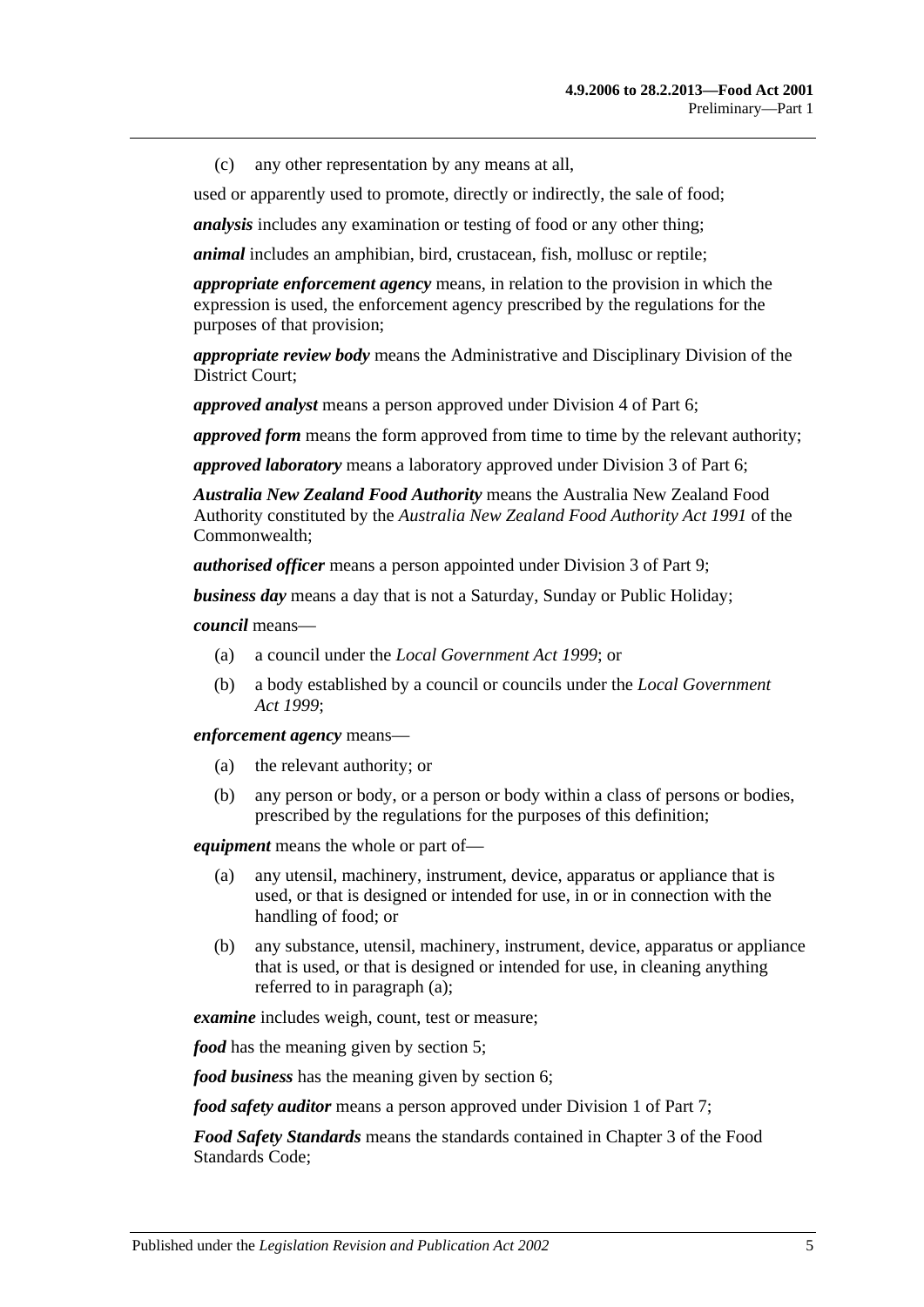*Food Standards Code* means the Australia New Zealand Food Standards Code as defined in the *Australia New Zealand Food Authority Act 1991* of the Commonwealth, as adopted or incorporated by the regulations;

*food transport vehicle* means a vehicle used for the transport of food for sale (or of food ultimately intended for sale);

*handling* of food includes the making, manufacturing, producing, collecting, extracting, processing, storing, transporting, delivering, preparing, treating, preserving, packing, cooking, thawing, serving or displaying of food;

*head of an enforcement agency* means the person prescribed by the regulations as the head of an enforcement agency for the purposes of this definition;

*improvement notice* means an improvement notice issued under [Part 5;](#page-25-0)

*this jurisdiction* means the State of South Australia;

*label* includes any tag, brand, mark or statement in writing or any representation or design or other descriptive matter on or attached to or used or displayed in connection with or accompanying any food or package;

*LGA* means the Local Government Association of South Australia;

*package* includes any container or wrapper in or by which food intended for sale is wholly or partly encased, covered, enclosed, contained or packed and, in the case of food carried or sold or intended to be carried or sold in more than one package, includes every such package;

*premises* includes—

- (a) land (whether or not vacant); or
- (b) the whole or any part of a building, tent, stall or other structure (whether of a permanent or temporary nature); or
- (c) a pontoon; or
- (d) a vehicle (other than a food transport vehicle while it is engaged in the transport of food);

*primary food production* has the meaning given by [section](#page-7-2) 7;

*prohibition order* means a prohibition order made under [Part 5;](#page-25-0)

*proprietor* of a food business means—

- (a) the person carrying on the food business; or
- (b) if that person cannot be identified—the person in charge of the food business;

*public institution* means an institution, or an institution within a class of institutions, prescribed by the regulations for the purposes of this definition;

*recall order* means an order under [Part 3](#page-18-0) requiring the recall or disposal, or both, of any food;

*record* means a record of any kind, including a disk, tape or other article from which information is capable of being reproduced (with or without the aid of another article or device);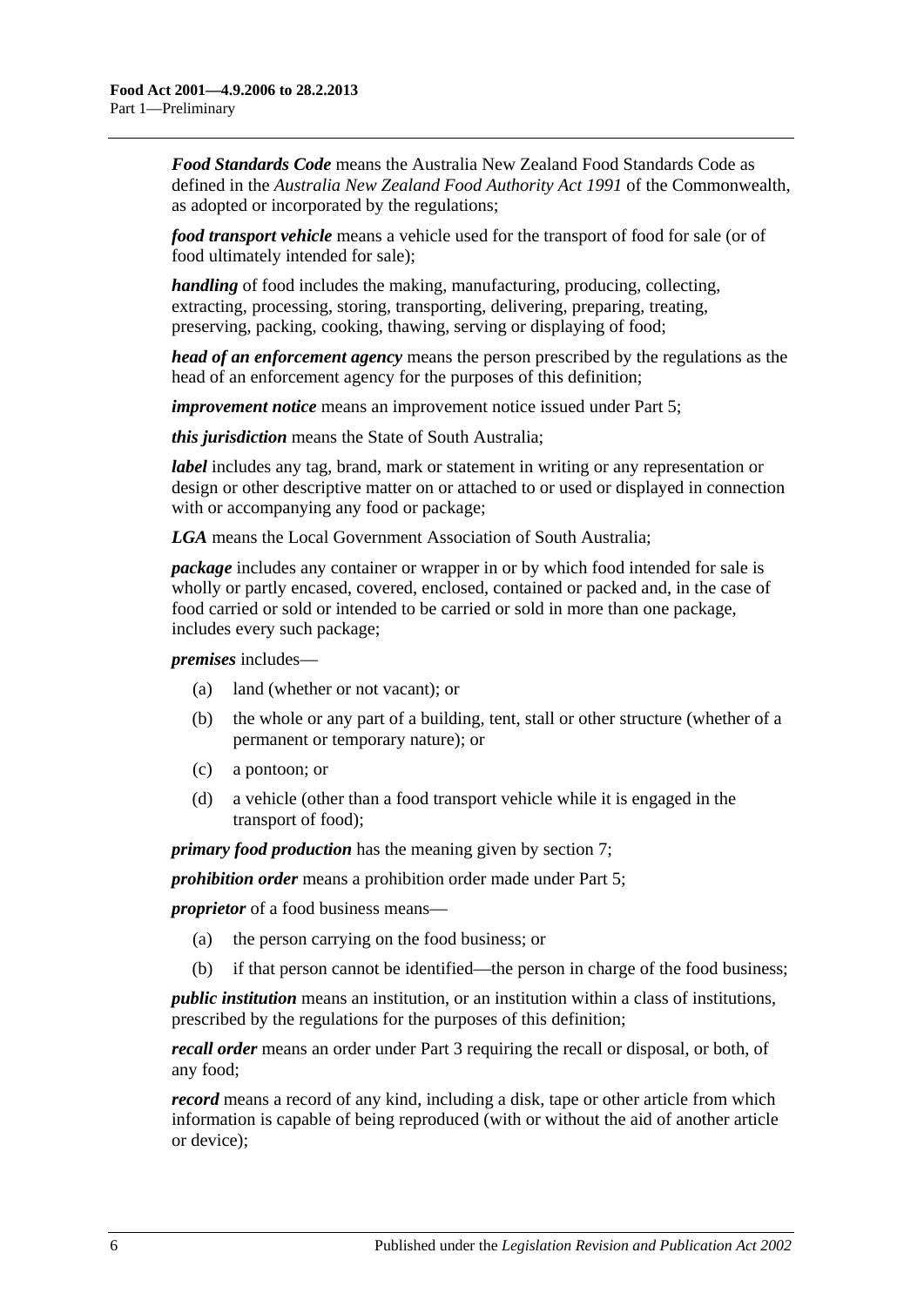*relevant authority* means the Minister and includes, if the regulations so provide in relation to a provision in which the expression is used, a person or body, or a person or body within a class of persons or bodies, prescribed by the regulations for the purposes of that provision;

*sell* includes—

- (a) barter, offer or attempt to sell; or
- (b) receive for sale; or
- (c) have in possession for sale; or
- (d) display for sale; or
- (e) cause or permit to be sold or offered for sale; or
- (f) send, forward or deliver for sale; or
- (g) dispose of by any method for valuable consideration; or
- (h) dispose of to an agent for sale on consignment; or
- (i) provide under a contract of service; or
- (j) supply food as a meal or part of a meal to an employee, in accordance with a term of an award governing the employment of the employee or a term of the employee's contract of service, for consumption by the employee at the employee's place of work; or
- (k) dispose of by way of raffle, lottery or other game of chance; or
- (l) offer as a prize or reward; or
- (m) give away for the purpose of advertisement or in furtherance of trade or business; or
- (n) supply food under a contract (whether or not the contract is made with the consumer of the food), together with accommodation, service or entertainment, in consideration of an inclusive charge for the food supplied and the accommodation, service or entertainment; or
- (o) supply food (whether or not for consideration) in the course of providing services to patients or inmates in public institutions; or
- (p) sell for the purpose of resale;

*unsafe* has the meaning given by [section](#page-8-0) 8;

*unsuitable* has the meaning given by [section](#page-9-0) 9;

*vehicle* means any means of transport, whether self-propelled or not, and whether used on land or sea or in the air.

- (2) For the purposes of this Act, food or equipment that is displayed for the purpose of being offered as a prize or reward or given away for the purpose of advertisement or in the furtherance of trade or business is taken to have been displayed for sale by the owner of the food or equipment.
- (3) Notes included in this Act are explanatory notes and do not form part of this Act.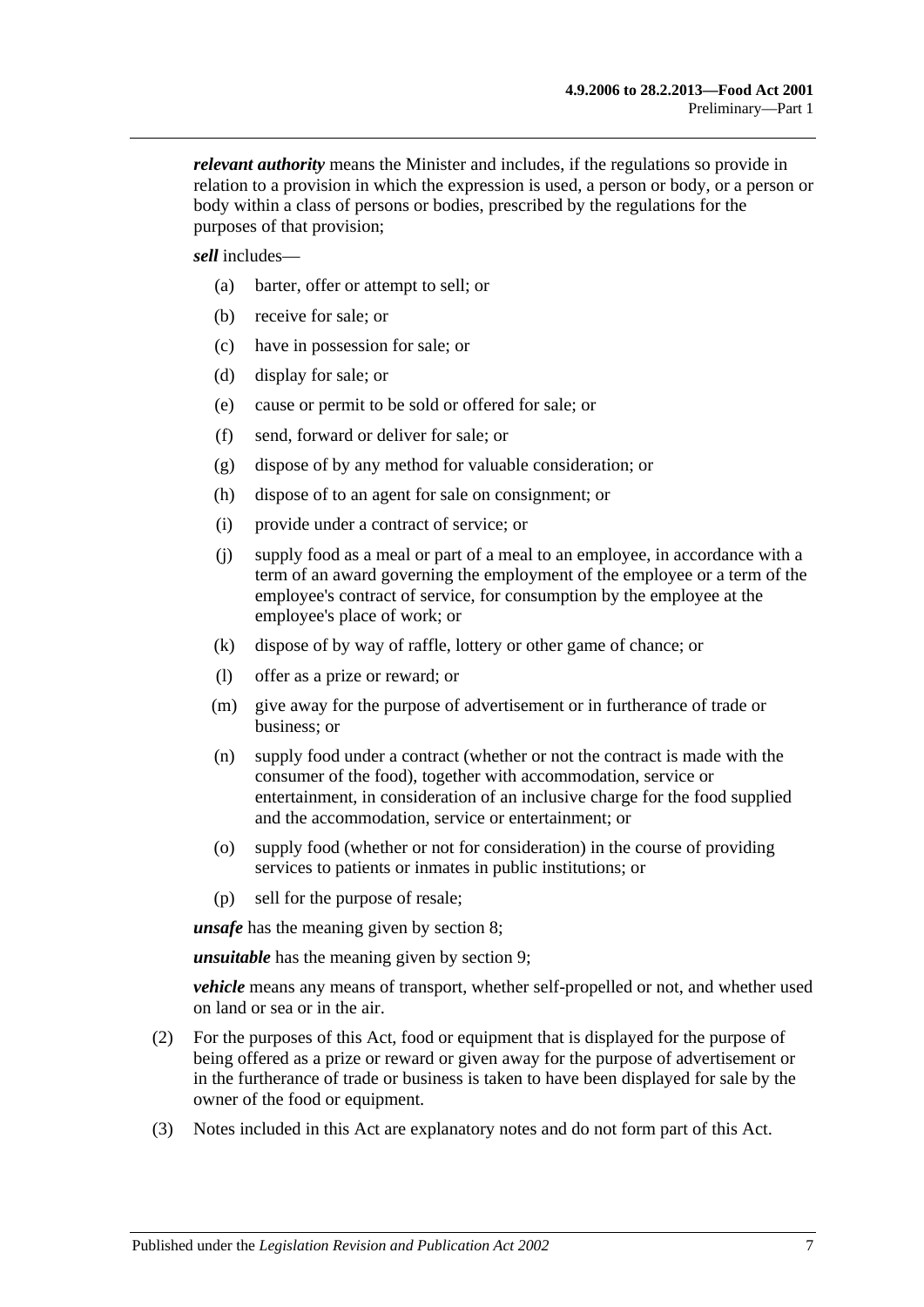## <span id="page-7-0"></span>**5—Meaning of food**

<span id="page-7-3"></span> $(1)$  In this Act—

#### *food* includes—

- (a) any substance or thing of a kind used, or represented as being for use, for human consumption (whether it is live, raw, prepared or partly prepared); or
- (b) any substance or thing of a kind used, or represented as being for use, as an ingredient or additive in a substance or thing referred to in [paragraph](#page-7-3) (a); or
- (c) any substance used in preparing a substance or thing referred to in [paragraph](#page-7-3) (a) (other than a substance used in preparing a living thing) if it comes into direct contact with the substance or thing referred to in that paragraph, such as a processing aid; or
- (d) chewing gum or an ingredient or additive in chewing gum, or any substance used in preparing chewing gum; or
- (e) any other substance or thing declared to be food under a declaration in force under section 3B of the *Australian New Zealand Food Authority Act 1991* of the Commonwealth and prescribed by the regulations for the purposes of this paragraph,

whether or not the substance, thing or chewing gum is in a condition fit for human consumption.

- (2) However, *food* does not include a therapeutic good within the meaning of the *Therapeutic Goods Act 1989* of the Commonwealth.
- (3) To avoid doubt, *food* may include live animals and plants.

#### <span id="page-7-1"></span>**6—Meaning of food business**

#### In this Act—

*food business* means a business, enterprise or activity (other than a business, enterprise or activity that is primary food production) that involves—

- (a) the handling of food intended for sale; or
- (b) the sale of food,

regardless of whether the business, enterprise or activity concerned is of a commercial, charitable or community nature or whether it involves the handling or sale of food on one occasion only.

## <span id="page-7-2"></span>**7—Meaning of primary food production**

(1) In this Act—

*primary food production* means the growing, raising, cultivation, picking, harvesting, collection or catching of food, and includes the following:

(a) the transportation or delivery of food on, from or between the premises on which it was grown, raised, cultivated, picked, harvested, collected or caught;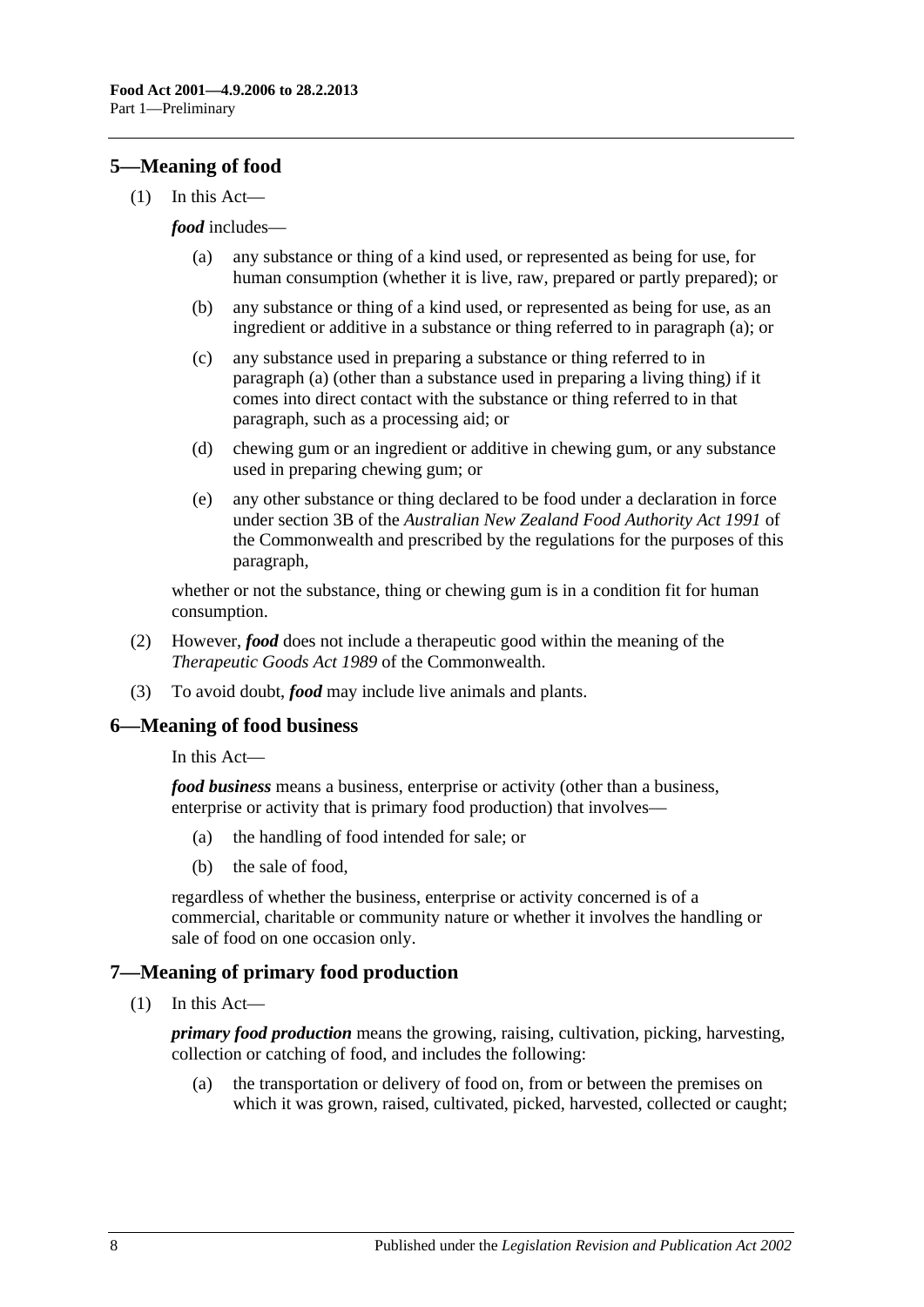- (b) the packing, treating (for example, washing) or storing of food on the premises on which it was grown, raised, cultivated, picked, harvested, collected or caught, or on premises that are associated with the premises on which the food was grown, raised, cultivated, picked, harvested, collected or caught;
- (c) the storage of food in a silo that is not connected with a food processing operation and the transportation or delivery of food from, between or to such silos;
- (d) the sale of livestock at saleyards and the transportation of livestock to and from saleyards;
- (e) any other food production activity that is regulated by or under an Act prescribed by the regulations for the purposes of this subsection.
- (2) However, *primary food production* does not include—
	- (a) any process involving the substantial transformation of food (for example, manufacturing or canning), regardless of whether the process is carried out on the premises on which the food was grown, raised, cultivated, picked, harvested, collected or caught; or
	- (b) the packing or treating of food on premises that are associated with the premises on which it was grown, raised, cultivated, picked, harvested, collected or caught if carried out by a person who has purchased the food, or who is carrying out the packing or treating under contract (not being a contract of employment); or
	- (c) the sale or service of food directly to the public; or
	- (d) any other food production activity that is prescribed by the regulations for the purposes of this subsection.
- <span id="page-8-1"></span>(3) For the purposes of this section, premises are associated with each other if they form part of a single enterprise.

#### **Note—**

[Section](#page-8-1) 7(2)(d) enables regulations to be made prescribing food production activities that are not included in the definition of primary food production. Such a regulation might be made, for example, to prescribe a food production activity in relation to which significant and unmanaged food safety hazards have been identified.

#### <span id="page-8-2"></span><span id="page-8-0"></span>**8—Meaning of unsafe food**

- (1) For the purposes of this Act, food is *unsafe* at a particular time if it would be likely to cause physical harm to a person who might later consume it, assuming—
	- (a) it was, after that particular time and before being consumed by the person, properly subjected to all processes (if any) that are relevant to its reasonable intended use; and
	- (b) nothing happened to it after that particular time and before being consumed by the person that would prevent its being used for its reasonable intended use; and
	- (c) it was consumed by the person according to its reasonable intended use.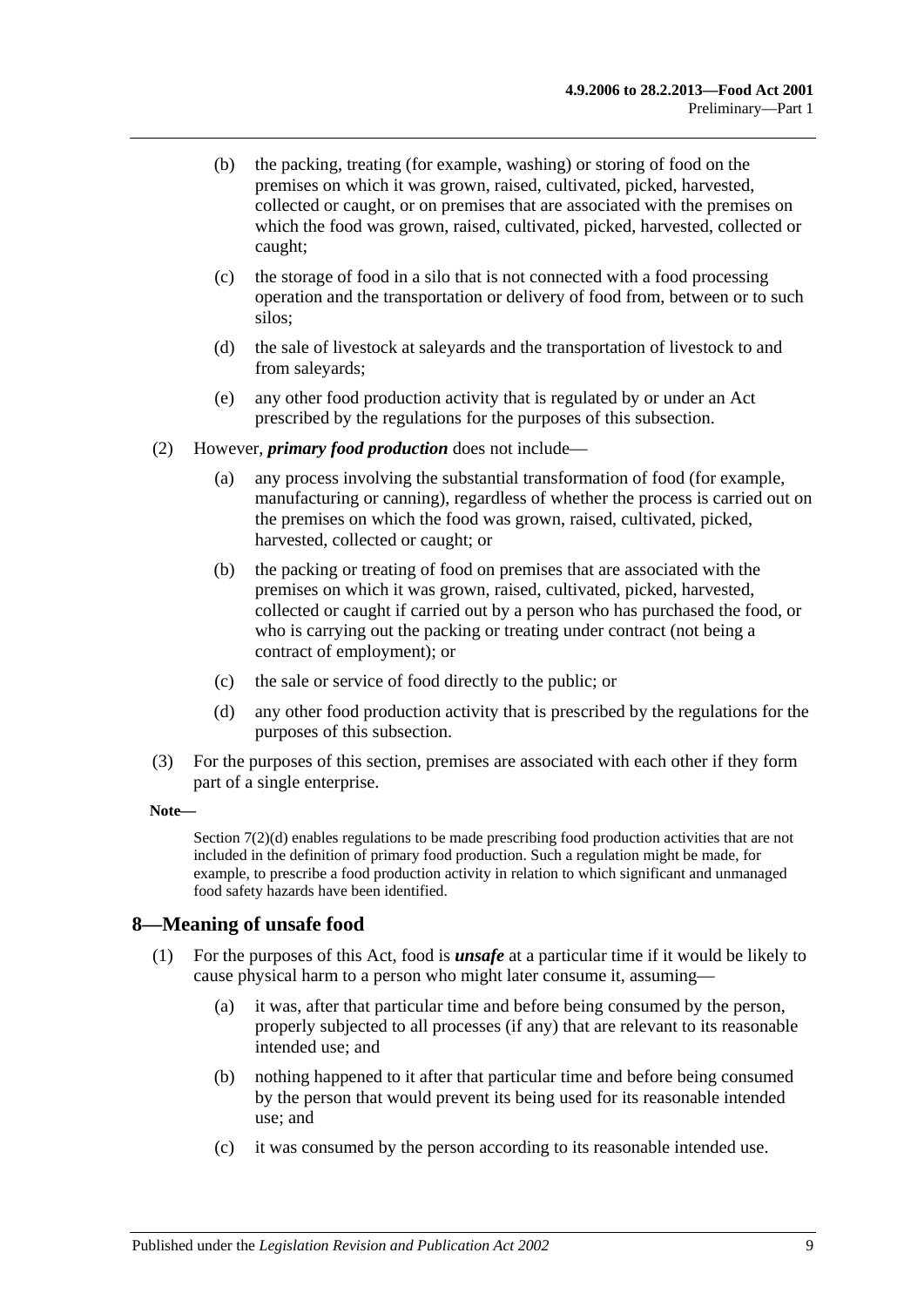- <span id="page-9-1"></span>(2) For the purposes of this Act (and without limiting [subsection](#page-8-2) (1)), food will be regarded as having been *unsafe* at the time of its sale for consumption if—
	- (a) after that time and before being consumed by a person, it was properly subjected to all processes (if any) that were relevant to its reasonable intended use; and
	- (b) nothing happened to it after the time of its sale and before being consumed by the person that would prevent its being used for its reasonable intended use; and
	- (c) it was consumed by the person according to its reasonable intended use; and
	- (d) the person suffered physical harm that is reasonably attributable to the food.
- (3) However, food is not unsafe for the purposes of this Act merely because its inherent nutritional or chemical properties cause, or its inherent nature causes, adverse reactions only in persons with allergies or sensitivities that are not common to the majority of persons.
- (4) In [subsections](#page-8-2) (1) and [\(2\)—](#page-9-1)

*processes* include processes involving storage and preparation.

#### <span id="page-9-0"></span>**9—Meaning of unsuitable food**

- (1) For the purposes of this Act, food is *unsuitable* if it is food that—
	- (a) is damaged, deteriorated or perished to an extent that affects its reasonable intended use; or
	- (b) contains any damaged, deteriorated or perished substance that affects its reasonable intended use; or
	- (c) is the product of a diseased animal, or an animal that has died otherwise than by slaughter, and has not been declared by or under another Act to be safe for human consumption; or
	- (d) contains a biological or chemical agent, or other matter or substance, that is foreign to the nature of the food.
- (2) However, food is not unsuitable for the purposes of this Act merely because—
	- (a) at any particular time before it is sold for human consumption it contains an agricultural or veterinary chemical; or
	- (b) when it is sold for human consumption it contains an agricultural or veterinary chemical, so long as it does not contain the chemical in an amount that contravenes the Food Standards Code; or
	- (c) it contains a metal or non-metal contaminant (within the meaning of the Food Standards Code) in an amount that does not contravene the permitted level for the contaminant as specified in the Food Standards Code; or
	- (d) it contains any matter or substance that is permitted by the Food Standards Code.
- (3) In this section—

*slaughter* of an animal includes the killing of an animal in the process of capturing, taking or harvesting it for the purposes of preparing it for use as food.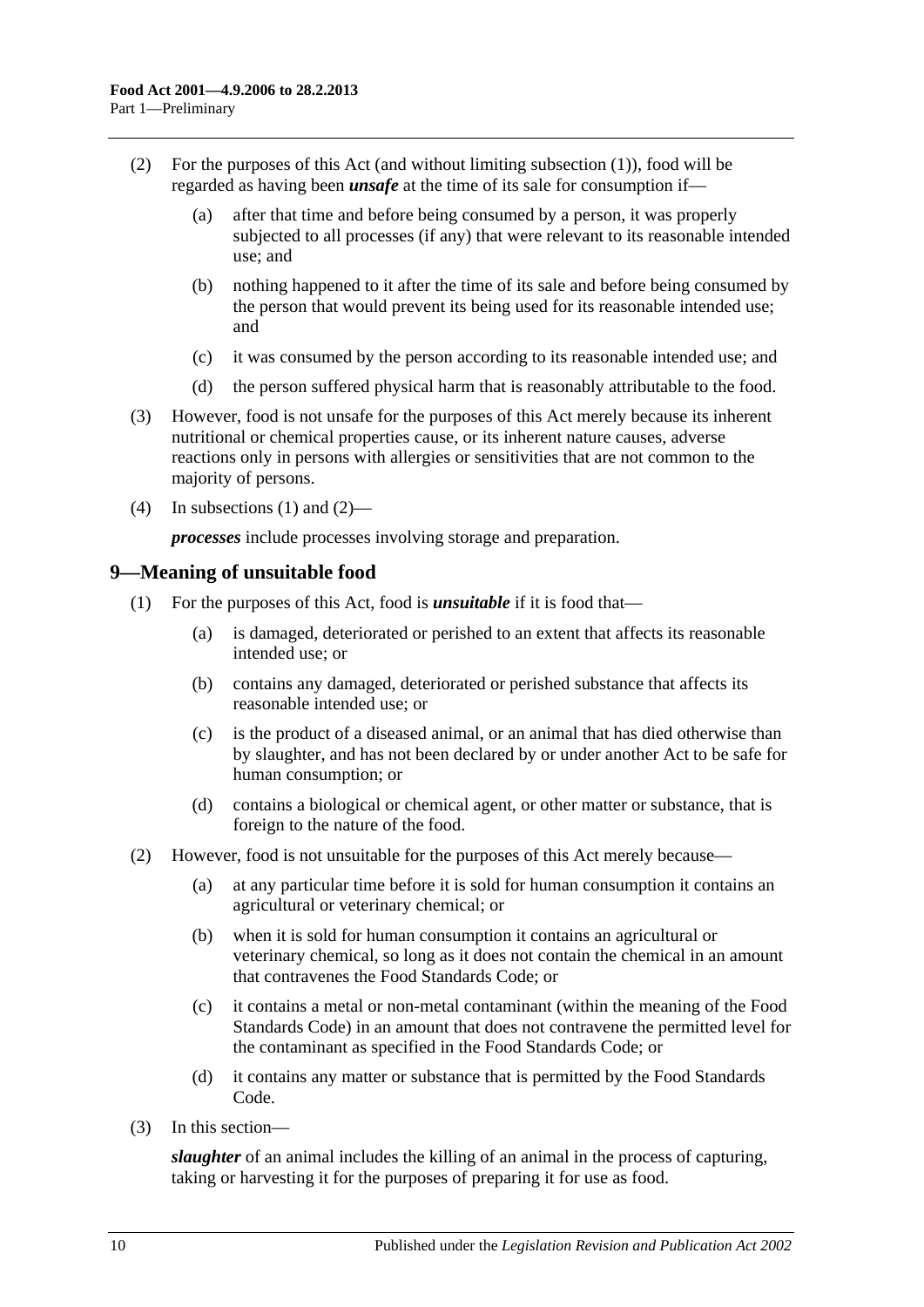## <span id="page-10-0"></span>**10—Application of Act to primary food production**

- (1) [Parts 5,](#page-25-0) [7](#page-35-1) and [8](#page-40-3) do not apply to or in respect of primary food production.
- (2) The functions conferred on authorised officers by [Parts 4](#page-20-1) and [6](#page-29-0) may only be exercised in respect of primary food production—
	- (a) to enable the investigation and prosecution of offences against this Act or the regulations; or
	- (b) in connection with the making or enforcement of emergency orders under [Part 3.](#page-18-0)

#### **Note—**

The definition of *food business* excludes primary food production.

## <span id="page-10-1"></span>**11—Application of Act to water suppliers**

- (1) The following provisions of this Act do not apply to or in respect of the supply of water for human consumption through a reticulated water system by a water supplier:
	- (a) [sections](#page-10-5) 13, [15,](#page-11-1) [16\(1\),](#page-12-4) [17\(1\),](#page-12-5) [18,](#page-12-3) [19,](#page-13-0) [20](#page-13-1) and [21](#page-14-0) (but only to the extent to which it requires compliance with the requirements of the Food Safety Standards);
	- (b) [Parts 5,](#page-25-0) [7](#page-35-1) and [8.](#page-40-3)
- (2) In this section—

#### *water supplier* means—

- (a) a body that is constituted by or under an Act and that has as or as one of its functions the supply of water for human consumption; or
- (b) a person that is employed or engaged by such a body to supply water for human consumption; or
- (c) any body or person prescribed by the regulations for the purposes of this section.

#### <span id="page-10-2"></span>**12—Act binds Crown**

- (1) This Act binds the Crown in right of the State and also, so far as the legislative power of the State extends, in all its other capacities.
- (2) No criminal liability attaches to the Crown itself (as distinct from its agencies, instrumentalities, officers and employees) under this Act.

# <span id="page-10-4"></span><span id="page-10-3"></span>**Part 2—Offences relating to food**

## **Division 1—Serious offences relating to food**

#### <span id="page-10-5"></span>**13—Handling of food in unsafe manner**

(1) A person must not handle food intended for sale in a manner that the person knows will render, or is likely to render, the food unsafe.

Maximum penalty:

(a) If the offender is a body corporate—\$500 000.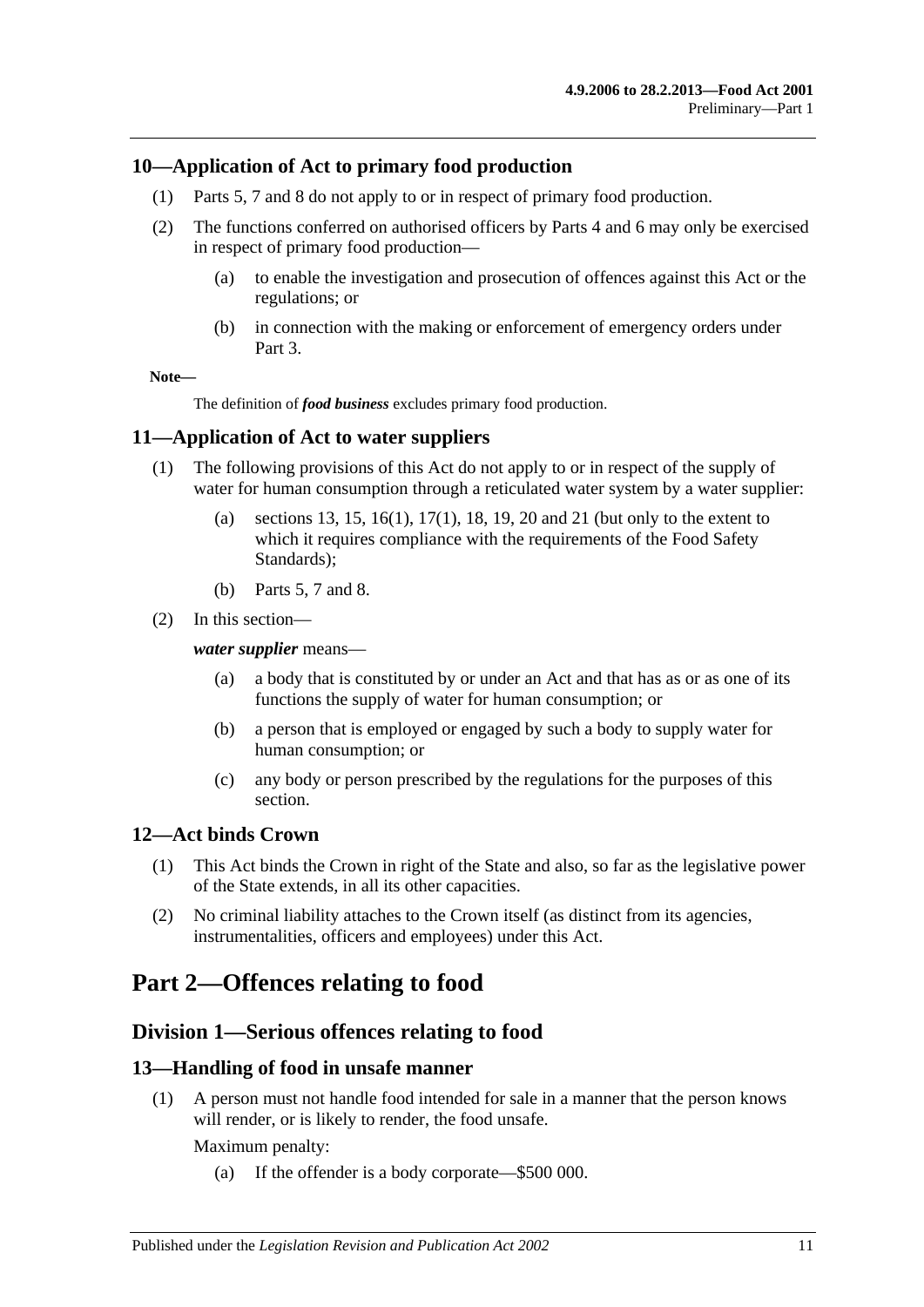- (b) If the offender is a natural person—\$100 000 or imprisonment for four years.
- (2) A person must not handle food intended for sale in a manner that the person ought reasonably to know is likely to render the food unsafe.

Maximum penalty:

- (a) If the offender is a body corporate—\$375 000.
- (b) If the offender is a natural person—\$75 000.

#### <span id="page-11-0"></span>**14—Sale of unsafe food**

(1) A person must not sell food that the person knows is unsafe.

Maximum penalty:

- (a) If the offender is a body corporate—\$500 000.
- (b) If the offender is a natural person—\$100 000 or imprisonment for four years.
- (2) A person must not sell food that the person ought reasonably to know is unsafe. Maximum penalty:
	- (a) If the offender is a body corporate—\$375 000.
	- (b) If the offender is a natural person—\$75 000.

#### <span id="page-11-1"></span>**15—False description of food**

(1) A person must not cause food intended for sale to be falsely described if the person knows that a consumer of the food who relies on the description will, or is likely to, suffer physical harm.

Maximum penalty:

- (a) If the offender is a body corporate—\$500 000.
- (b) If the offender is a natural person—\$100 000 or imprisonment for four years.
- (2) A person must not cause food intended for sale to be falsely described if the person ought reasonably to know that a consumer of the food who relies on the description is likely to suffer physical harm.

Maximum penalty:

- (a) If the offender is a body corporate—\$375 000.
- (b) If the offender is a natural person—\$75 000.
- <span id="page-11-2"></span>(3) A person must not sell food that the person knows—
	- (a) is falsely described; and
	- (b) will cause, or is likely to cause, physical harm to a consumer of the food who relies on the description.

Maximum penalty:

- (a) If the offender is a body corporate—\$500 000.
- (b) If the offender is a natural person—\$100 000 or imprisonment for four years.
- <span id="page-11-3"></span>(4) A person must not sell food that the person ought reasonably to know—
	- (a) is falsely described; and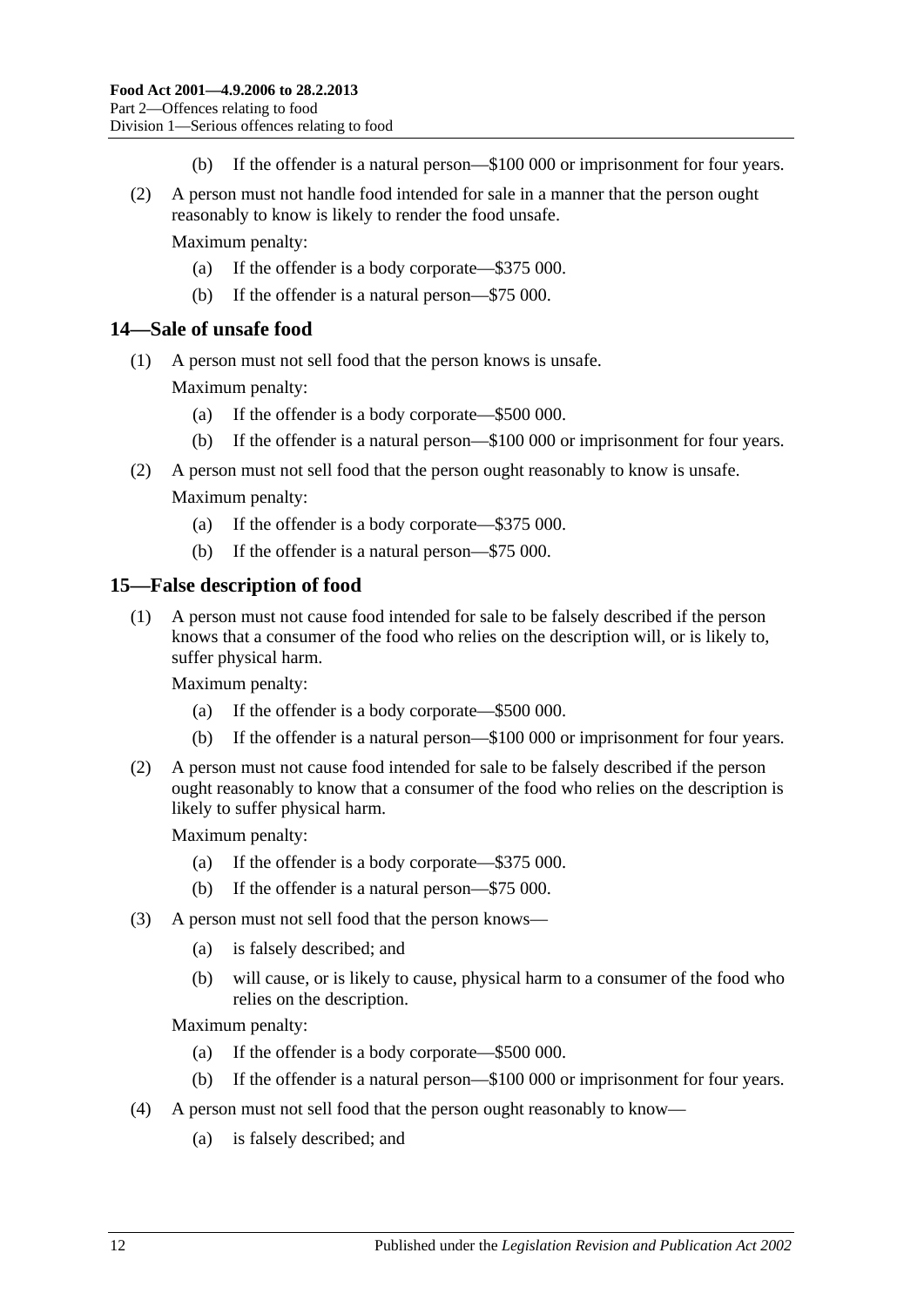(b) is likely to cause physical harm to a consumer of the food who relies on the description.

Maximum penalty:

- (a) If the offender is a body corporate—\$375 000.
- (b) If the offender is a natural person—\$75 000.

**Note—**

Examples of food that is falsely described are contained in [section](#page-14-1) 22.

## <span id="page-12-0"></span>**Division 2—Other offences relating to food**

#### <span id="page-12-4"></span><span id="page-12-1"></span>**16—Handling and sale of unsafe food**

(1) A person must not handle food intended for sale in a manner that will render, or is likely to render, the food unsafe.

Maximum penalty:

- (a) If the offender is a body corporate—\$250 000.
- (b) If the offender is a natural person—\$50 000.
- <span id="page-12-7"></span>(2) A person must not sell food that is unsafe.

Maximum penalty:

- (a) If the offender is a body corporate—\$250 000.
- (b) If the offender is a natural person—\$50 000.

## <span id="page-12-5"></span><span id="page-12-2"></span>**17—Handling and sale of unsuitable food**

(1) A person must not handle food intended for sale in a manner that will render, or is likely to render, the food unsuitable.

Maximum penalty:

- (a) If the offender is a body corporate—\$200 000.
- (b) If the offender is a natural person—\$40 000.
- (2) A person must not sell food that is unsuitable.

Maximum penalty:

- (a) If the offender is a body corporate—\$200 000.
- (b) If the offender is a natural person—\$40 000.
- (3) For the purposes of this section, it is immaterial whether the food concerned is safe.

#### <span id="page-12-6"></span><span id="page-12-3"></span>**18—Misleading conduct relating to sale of food**

(1) A person must not, in the course of carrying on a food business, engage in conduct that is misleading or deceptive, or is likely to mislead or deceive, in relation to the advertising, packaging or labelling of food intended for sale or the sale of food.

Maximum penalty:

- (a) If the offender is a body corporate—\$250 000.
- (b) If the offender is a natural person—\$50 000.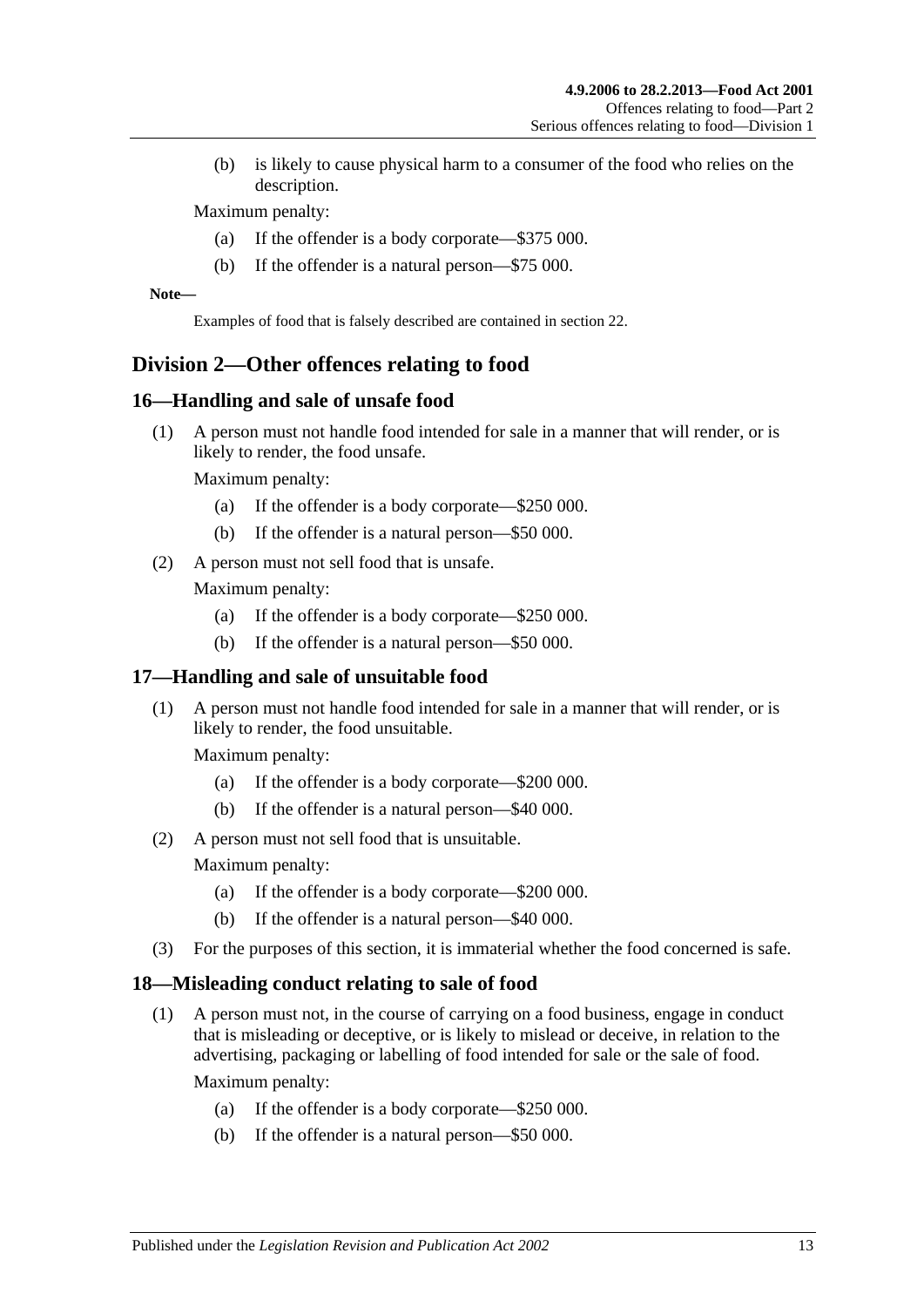<span id="page-13-2"></span>(2) A person must not, for the purpose of effecting or promoting the sale of any food in the course of carrying on a food business, cause the food to be advertised, packaged or labelled in a way that falsely describes the food.

Maximum penalty:

- (a) If the offender is a body corporate—\$250 000.
- (b) If the offender is a natural person—\$50 000.

**Note—**

Examples of food that is falsely described are contained in [section](#page-14-1) 22.

<span id="page-13-3"></span>(3) A person must not, in the course of carrying on a food business, sell food that is packaged or labelled in a way that falsely describes the food.

Maximum penalty:

- (a) If the offender is a body corporate—\$250 000.
- (b) If the offender is a natural person—\$50 000.

**Note—**

Examples of food that is falsely described are contained in [section](#page-14-1) 22.

(4) Nothing in [subsection](#page-13-2) (2) or [\(3\)](#page-13-3) limits the generality of [subsection](#page-12-6) (1).

## <span id="page-13-0"></span>**19—Sale of food not complying with purchaser's demand**

(1) A person must not, in the course of carrying on a food business, supply food by way of sale if the food is not of the nature or substance demanded by the purchaser.

Maximum penalty:

- (a) If the offender is a body corporate—\$250 000.
- (b) If the offender is a natural person—\$50 000.
- (2) For the purposes of this section, it is immaterial whether the food concerned is safe.

## <span id="page-13-4"></span><span id="page-13-1"></span>**20—Sale of unfit equipment or packaging or labelling material**

- (1) A person must not sell equipment that if used for the purposes for which it was designed or intended to be used—
	- (a) would render, or be likely to render, food unsafe; or
	- (b) would put other equipment, or would be likely to put other equipment, in such a condition that, if the other equipment were used for the purposes for which it was designed or intended to be used, it would render, or be likely to render, food unsafe.

Maximum penalty:

- (a) If the offender is a body corporate—\$250 000.
- (b) If the offender is a natural person—\$50 000.
- <span id="page-13-5"></span>(2) A person must not sell packaging or labelling material that if used for the purposes for which it was designed or intended to be used would render, or be likely to render, food unsafe.

Maximum penalty:

(a) If the offender is a body corporate—\$250 000.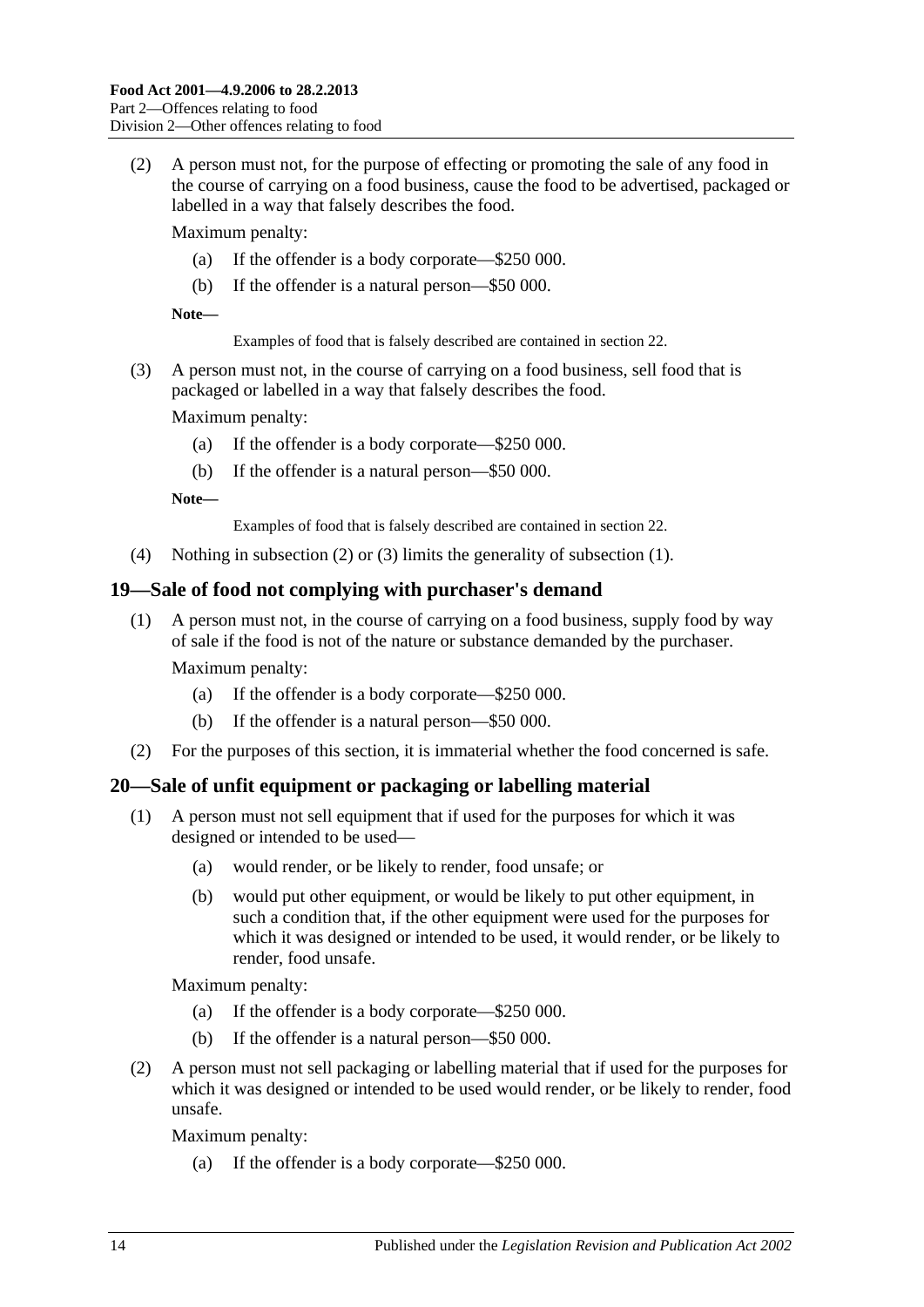(b) If the offender is a natural person—\$50 000.

#### <span id="page-14-0"></span>**21—Compliance with Food Standards Code**

(1) A person must comply with any requirement imposed on the person by a provision of the Food Standards Code in relation to the conduct of a food business or to food intended for sale or food for sale.

Maximum penalty:

- (a) If the offender is a body corporate—\$250 000.
- (b) If the offender is a natural person—\$50 000.
- (2) A person must not sell any food that does not comply with any requirement of the Food Standards Code that relates to the food.

Maximum penalty:

- (a) If the offender is a body corporate—\$250 000.
- (b) If the offender is a natural person—\$50 000.
- (3) A person must not sell or advertise any food that is packaged or labelled in a manner that contravenes a provision of the Food Standards Code.

Maximum penalty:

- (a) If the offender is a body corporate—\$250 000.
- (b) If the offender is a natural person—\$50 000.
- (4) A person must not sell or advertise for sale any food in a manner that contravenes a provision of the Food Standards Code.

Maximum penalty:

- (a) If the offender is a body corporate—\$250 000.
- (b) If the offender is a natural person—\$50 000.

#### <span id="page-14-2"></span><span id="page-14-1"></span>**22—False descriptions of food**

- (1) For the purposes of this Part, food that is falsely described includes food to which any one or more of the following paragraphs applies:
	- (a) the food is represented as being of a particular nature or substance for which there is a prescribed standard under the Food Standards Code and the food does not comply with that prescribed standard;
	- (b) the food is represented as being of a particular nature or substance and it contains, or is mixed or diluted with, any substance in a quantity or proportion that significantly diminishes its food value or nutritive properties as compared with food of the represented nature or substance;
	- (c) the food is represented as being of a particular nature or substance and it contains, or is mixed or diluted with, any substance of lower commercial value than food of the represented nature or substance;
	- (d) the food is represented as being of a particular nature or substance and a constituent of the food has been wholly or partly removed so that its properties are diminished as compared with food of the represented nature or substance;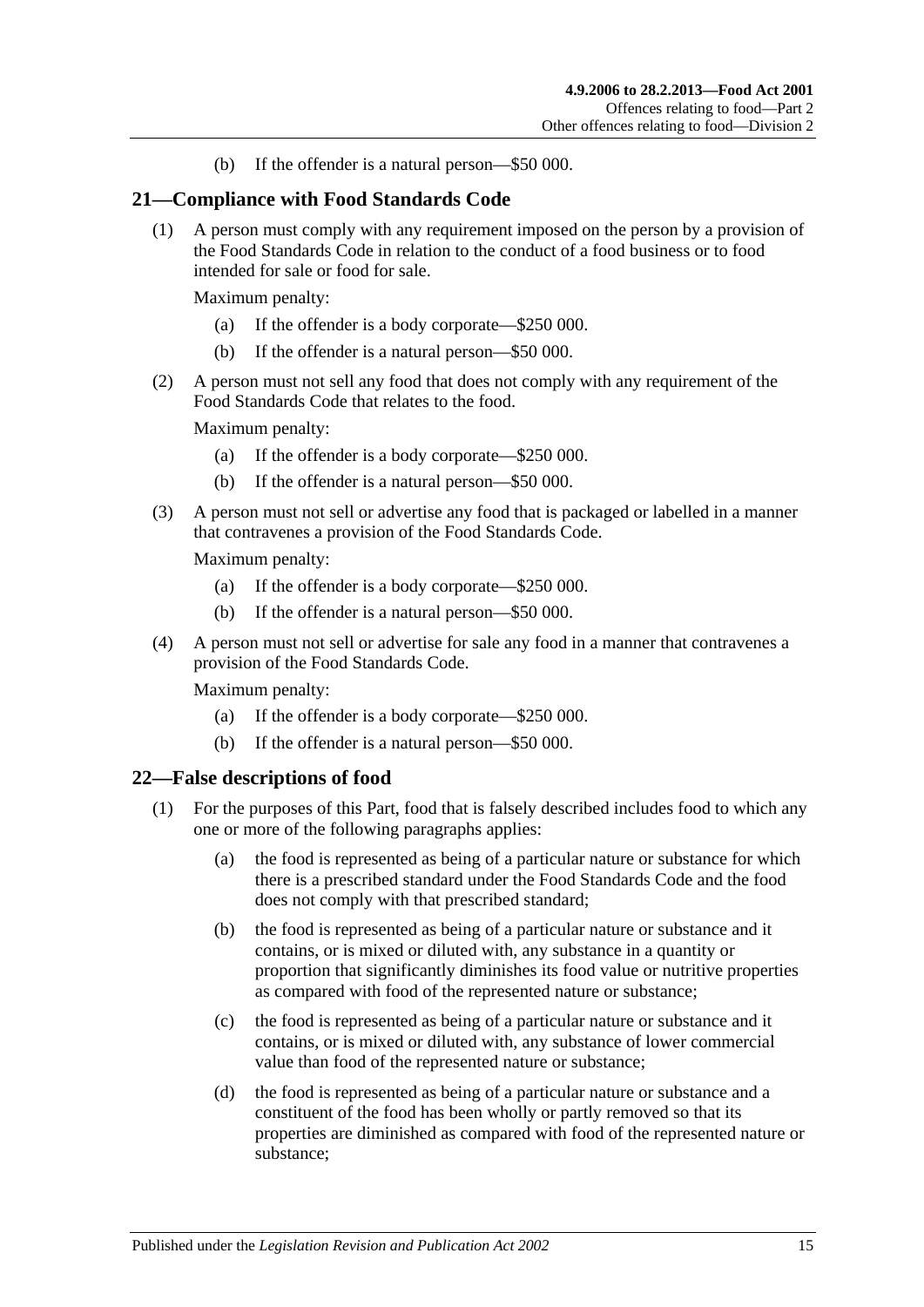- (e) any word, statement, device or design used in the packaging or labelling of the food, or in an advertisement for the food, would create a false impression as to the nature or substance of the food or the commercial value of the food, in the mind of a reasonable person;
- (f) the food is not of the nature or substance represented by the manner in which it is packaged, labelled or offered for sale.
- (2) Without limiting the application of [subsection](#page-14-2) (1) of this section to [section](#page-11-2) 15(3) or [\(4\),](#page-11-3) food is falsely described for the purposes of [section](#page-11-2) 15(3) or [\(4\)](#page-11-3) if it is supplied in response to a purchaser's request for a particular type of food, or a food that does not contain a particular ingredient, and the food is not of that type or contains that ingredient.

## <span id="page-15-0"></span>**23—Application of provisions outside jurisdiction**

For the purposes of a provision of this Part, it does not matter that the food concerned was sold or intended for sale outside this jurisdiction.

**Note—**

Se[e section](#page-15-3) 25 for a defence in relation to food intended for export.

## <span id="page-15-1"></span>**Division 3—Defences and nature of offences**

## <span id="page-15-4"></span><span id="page-15-2"></span>**24—Defence relating to publication of advertisements**

- (1) In any proceedings for an offence under this Part in relation to the publication of an advertisement, it is a defence for a person to prove that the person carried on the business of publishing or arranging for the publication of advertisements and that the person published or arranged for the publication of the advertisement in question in the ordinary course of that business.
- (2) [Subsection](#page-15-4) (1) does not apply if the person—
	- (a) should reasonably have known that the publication of the advertisement was an offence; or
	- (b) had previously been informed in writing by the relevant authority that publication of such an advertisement would constitute an offence; or
	- (c) is the proprietor of a food business or is otherwise engaged in the conduct of a food business for which the advertisements concerned were published.

#### <span id="page-15-3"></span>**25—Defence in respect of food for export**

- (1) In any proceedings for an offence under this Part involving a contravention of or failure to comply with a provision of the Food Standards Code in relation to food, it is a defence for a person to prove that—
	- (a) the food in question is to be exported to another country; and
	- (b) the food complies with the laws in force at the time of the alleged offence in the place to which the food is to be exported, being laws that deal with the same subject-matter as the provision of the Food Standards Code concerned.
- (2) This section does not apply to food that was originally intended for export but was sold in this jurisdiction.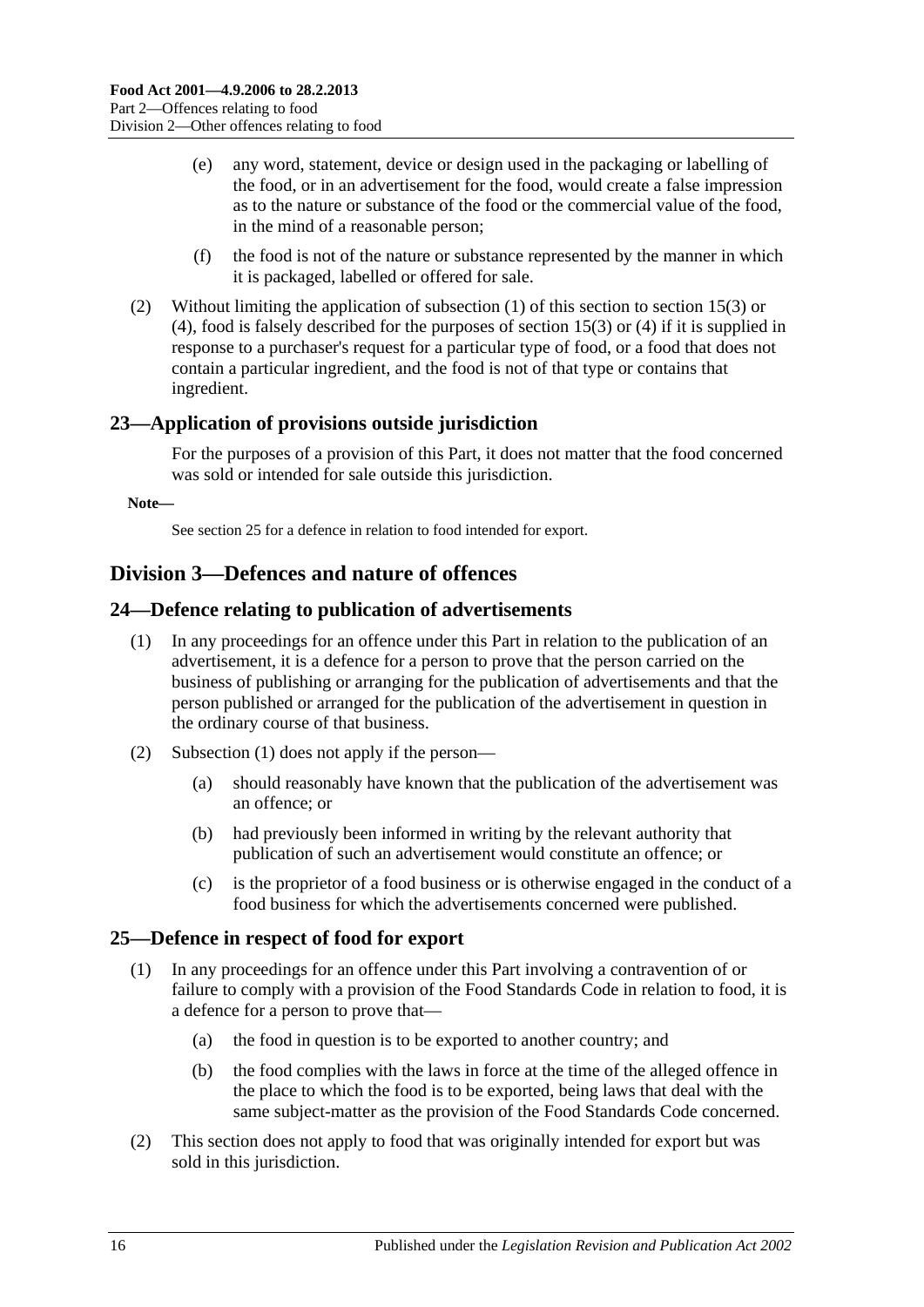#### <span id="page-16-1"></span><span id="page-16-0"></span>**26—Defence of due diligence**

- (1) In any proceedings for an offence under this Part, it is a defence if it is proved that the person took all reasonable precautions and exercised all due diligence to prevent the commission of the offence by the person or by another person under the person's control.
- <span id="page-16-3"></span><span id="page-16-2"></span>(2) Without limiting the ways in which a person may satisfy the requirements of [subsection](#page-16-1) (1), a person satisfies those requirements if it is proved—
	- (a) that the commission of the offence was due to—
		- (i) an act or default of another person; or
		- (ii) reliance on information supplied by another person; and
	- (b) that—
		- (i) the person carried out all such checks of the food concerned as were reasonable in all the circumstances; or
		- (ii) it was reasonable in all the circumstances to rely on checks carried out by the person who supplied the food concerned to the person; and
	- (c) that the person did not import the food into the jurisdiction from another country; and
	- (d) in the case of an offence involving the sale of food, that—
		- (i) the person sold the food in the same condition as when the person purchased it; or
		- (ii) the person sold the food in a different condition to that in which the person purchased it, but that the difference did not result in any contravention of this Act or the regulations.
- (3) In [subsection](#page-16-2)  $(2)(a)$ —

*another person* does not include a person who was—

- (a) an employee or agent of the defendant; or
- (b) in the case of a defendant that is a body corporate, a director, employee or agent of the defendant.
- (4) Without limiting the ways in which a person may satisfy the requirements of [subsection](#page-16-1) (1) or  $(2)(b)(i)$ , a person may satisfy those requirements by proving that—
	- (a) in the case of an offence relating to a food business for which a food safety program is required to be prepared in accordance with the regulations, the person complied with a food safety program for the food business that complies with the requirements of the regulations; or
	- (b) in any other case, the person complied with a scheme (for example, a quality assurance program or an industry code of practice) that was—
		- (i) designed to manage food safety hazards and based on Australian national or international standards, codes or guidelines designed for that purpose; and
		- (ii) documented in some manner.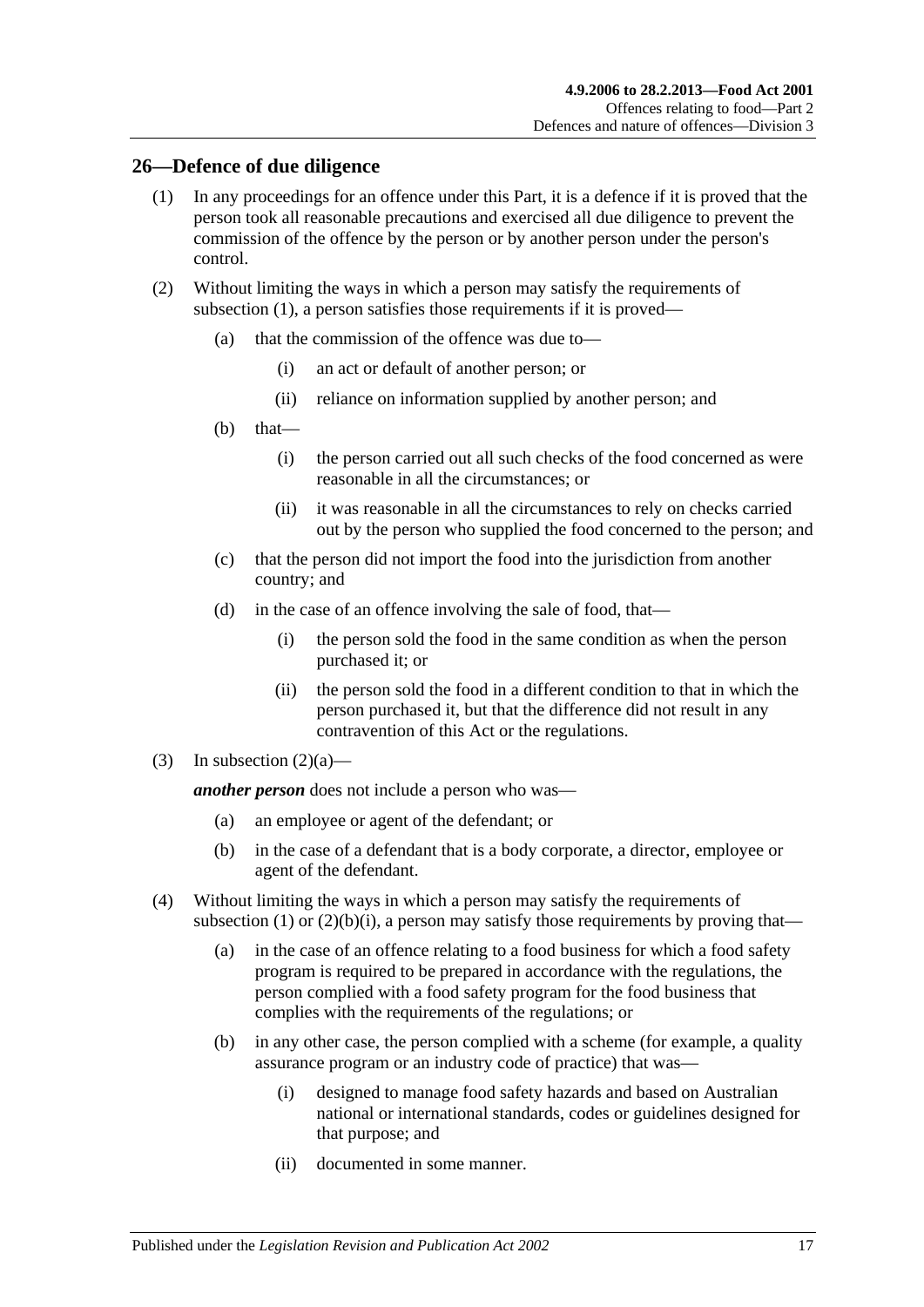## <span id="page-17-0"></span>**27—Defence in respect of handling food**

In any proceedings for an offence under [sections](#page-10-5) 13, [16\(1\)](#page-12-4) or  $17(1)$ , it is a defence if it is proved that the person caused the food to which the offence relates to be destroyed or otherwise disposed of immediately after the food was handled in the manner that was likely to render it unsafe or unsuitable.

## <span id="page-17-1"></span>**28—Defence in respect of sale of unfit equipment or packaging or labelling material**

In any proceedings for an offence under [section](#page-13-4)  $20(1)$  or  $(2)$ , it is a defence if the person proves that the person reasonably believed that the equipment or material concerned was not intended for use in connection with the handling of food.

## <span id="page-17-2"></span>**29—Nature of offences**

- (1) Subject to this section, offences against this Part are minor indictable offences.
- (2) The prosecution may elect to charge a person who is alleged to have committed an offence against [Division 2](#page-12-0) with a summary offence.
- (3) An offence against [Division 2](#page-12-0) is an expiable offence.

Expiation fee:

- (a) If the offender is a body corporate—\$2 500.
- (b) If the offender is a natural person—\$500.
- (4) If a person who is alleged to have committed an offence against [Division 2](#page-12-0) is given an expiation notice in respect of the offence and the person does not expiate the offence, then any prosecution of the person for the offence must be brought as a summary offence.
- <span id="page-17-4"></span>(5) If proceedings for a summary offence are brought under this section—
	- (a) it is no defence that the defendant had a mistaken but reasonable belief as to the facts that constituted the offence; and
	- (b) the maximum penalty that the court may impose for the relevant offence is \$10 000 (despite any higher maximum penalty provided in respect of the offence under the relevant provision).
- (6) [Subsection](#page-17-4) (5)(a) does not operate so as to exclude the defence under [section](#page-16-0) 26 or [28.](#page-17-1)

#### <span id="page-17-3"></span>**30—Alternative verdicts for serious food offences**

- (1) If, on the trial of a person charged with an offence against [section](#page-10-5) 13 the trier of fact is not satisfied that the person committed the offence but is satisfied that the person committed an offence against [section](#page-12-4) 16(1), the trier of fact may find the person not guilty of the offence charged but guilty of an offence against [section](#page-12-4) 16(1), and the person is liable to punishment accordingly.
- (2) If, on the trial of a person charged with an offence against [section](#page-11-0) 14, the trier of fact is not satisfied that the person committed the offence but is satisfied that the person committed an offence against [section](#page-12-7) 16(2), the trier of fact may find the person not guilty of the offence charged but guilty of an offence against [section](#page-12-7) 16(2), and the person is liable to punishment accordingly.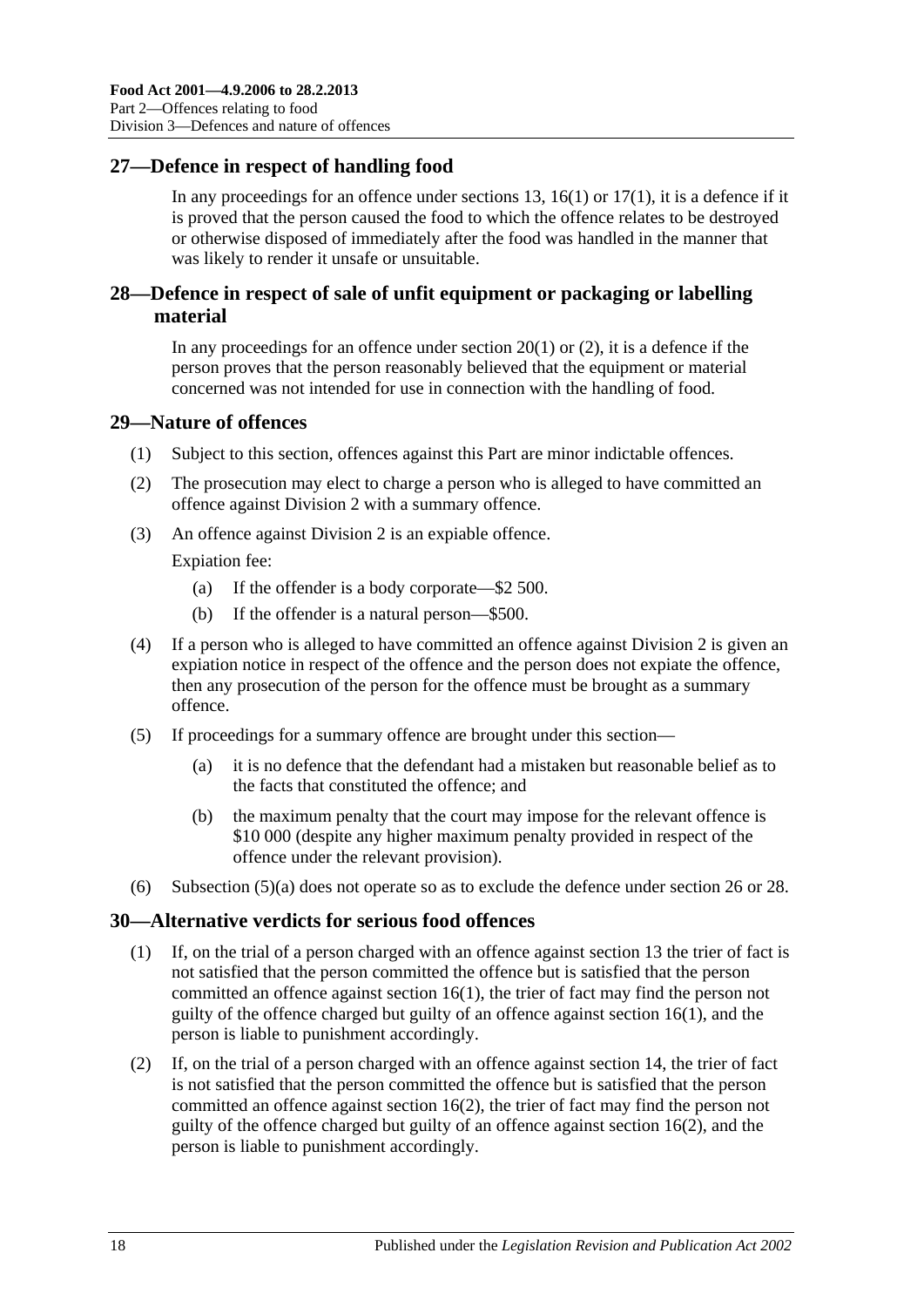# <span id="page-18-0"></span>**Part 3—Emergency powers**

## <span id="page-18-1"></span>**31—Making of order**

An order may be made under this Part by the relevant authority if the relevant authority has reasonable grounds to believe that the making of the order is necessary to prevent or reduce the possibility of a serious danger to public health or to mitigate the adverse consequences of a serious danger to public health.

## <span id="page-18-2"></span>**32—Nature of order**

- (1) An order under this Part may do any one or more of the following:
	- (a) require the publication of warnings, in a form approved by the relevant authority, that a particular food or type of food is unsafe;
	- (b) prohibit the cultivation, taking, harvesting or obtaining, from a specified area, of a particular food or type of food or other primary produce intended to be used for human consumption;
	- (c) prohibit a particular food or type of food from being advertised or sold;
	- (d) direct that a particular food or type of food consigned or distributed for sale or sold be recalled and specify the manner in which, and the period within which, the recall is to be conducted;
	- (e) direct that a particular food or type of food or other primary produce intended to be used for human consumption be impounded, isolated, destroyed or otherwise disposed of and specify the manner in which the impounding, isolation, destruction or disposal is to be conducted;
	- (f) prohibit absolutely the carrying on of an activity in relation to a particular food or type of food, or permit the carrying on of the activity in accordance with conditions specified in the order;
	- (g) without limiting the generality of [paragraph](#page-18-4) (f), impose conditions relating to the taking and analysis of samples of the food or of water or soil or any other thing that is part of the environment in which that activity is carried on in relation to the food;
	- (h) specify methods of analysis (not inconsistent with any methods prescribed by the Food Standards Code) of any samples required to be taken in accordance with the order
- <span id="page-18-4"></span>(2) An order under this Part may be varied or revoked by the relevant authority in the same manner as the order was made.

## <span id="page-18-3"></span>**33—Special provisions relating to recall orders**

- (1) A recall order may require the person, or the persons of a class, that is bound by the order to disclose to the public or to a class of persons specified in the order, in a manner so specified, any one or more of the following:
	- (a) the particular food or type of food to be recalled or disposed of;
	- (b) the reasons why the food is considered to be unsafe;
	- (c) the circumstances in which the consumption of the food is unsafe;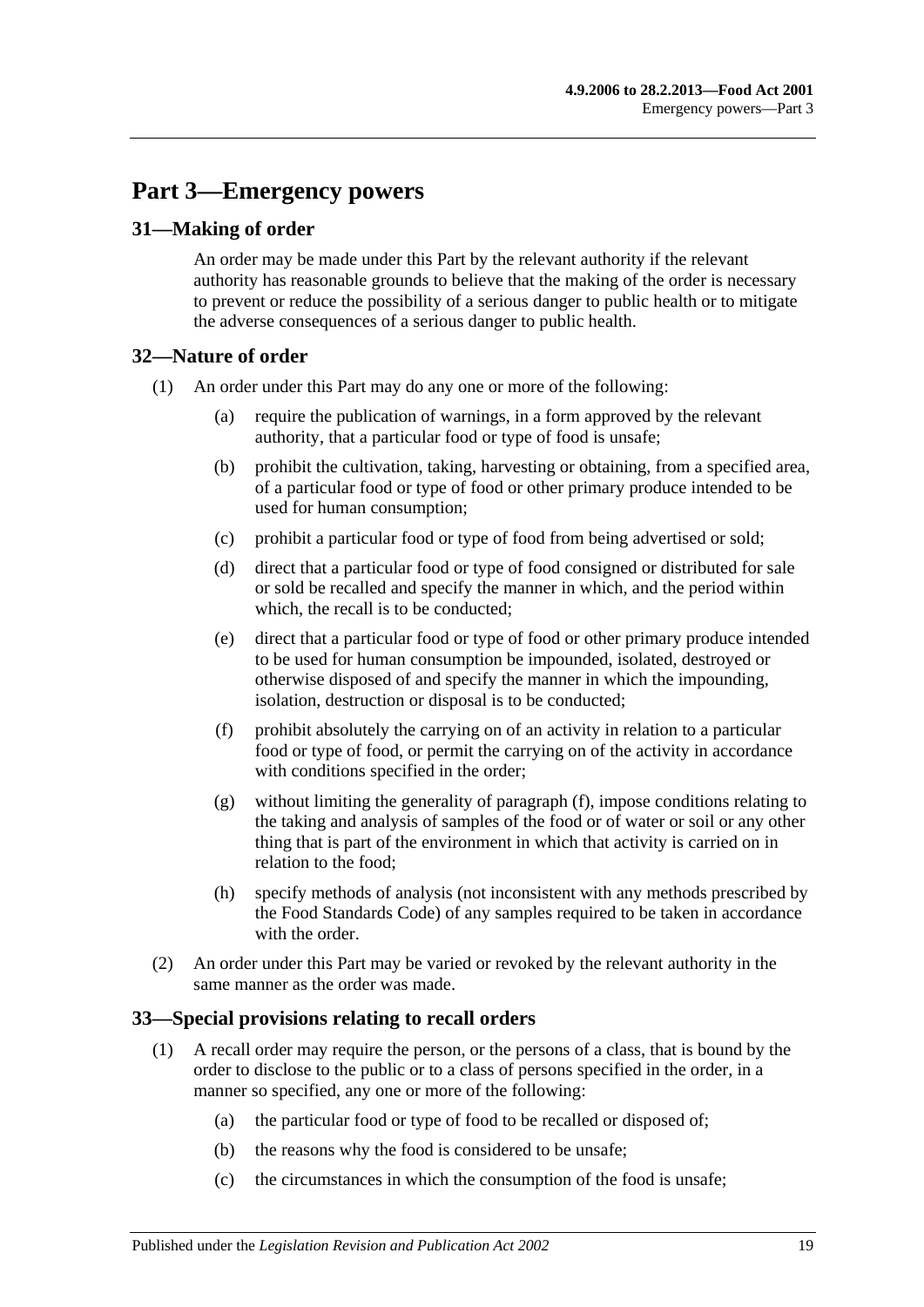- (d) procedures for disposing of the food.
- (2) A person who is required by a recall order to conduct a recall of any food must give written notice to the relevant authority of the completion of the recall as soon as practicable after that completion.
- (3) A person who is bound by a recall order is liable for any cost incurred by or on behalf of the relevant authority in connection with the recall order and any such cost is taken to be a debt due to the relevant authority from that person.
- (4) In any proceedings for the recovery of the debt, a certificate signed by the relevant authority stating the amount of any costs and the manner in which they were incurred is evidence of the matters certified.

## <span id="page-19-0"></span>**34—Manner of making orders**

- (1) An order under this Part—
	- (a) may be made in writing addressed to the person or persons intended to be bound by it, and served on that person or each of those persons, as the case requires; or
	- (b) may be addressed to several persons, to a class of persons, or to all persons.
- <span id="page-19-3"></span><span id="page-19-2"></span>(2) Notice of an order addressed as referred to in [subsection](#page-19-2) (1)(b) setting out the terms of the order and the persons to be bound by the order must, as soon as practicable after the order is made, be published in a newspaper that, in the opinion of the relevant authority, will be most likely to bring the order to the attention of the persons bound by it.
- (3) An order under this Part, when it takes effect, is binding on the person or persons to whom it is addressed.
- (4) An order that is served on a person takes effect when it is served.
- (5) An order, notice of which is published under [subsection](#page-19-3) (2), takes effect at the beginning of the first day on which the notice was published.
- <span id="page-19-4"></span>(6) An order ceases to have effect at the expiration of 90 days after the day on which it takes effect unless it is sooner revoked.
- (7) [Subsection](#page-19-4) (6) does not prevent a further order being made in the same terms as an order that has expired.

#### <span id="page-19-1"></span>**35—Review of order**

- (1) A person bound by an order under this Part who suffers loss as a result of the making of the order may apply to the relevant authority for compensation if the person considers that there were insufficient grounds for the making of the order.
- (2) If there were insufficient grounds for the making of the order, the relevant authority is to pay such compensation to the applicant as is just and reasonable.
- (3) The relevant authority is to send written notification of its determination as to the payment of compensation under this section to each applicant for the payment of such compensation.
- <span id="page-19-5"></span>(4) If the relevant authority has not determined an application for compensation under this section within 28 days of receiving the application, the relevant authority is taken to have refused to pay compensation.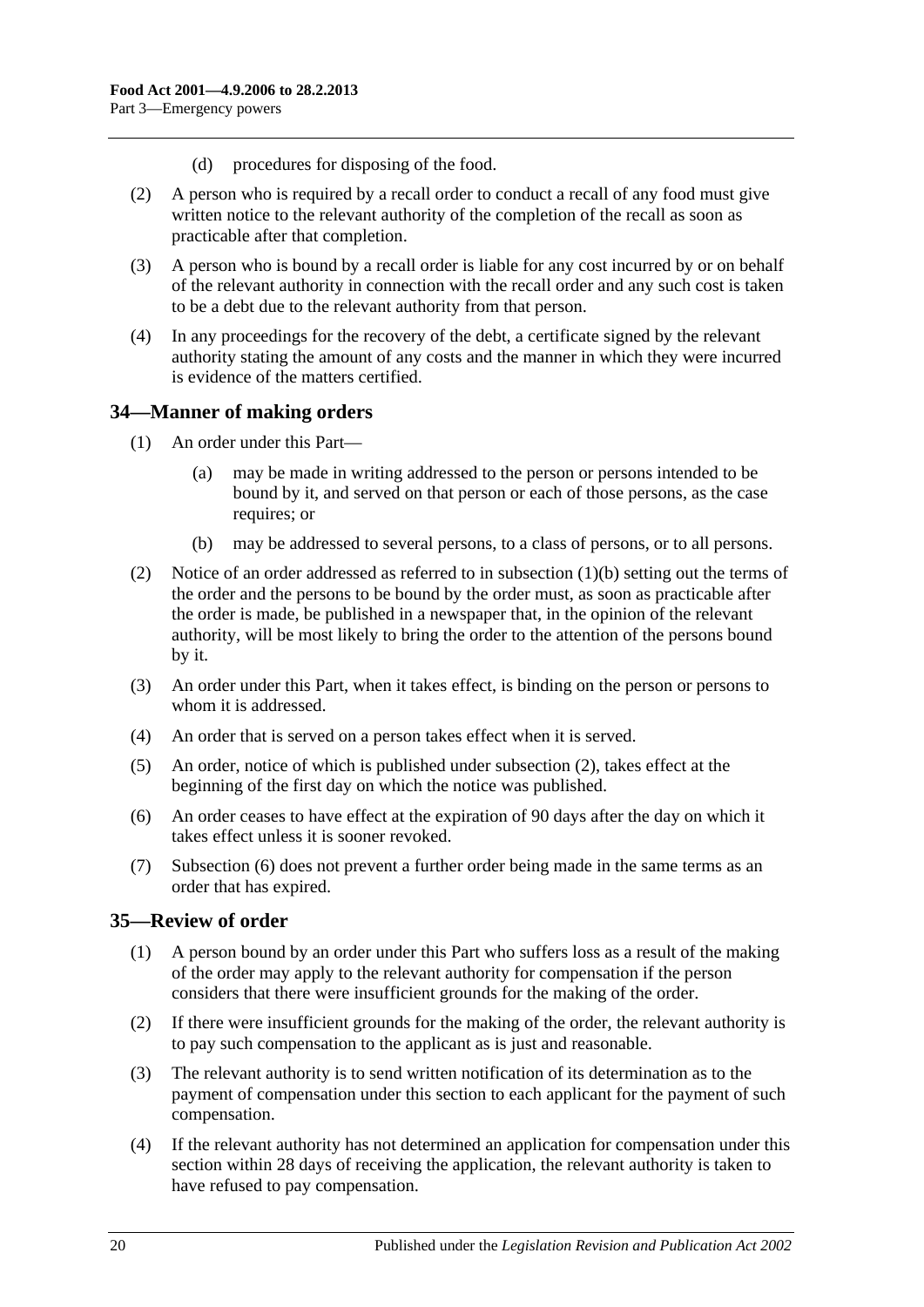- (5) An applicant for the payment of compensation under this section who is dissatisfied with a determination by the relevant authority as to the refusal to pay compensation or as to the amount of compensation may apply to the appropriate review body for a review of the determination—
	- (a) within 28 days after the day on which notification of the determination was received; or
	- (b) in a case to which [subsection](#page-19-5) (4) applies, within 28 days of the 28-day period referred to in that subsection.

#### <span id="page-20-0"></span>**36—Failure to comply with emergency order**

A person must not, without reasonable excuse—

- (a) carry on an activity in contravention of any prohibition imposed on the person by an order under this Part; or
- (b) neglect or refuse to comply with a direction given by such an order; or
- (c) fail to comply with a condition specified in such an order.

Maximum penalty:

- (a) If the offender is a body corporate—\$250 000.
- (b) If the offender is a natural person—\$50 000.

# <span id="page-20-2"></span><span id="page-20-1"></span>**Part 4—Inspection and seizure powers**

## **Division 1—Inspection**

## <span id="page-20-5"></span><span id="page-20-3"></span>**37—Powers of authorised officers**

- <span id="page-20-4"></span>(1) For the purposes of this Act, an authorised officer may, at any reasonable time, do any one or more of the following:
	- (a) alone, or with such police officers or other persons as the authorised officer considers necessary, enter and inspect any premises that the authorised officer reasonably believes are used in connection with the handling of any food intended for sale or the sale of food or any food transport vehicle;
	- (b) alone, or with such police officers or other persons as the authorised officer considers necessary, enter and inspect any premises or food transport vehicle, in which the authorised officer reasonably believes that there are any records or documents that relate to the handling of any food intended for sale or the sale of food;
	- (c) examine any food intended for sale;
	- (d) open and examine any package that the authorised officer reasonably believes contains any food intended for sale or any equipment;
	- (e) open and examine any equipment;
	- (f) subject to [Division 1](#page-29-1) of [Part 6,](#page-29-0) for the purpose of analysing any food sold or intended for sale or for carrying out any other examination in order to determine whether the provisions of this Act or the regulations are being complied with, demand, select and obtain samples of any food;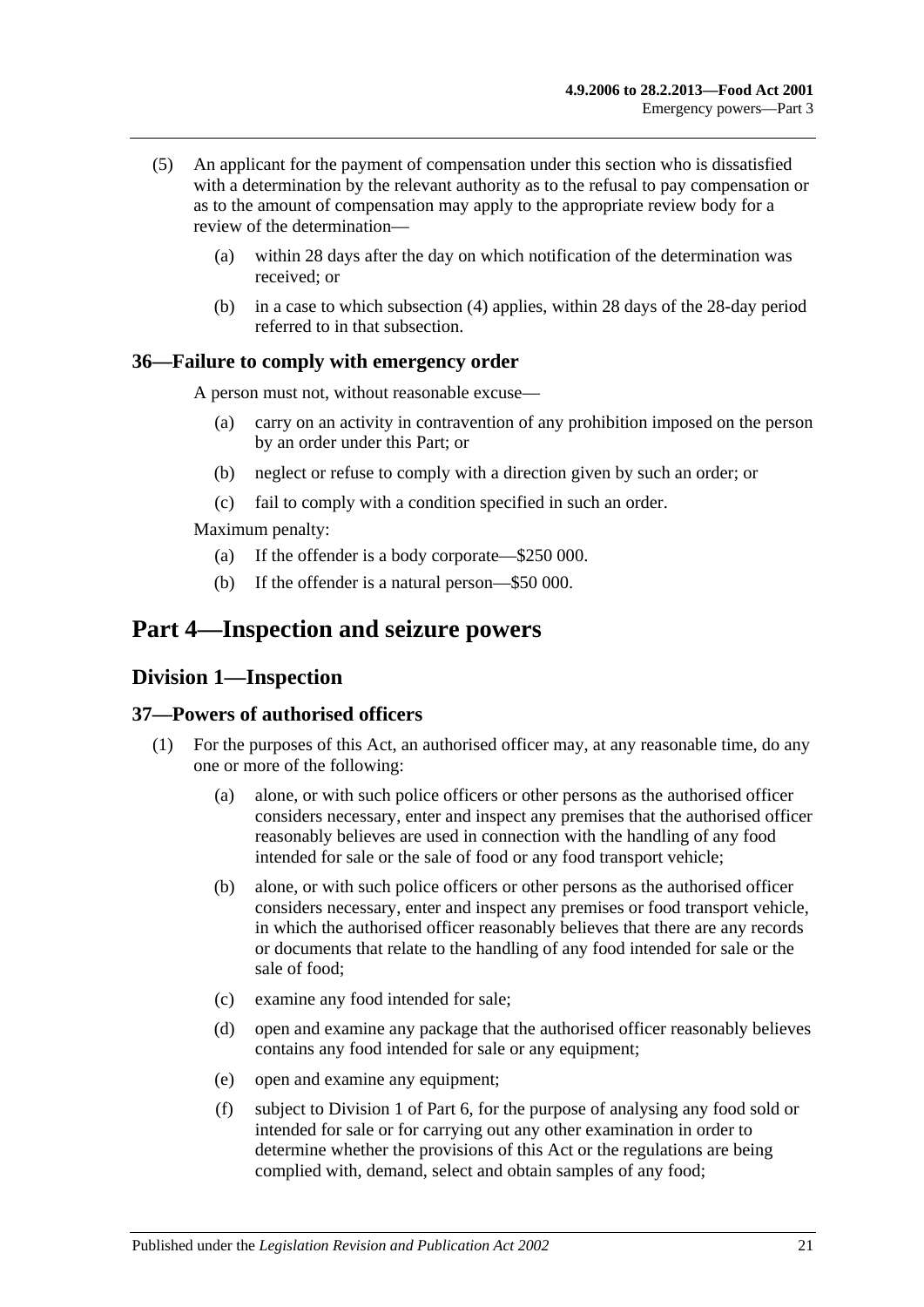- (g) for the purpose of analysis, take samples of water or soil or any other thing that is part of the environment in which any food is handled to determine whether that environment poses a risk to the safety of the food for human consumption;
- (h) take samples of any thing, other than for the purpose of analysis, that the authorised officer reasonably believes may be used as evidence that an offence has been, or is being, committed under this Act or the regulations;
- (i) seize and retain, or issue a seizure order in respect of, anything that the authorised officer reasonably believes has been used in, or may be used as evidence of, a contravention of this Act or the regulations;
- (j) examine any records or documents referred to in [paragraph](#page-20-4) (b), make copies of those records or documents or any part of them and, for that purpose, take away and retain (for such time as may be reasonably necessary) any such records or documents or any part of them;
- (k) stop and detain any vehicle that the authorised officer is authorised by this subsection to enter;
- (l) open, or require to be opened, any container used for the conveyance of goods, or any package, that the authorised officer reasonably believes to contain any food sold or intended for sale, or any equipment;
- (m) take such photographs, films or audio or visual recordings as the authorised officer considers necessary;
- (n) take any measurements and make sketches or drawings or any other type of record;
- (o) require a person to provide information or answer questions in connection with the authorised officer's functions under this Act or to produce any record, document or thing that an authorised officer is authorised to examine under this Act;
- (p) require a person to state the person's name and residential address;
- (q) generally make such investigations and inquiries as may be necessary to ascertain whether an offence under this Act or the regulations is being or has been committed;
- (r) exercise any other power prescribed by or under the regulations.
- (2) This section does not authorise entry into any part of premises that is being used solely for residential purposes, except—
	- (a) with the consent of the occupier of the premises; or
	- (b) under the authority of a search warrant; or
	- (c) if that part of the premises is being used for the preparation of meals provided with paid accommodation.
- (3) A person is not excused from a requirement under this section to provide information or answer questions, or to produce any record, document or thing, on the ground that the information, answer, record, document or thing might incriminate the person or make the person liable to a penalty.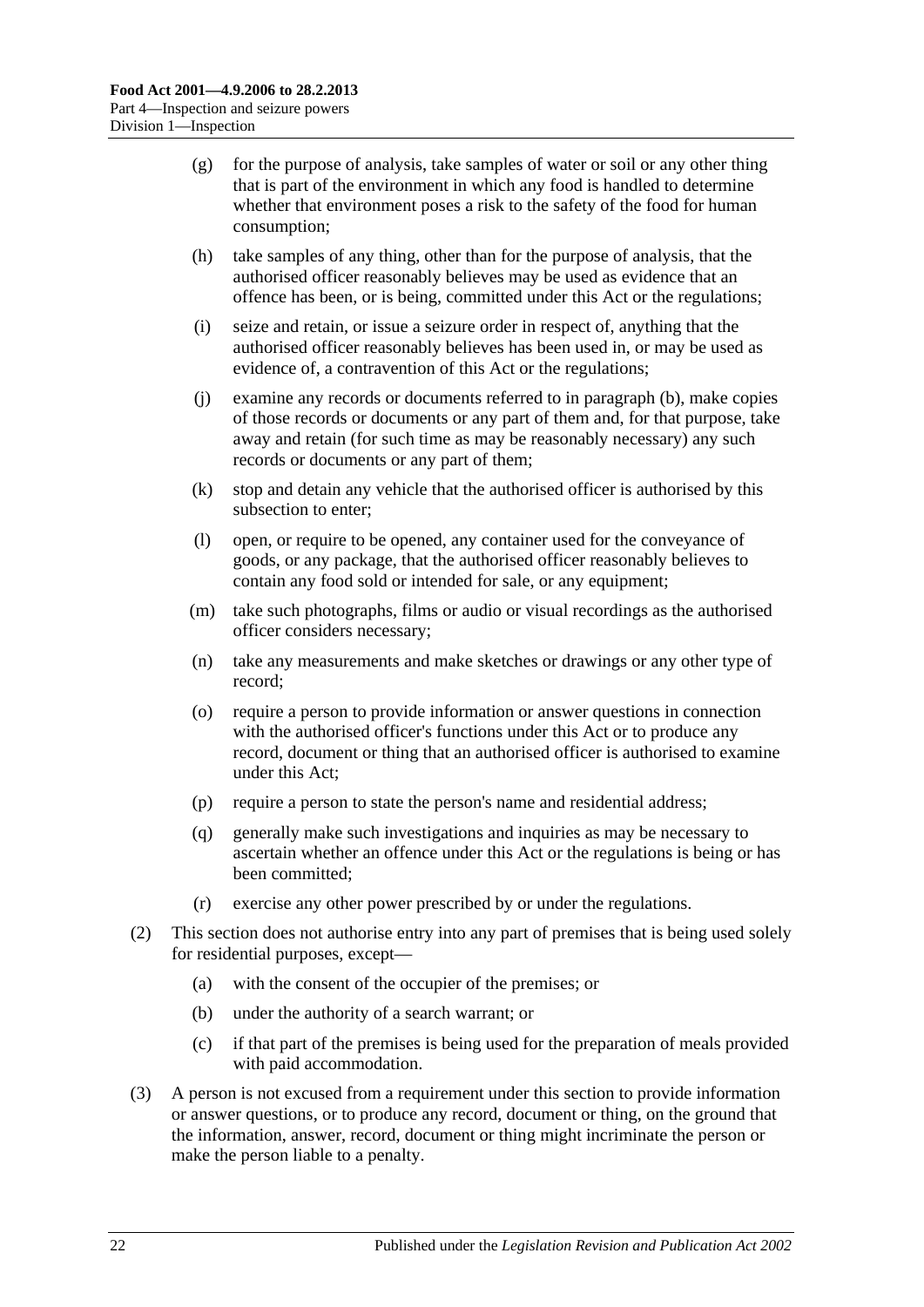(4) However, any information or answer furnished, or record, document or thing produced, by a natural person in compliance with such a requirement is not admissible in evidence against the person in criminal proceedings other than proceedings for an offence against [section](#page-22-1) 39, [40](#page-22-2) or [41.](#page-22-3)

## <span id="page-22-0"></span>**38—Search warrants**

- (1) An authorised officer may apply to a magistrate for a search warrant if the authorised officer has reasonable grounds to believe that a provision of this Act or the regulations has been, is being, or is about to be, contravened on premises.
- (2) A magistrate to whom an application is made under this section may, if satisfied that there are reasonable grounds for doing so, issue a search warrant authorising the authorised officer named in the warrant, when accompanied by a police officer, and such other person (if any) as is named in the warrant—
	- (a) to enter the premises concerned (using such force as is necessary for the purposes); and
	- (b) to search the premises, and to break open and search anything in the premises, for evidence of a contravention of this Act or the regulations.
- (3) This section does not limit the operation of [section](#page-20-5) 37(1).

#### <span id="page-22-1"></span>**39—Failure to comply with requirements of authorised officers**

A person must not, without reasonable excuse, fail to comply with a requirement of an authorised officer duly made under this Division.

Maximum penalty:

- (a) If the offender is a body corporate—\$250 000.
- (b) If the offender is a natural person—\$50 000.

#### <span id="page-22-2"></span>**40—False information**

A person must not, in connection with a requirement or direction under this Act, provide any information or produce any document that the person knows is false or misleading in a material particular.

Maximum penalty:

- (a) If the offender is a body corporate—\$250 000.
- (b) If the offender is a natural person—\$50 000.

#### <span id="page-22-3"></span>**41—Obstructing or impersonating authorised officers**

(1) A person must not, without reasonable excuse, resist, obstruct, or attempt to obstruct, an authorised officer in the exercise of the authorised officer's functions under this Act.

Maximum penalty: \$50 000.

(2) A person must not impersonate an authorised officer. Maximum penalty: \$10 000.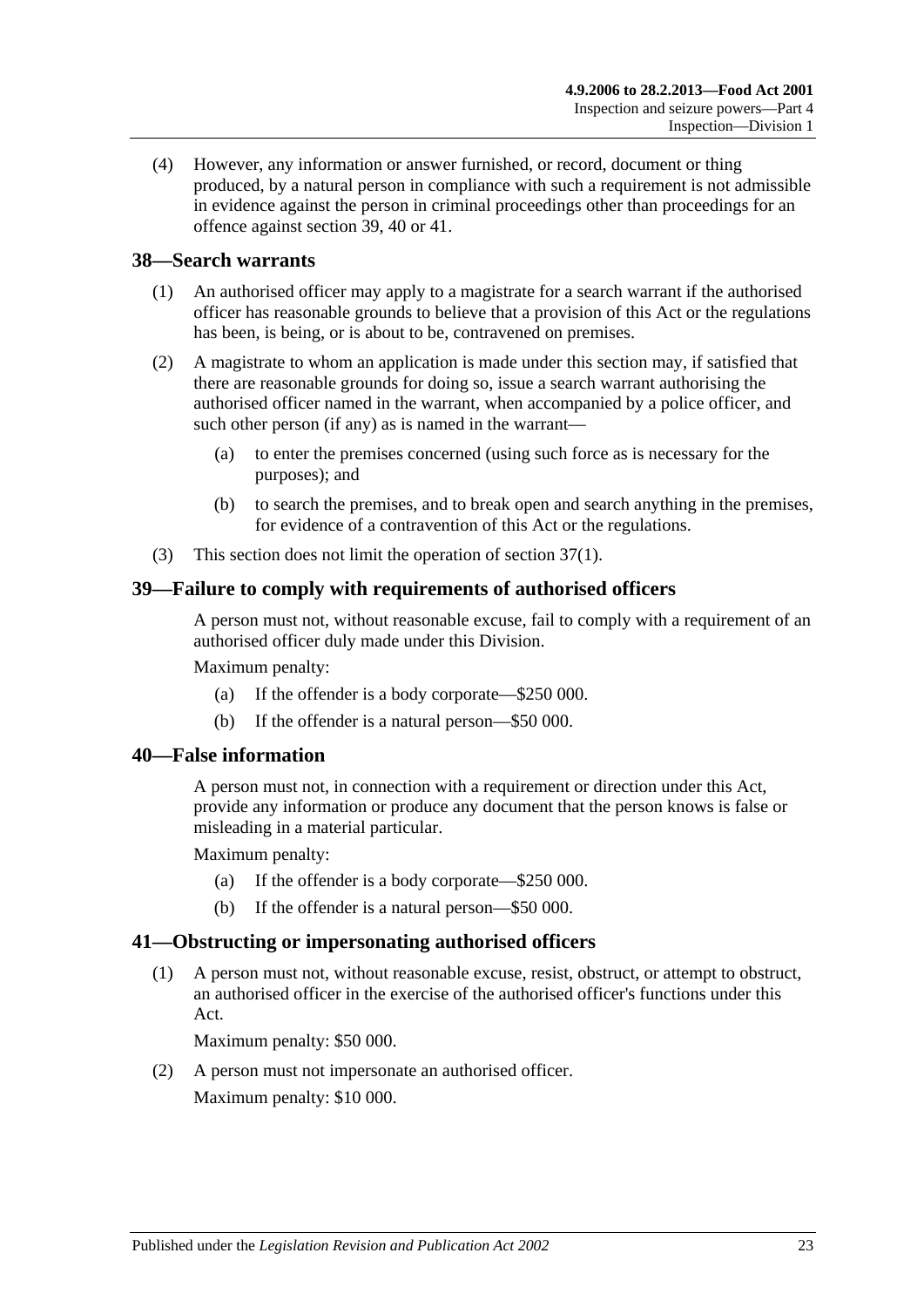# <span id="page-23-0"></span>**Division 2—Seizure**

## <span id="page-23-1"></span>**42—Seizure**

- (1) A seizure order under this Part—
	- (a) must be in the form of a written notice served on the owner or person in control of the thing to which the order relates; and
	- (b) may be varied or revoked by further such written notice.
- (2) If a seizure order is issued under this Part, a person who removes or interferes with the thing to which the order relates without the approval of an enforcement agency before an order is made under [subsection](#page-23-2) (3)(b) in respect of the thing or the seizure order is discharged under [subsection](#page-24-0) (3)(c) is guilty of an offence.

Maximum penalty: \$20 000.

- <span id="page-23-7"></span><span id="page-23-6"></span><span id="page-23-5"></span><span id="page-23-4"></span><span id="page-23-3"></span><span id="page-23-2"></span>(3) If a thing has been seized or made subject to a seizure order under this Part, the following provisions apply:
	- (a) the thing must, if it has been seized, be held pending proceedings for an offence against this Act related to the thing seized, unless the enforcement agency—
		- (i) on application, authorises its release to the person from whom it was seized or any person who had a right to possession of it at the time of its seizure subject to such conditions as the enforcement agency thinks fit, including conditions as to the giving of security for satisfaction of an order under [paragraph](#page-23-3)  $(b)(i)(B)$ ; or
		- (ii) in the case of food or any other perishable thing, orders that it be forfeited to the enforcement agency; and
	- (b) if proceedings for an offence against this Act related to the thing are instituted within the prescribed time of its seizure or the issuing of the seizure order and the person charged is found guilty of the offence, the court must consider the question of forfeiture and may—
		- (i) if the thing seized has not been forfeited by order of an enforcement agency under [paragraph](#page-23-4) (a)(ii)—
			- (A) order that it be forfeited to an enforcement agency; or
			- (B) if it has been released pursuant to [paragraph](#page-23-5) (a)(i), order that it be forfeited to an enforcement agency or order that the person to whom it was released pay an amount equal to its market value at the time of its seizure, as the court thinks fit; or
			- (C) make no order for forfeiture; or
		- (ii) if the thing seized has been forfeited by order of an enforcement agency under [paragraph](#page-23-4) (a)(ii)—
			- (A) confirm the order for forfeiture; or
			- (B) quash the order for forfeiture,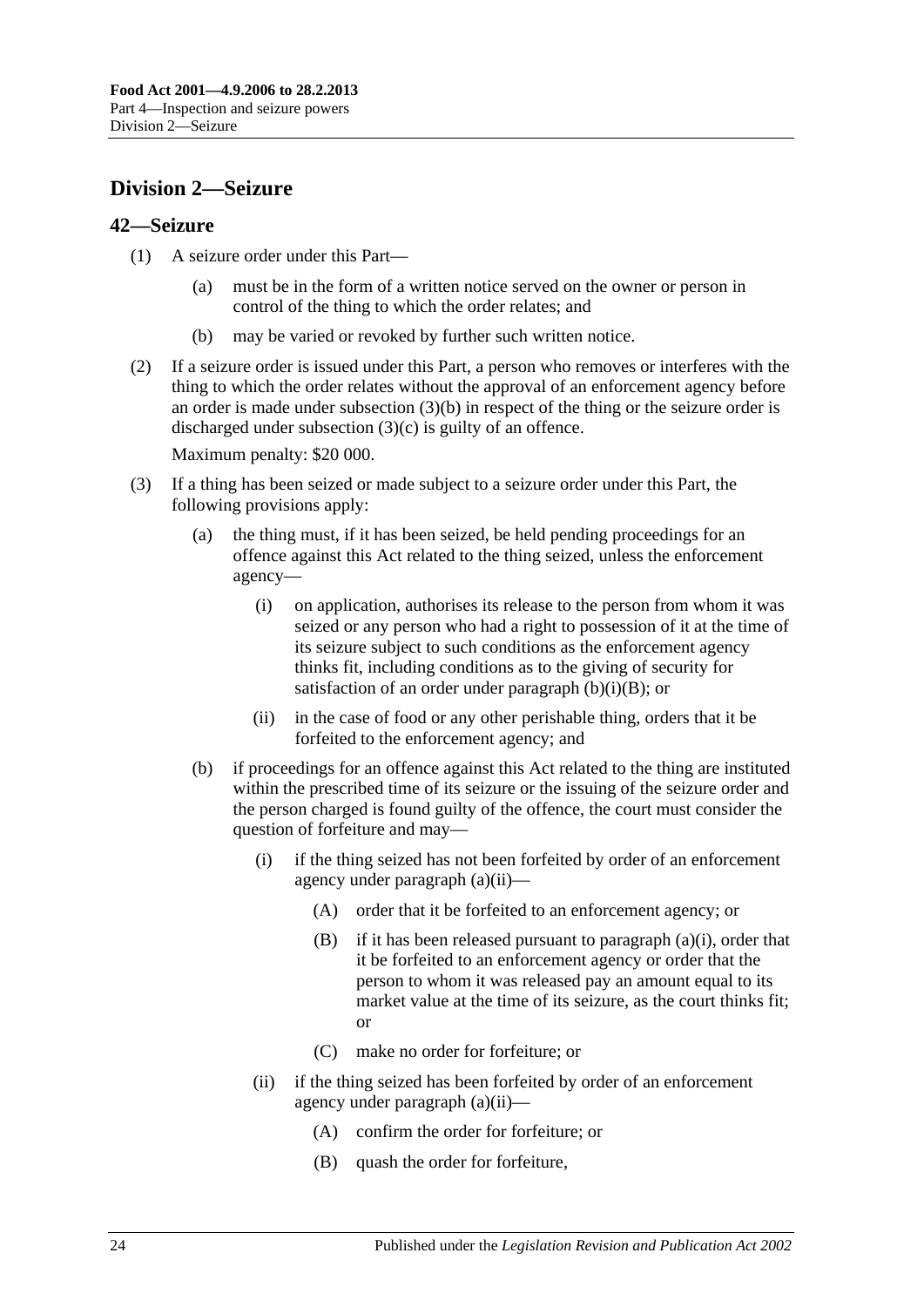as the court considers appropriate in the circumstances; and

- <span id="page-24-0"></span> $(c)$  if
	- (i) the thing has not been released pursuant to [paragraph](#page-23-5)  $(a)(i)$ ; and
	- (ii) proceedings for an offence against this Act related to the thing—
		- (A) are not instituted within the prescribed time after its seizure or the issuing of the seizure order; or
		- (B) are so instituted and the person charged is not found guilty of the offence; or
		- (C) are so instituted and the person charged is found guilty of the offence but either no order for forfeiture is made under [paragraph](#page-23-6)  $(b)(i)$  or an order is made under [paragraph](#page-23-7)  $(b)(ii)$ quashing the order for forfeiture,

the person from whom the thing was seized or any person who had a right to possession of it at the time of its seizure is entitled to recover, by action in any court of competent jurisdiction—

- (iii) if the thing seized has not been forfeited by order under [paragraph](#page-23-4) (a)(ii)—the thing itself, or, if it has deteriorated or been destroyed, compensation of an amount equal to its market value at the time of its seizure; or
- (iv) if the thing seized has been forfeited by order under [paragraph](#page-23-4) (a)(ii)—compensation of an amount equal to its market value at the time of its seizure or, if it has been sold, the amount realised by its sale,

and any seizure order is discharged; and

- (d) despite [paragraph](#page-24-0) (c), if any food or other perishable thing is seized in relation to an expiable offence and the offence is expiated—
	- (i) the food or other perishable must, if it has not already been forfeited by order of an enforcement agency under [paragraph](#page-23-4) (a)(ii), be dealt with in accordance with any determination of the Minister (which may include a determination that it be forfeited to the Crown or to an enforcement agency); and
	- (ii) no compensation may be recovered in respect of the food or other perishable thing by any person; and
- (e) if the thing seized is forfeited under this section, it may be disposed of by sale, destruction or otherwise as an enforcement agency directs.
- (4) In this section—

*prescribed time* means the period of six months, or such longer period as a magistrate may allow.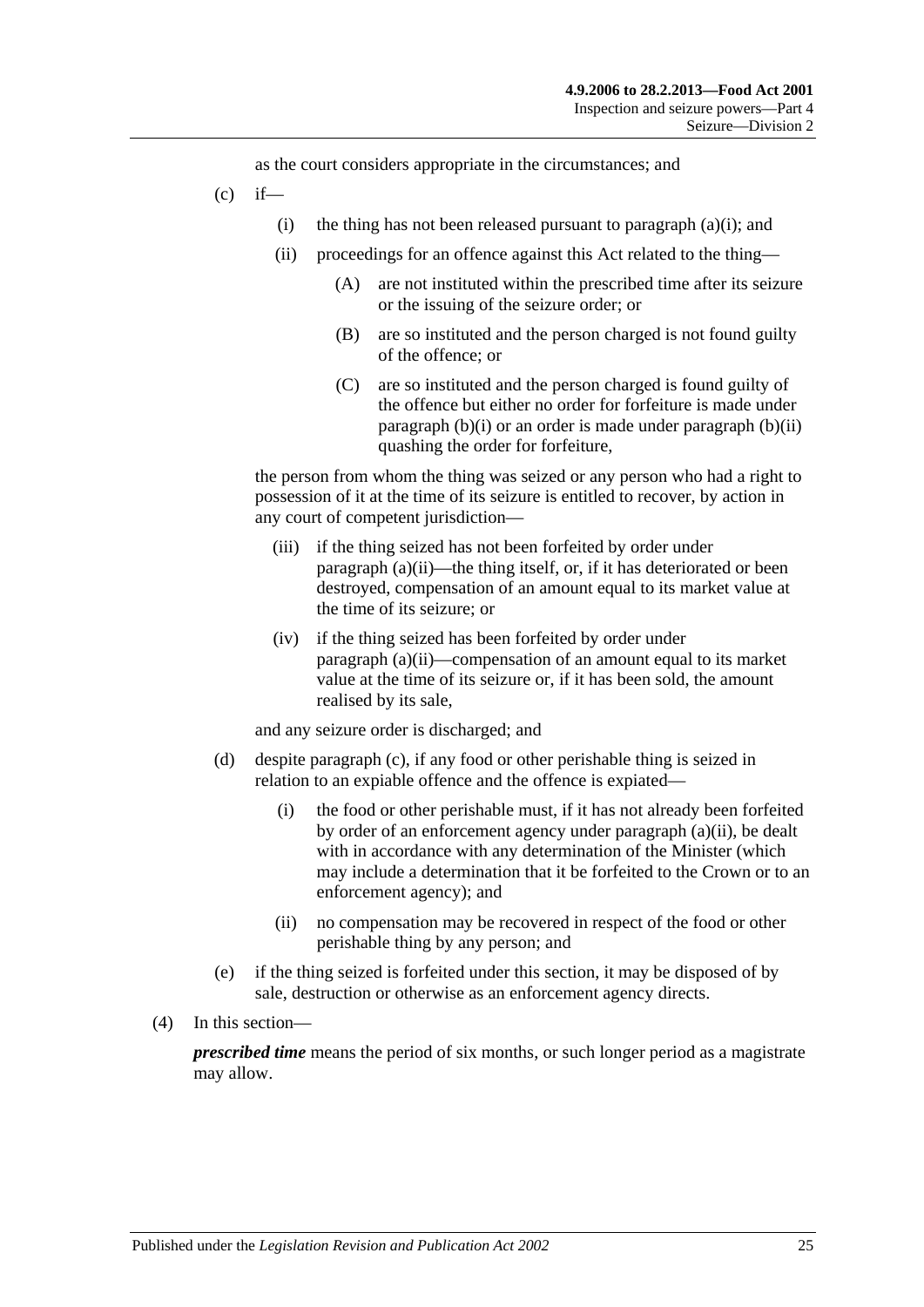# <span id="page-25-0"></span>**Part 5—Improvement notices and prohibition orders**

#### <span id="page-25-1"></span>**43—Unclean or unfit premises, vehicles or equipment**

If an authorised officer believes, on reasonable grounds, that—

- (a) any premises used by a food business in connection with the handling of food intended for sale or any equipment or food transport vehicle is in an unclean or insanitary condition or is otherwise unfit for the purpose for which it is designed or intended to be used; or
- (b) any premises used by a food business in connection with the handling of food intended for sale or any equipment or food transport vehicle does not comply with a provision of the Food Safety Standards; or
- (c) in relation to any premises used in connection with the handling of food for sale or food transport vehicle, any relevant food safety program prepared in accordance with the regulations is not being implemented adequately by a food business; or
- (d) any provision of the Food Standards Code is being contravened in relation to the handling of food intended for sale on any premises or in any food transport vehicle used by a food business in connection with the handling of food intended for sale,

the authorised officer may serve an improvement notice on the proprietor of the food business in accordance with this Part.

#### <span id="page-25-2"></span>**44—Improvement notice**

- (1) An improvement notice is to take the form of an order that—
	- (a) premises, equipment or a food transport vehicle be put into a clean and sanitary condition, or be repaired, to the satisfaction of an authorised officer; or
	- (b) equipment or a vehicle be replaced; or
	- (c) a food safety program be prepared if required by the regulations; or
	- (d) a food safety program required by the regulations be revised so as to comply with the requirements of the regulations; or
	- (e) in relation to the handling of food intended for sale on premises or in a food transport vehicle, measures be taken to implement the provisions of any relevant food safety program required to be prepared by the regulations; or
	- (f) other action be taken to ensure compliance with the provisions of the Food Standards Code,

within a period of 24 hours (or such longer period as is specified in the notice) after the service of the notice on the proprietor of the food business.

(2) Before the end of the period specified in the improvement notice, an authorised officer may, on his or her own motion or on the application of the proprietor of the food business, extend the period within which the proprietor of the food business is to take action in accordance with the notice.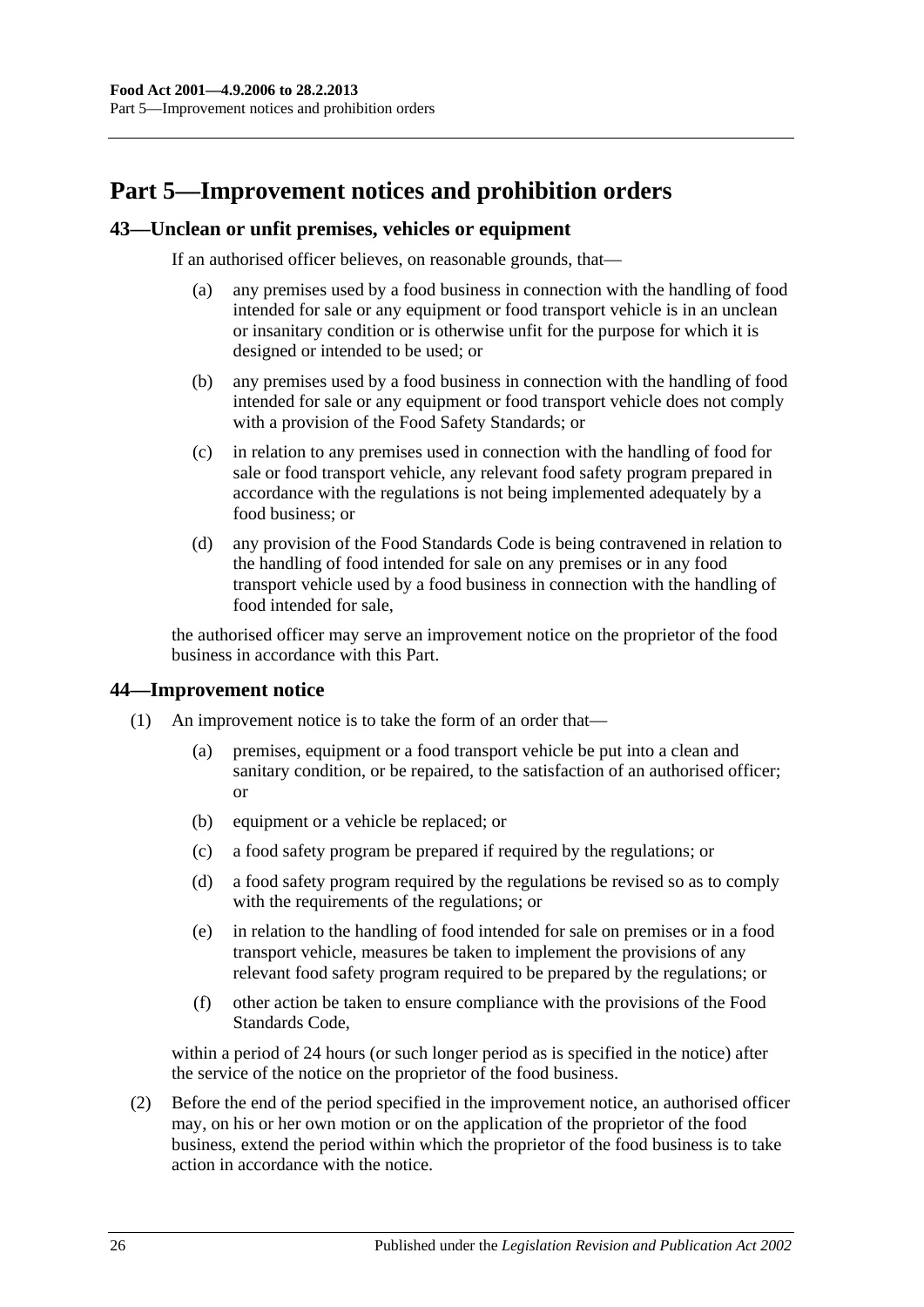- (3) An improvement notice may include ancillary or incidental directions.
- (4) An improvement notice is to state that it is issued under this section.

#### <span id="page-26-0"></span>**45—Compliance with improvement notice**

- (1) If an improvement notice is complied with, an authorised officer is to note the date of compliance on a copy of the notice.
- (2) An authorised officer must give a copy of an improvement notice, noted in accordance with this section, to the person on whom the improvement notice was served if requested to do so by the person.

#### <span id="page-26-1"></span>**46—Prohibition order**

- (1) If a relevant authority or the head of an enforcement agency believes, on reasonable grounds—
	- (a) that any of the circumstances specified in [section](#page-25-1) 43 exist; and
	- $(b)$  that—
		- (i) the proprietor of a food business has not complied with an improvement notice within the time required for compliance; or
		- (ii) the issue of the order is necessary to prevent or mitigate a serious danger to public health,

the relevant authority or the head of the enforcement agency may serve a prohibition order on the proprietor of the food business in accordance with this Part.

- (2) A prohibition order is to take the form of an order that—
	- (a) no food intended for sale is to be handled on specified premises or a specified part of specified premises; or
	- (b) no food intended for sale is to be conveyed in a specified vehicle; or
	- (c) specified equipment is not to be used in connection with food intended for sale; or
	- (d) no food intended for sale is to be handled by a food business in a specified way or for a specified purpose; or
	- (e) prohibits other action being taken,

until the proprietor of the food business has been given a certificate of clearance stating that the premises, part of the premises, vehicle or equipment may be used for the handling or conveyance of food intended for sale, or for use in connection with such food, or that the food may be handled in the specified way or for the specified purpose, as the case may be.

- (3) A prohibition order may include ancillary or incidental directions.
- (4) A prohibition order is to state that it is issued under this section.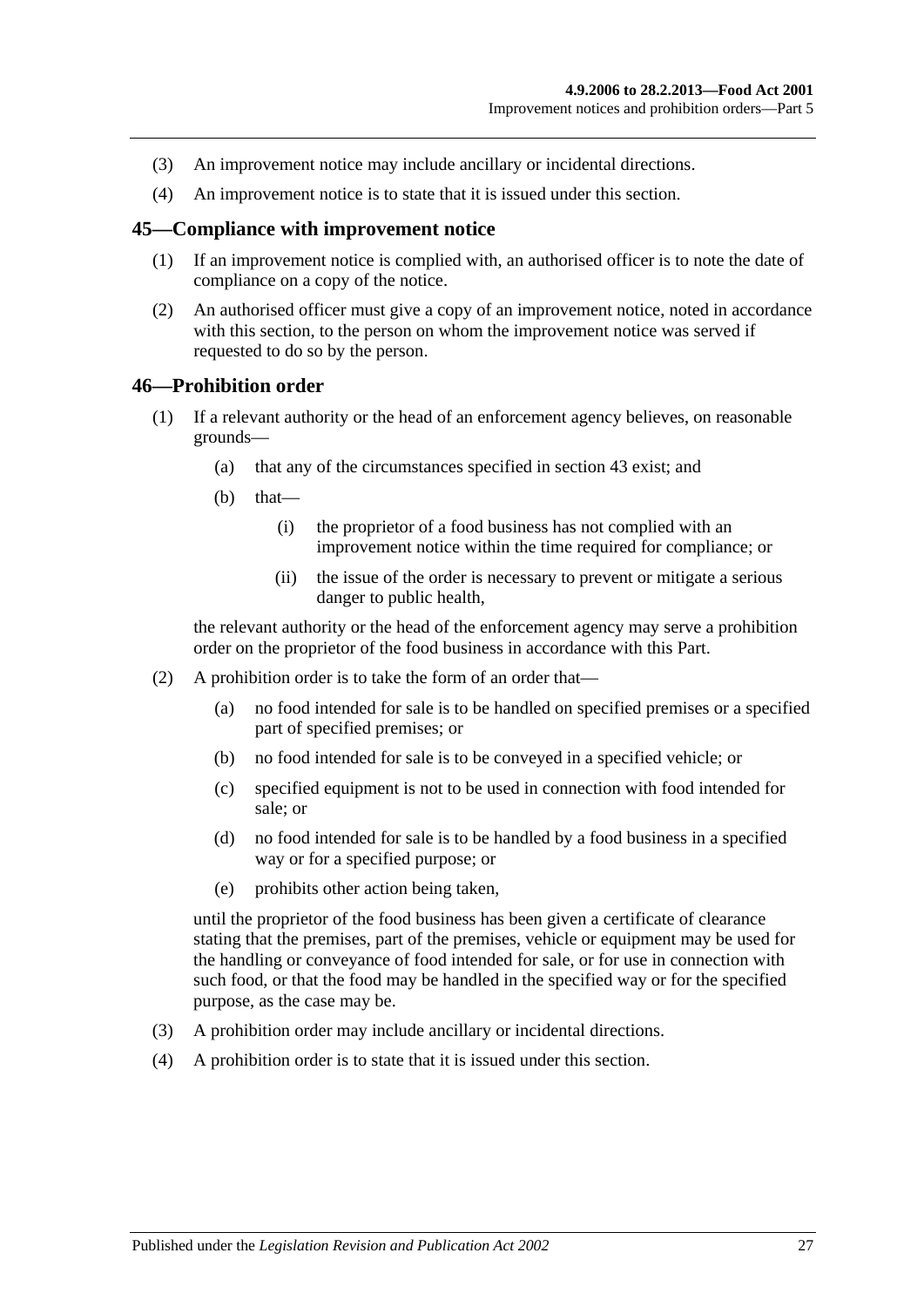- (5) The relevant authority or person that made the order must give a certificate of clearance if, after an inspection of the premises, part of the premises, vehicle or equipment, or the way of handling food, specified in the prohibition order, the relevant authority or person finds, by the relevant authority's or person's own inspection or the report of an authorised officer, that—
	- (a) the premises, part of the premises, vehicle or equipment, or the handling of food by the food business in the specified way or for the specified purpose, is not a serious danger to public health; and
	- (b) the person on whom the prohibition order was served has complied with the prohibition order and any improvement notices served on the person.

#### <span id="page-27-0"></span>**47—Scope of notices and orders**

An improvement notice or a prohibition order may be made with respect to any one or more of the following:

- (a) any premises or any part of any premises, food transport vehicle or equipment specified in the notice or order;
- (b) all equipment contained on any premises or any part of any premises, or in a food transport vehicle, specified in the notice or order, or any specified equipment so contained;
- (c) the handling of food intended for sale by a food business in a specified way or for a specified purpose.

#### <span id="page-27-1"></span>**48—Notices and orders to contain certain information**

An improvement notice or prohibition order under this Part—

- (a) must specify any provision of the Food Standards Code to which it relates; and
- (b) may specify particular action to be taken by a person to ensure compliance with the provision of the Food Standards Code to which it relates.

#### <span id="page-27-2"></span>**49—Request for re-inspection**

- (1) The proprietor of the food business whose premises (other than a vehicle) are affected by a prohibition order may at any time after the order has been served make a written request to the relevant authority or person who made the order to cause the premises to be inspected by an authorised officer.
- (2) The proprietor of the food business whose vehicle or equipment is affected by a prohibition order may at any time after the order has been served make a written request to the relevant authority or person who made the order to cause the vehicle or equipment to be inspected by an authorised officer—
	- (a) at the place where it was originally inspected; or
	- (b) if it is not convenient for it to be inspected at that place, at some other place that the relevant authority or person who made the order has agreed to.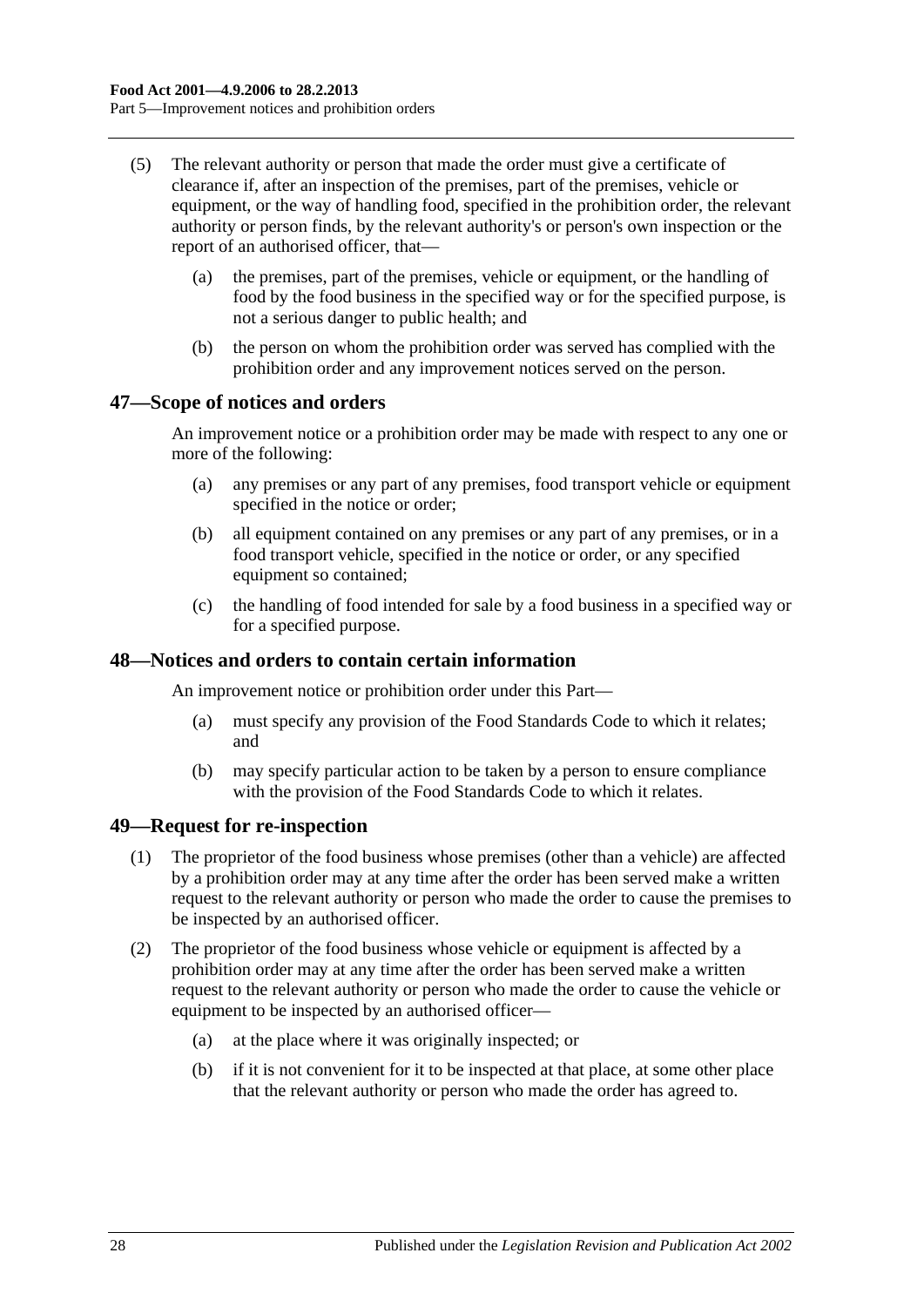(3) If a request for inspection is made under this section and the premises, vehicle or equipment concerned, through no fault of the proprietor of the food business, is not inspected by an authorised officer within the period of two clear business days after the receipt of the request by the relevant authority or person, a certificate of clearance is taken to have been given to the proprietor of the food business under [section](#page-26-1) 46.

## <span id="page-28-0"></span>**50—Contravention of improvement notice or prohibition order**

A person must not, without reasonable excuse, contravene or fail to comply with an improvement notice or a prohibition order served on the person under this Part.

Maximum penalty:

- (a) If the offender is a body corporate—\$250 000.
- (b) If the offender is a natural person—\$50 000.

Expiation fee: In the case of an improvement notice—\$750.

#### <span id="page-28-3"></span><span id="page-28-1"></span>**51—Review of decision to refuse certificate of clearance**

- (1) A person aggrieved by a decision of a relevant authority or person to refuse to give a certificate of clearance under this Part may apply to the appropriate review body for a review of the decision.
- (2) An application under [subsection](#page-28-3) (1) must be made within 28 days after the day on which notification of the decision is received.

#### <span id="page-28-2"></span>**52—Review of order**

- (1) A person bound by a prohibition order who suffers loss as a result of the making of the order may apply to the relevant authority or person who made the order for compensation if the person considers that there were no grounds for the making of the order.
- (2) If there were no grounds for the making of the order, the relevant authority or enforcement agency is to pay such compensation to the applicant as is just and reasonable.
- <span id="page-28-4"></span>(3) The relevant authority or enforcement agency is to send written notification of its determination as to the payment of compensation under this section to each applicant for the payment of such compensation.
- (4) An applicant for the payment of compensation under this section who is dissatisfied with a determination under [subsection](#page-28-4) (3) as to the refusal to pay compensation or as to the amount of compensation may apply to the appropriate review body for a review of the determination within 28 days after the day on which notification of the determination was received.
- (5) If the relevant authority or person has not determined an application for compensation under this section within 28 days of receiving the application, the relevant authority or person is taken to have refused to pay any compensation.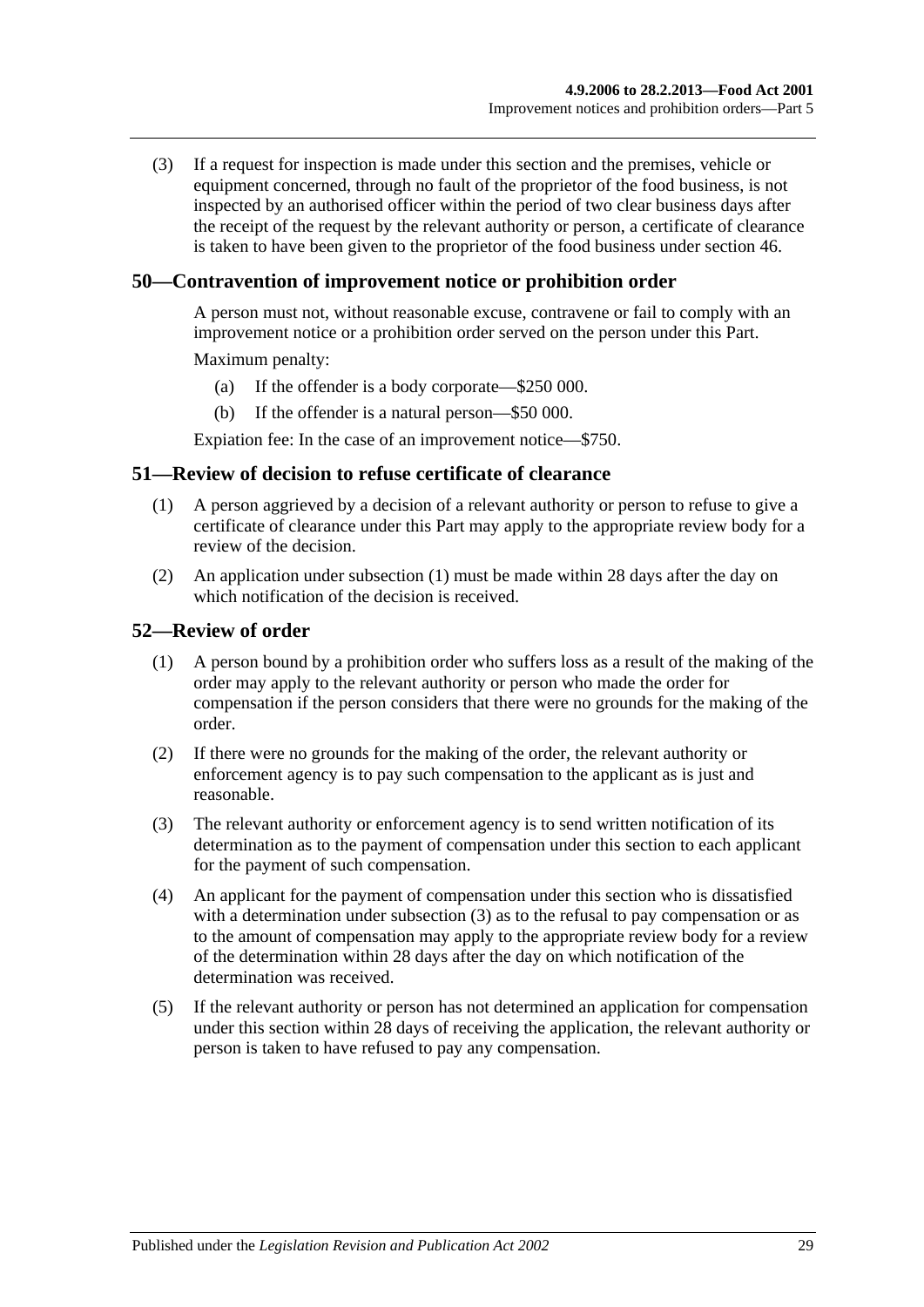# <span id="page-29-0"></span>**Part 6—Taking and analysis of samples**

# <span id="page-29-1"></span>**Division 1—Taking of samples**

## <span id="page-29-2"></span>**53—Proprietor to be informed**

Whenever an authorised officer obtains a sample of food for the purposes of analysis, an authorised officer must, either before or as soon as practicable after obtaining the sample, inform—

- (a) the proprietor of the food business from which the sample is to be taken or was taken; or
- (b) if the proprietor is not present or readily available, the person from whom the sample was obtained or who was in charge of the food from which the sample was taken,

of the authorised officer's intention to have the sample analysed.

## <span id="page-29-3"></span>**54—Payment for sample**

An authorised officer when obtaining a sample of food must pay, or tender payment of—

- (a) the amount prescribed by the regulations as the amount payable for the sample concerned; or
- (b) if no such amount is prescribed by the regulations, an amount equal to the current market value of the sample,

to the person from whom the sample is obtained.

## <span id="page-29-4"></span>**55—Samples from vending machines**

[Sections](#page-29-2) 53 and [54](#page-29-3) do not apply to the obtaining of a sample by an authorised officer from a vending machine if the authorised officer obtains the sample by making proper payment for it and the authorised officer cannot identify anyone who at the time appears to be in charge of the machine.

## <span id="page-29-5"></span>**56—Packaged food**

An authorised officer who takes a sample of food for the purposes of this Act that is contained in a closed package intended for retail sale must take the whole of the package unless the package contains two or more smaller packages of the same food.

## <span id="page-29-6"></span>**57—Procedure to be followed**

- (1) This section applies to the taking of samples for the purposes of this Act except to the extent that the Food Standards Code otherwise provides.
- <span id="page-29-7"></span>(2) An authorised officer who obtains a sample of food for the purposes of analysis must (unless [subsection](#page-30-4) (3) applies)—
	- (a) divide the sample into 3 separate parts and mark and seal or fasten each part in such manner as its nature will permit; and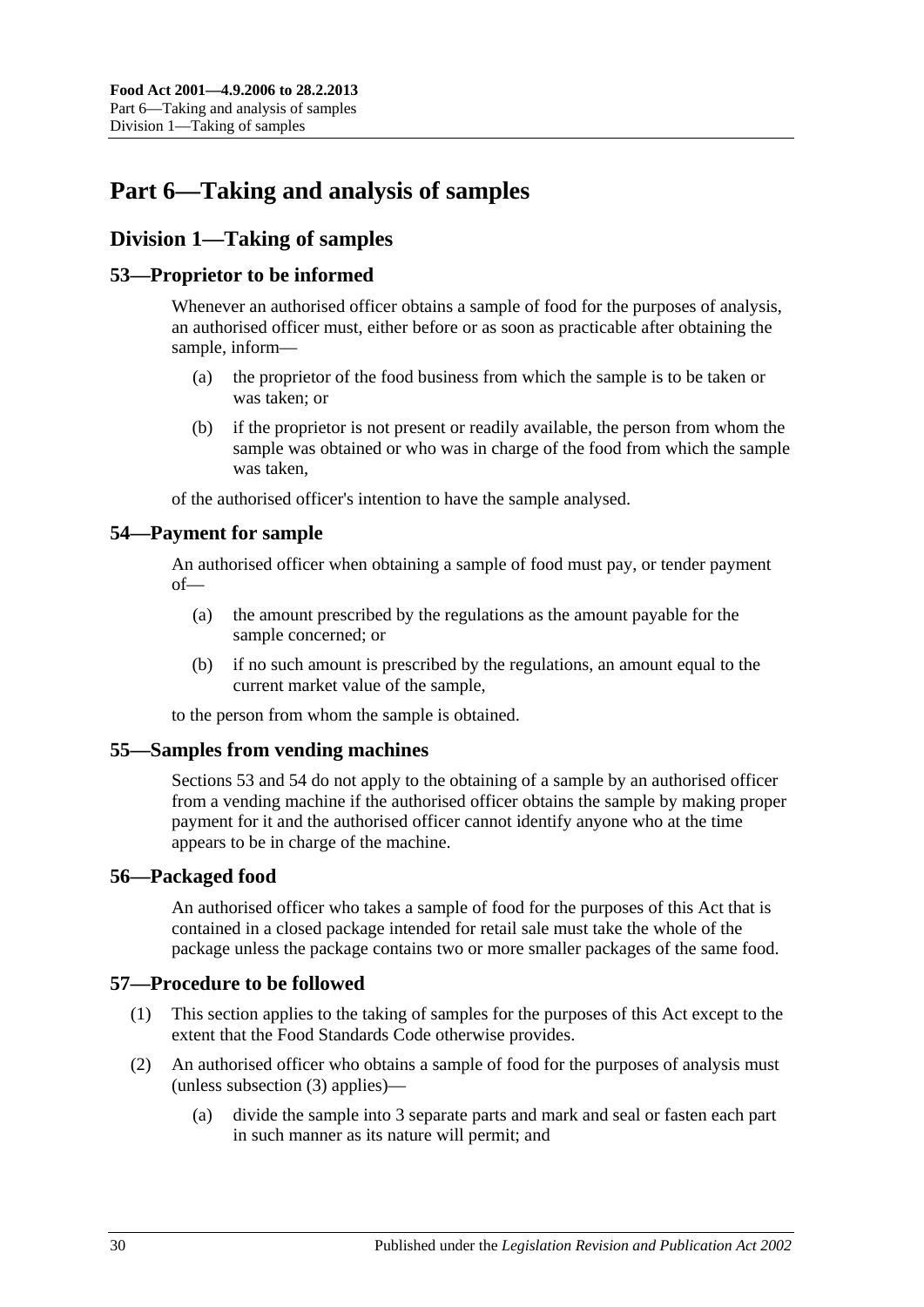- (b) leave one part with the proprietor of the food business or any other person from whom the sample was obtained or a person appearing to be the employee or agent of that proprietor or other person; and
- (c) submit one of the remaining parts for analysis; and
- (d) retain the other remaining part for future comparison.
- <span id="page-30-4"></span>(3) If the division of a sample for analysis into 3 separate parts in accordance with [subsection](#page-29-7) (2) would in the opinion of the authorised officer—
	- (a) so affect or impair the composition or quality of the sample as to render the separate parts unsuitable for accurate analysis; or
	- (b) result in the separate parts being of an insufficient size for accurate analysis; or
	- (c) render the sample in any other way unsuitable for analysis, including a method of analysis prescribed by the regulations in relation to the food from which the sample was taken,

the authorised officer may take, in accordance with this section, as many samples as the authorised officer considers necessary to enable an accurate analysis to be carried out and may deal with the sample or samples in such manner as is appropriate in the circumstances.

- (4) If a sample of food is taken by an authorised officer in the form of separate or severable objects, it is not necessary, in dividing that sample into parts in accordance with this section, to divide any one of those objects, and it is sufficient compliance with this section if the authorised officer—
	- (a) takes a number of those objects; and
	- (b) divides the number so taken into the requisite number of parts so that each part consists of one or more than one of the separate or severable objects; and
	- (c) deals with those parts in accordance with the preceding provisions of this section.

#### <span id="page-30-0"></span>**58—Samples to be submitted for analysis**

An authorised officer must submit any sample obtained in accordance with this Division for analysis under [Division 2](#page-30-1) unless no longer of the opinion that the sample ought to be analysed.

#### <span id="page-30-1"></span>**Division 2—Procedures relating to analyses**

#### <span id="page-30-2"></span>**59—Compliance with Food Standards Code**

A person who carries out an analysis for the purposes of this Act is to comply with any requirements of the Food Standards Code relating to the carrying out of analyses.

#### <span id="page-30-3"></span>**60—Certificate of analysis**

- (1) This section applies to an analysis that is carried out—
	- (a) by an approved laboratory; or
	- (b) by an approved analyst; or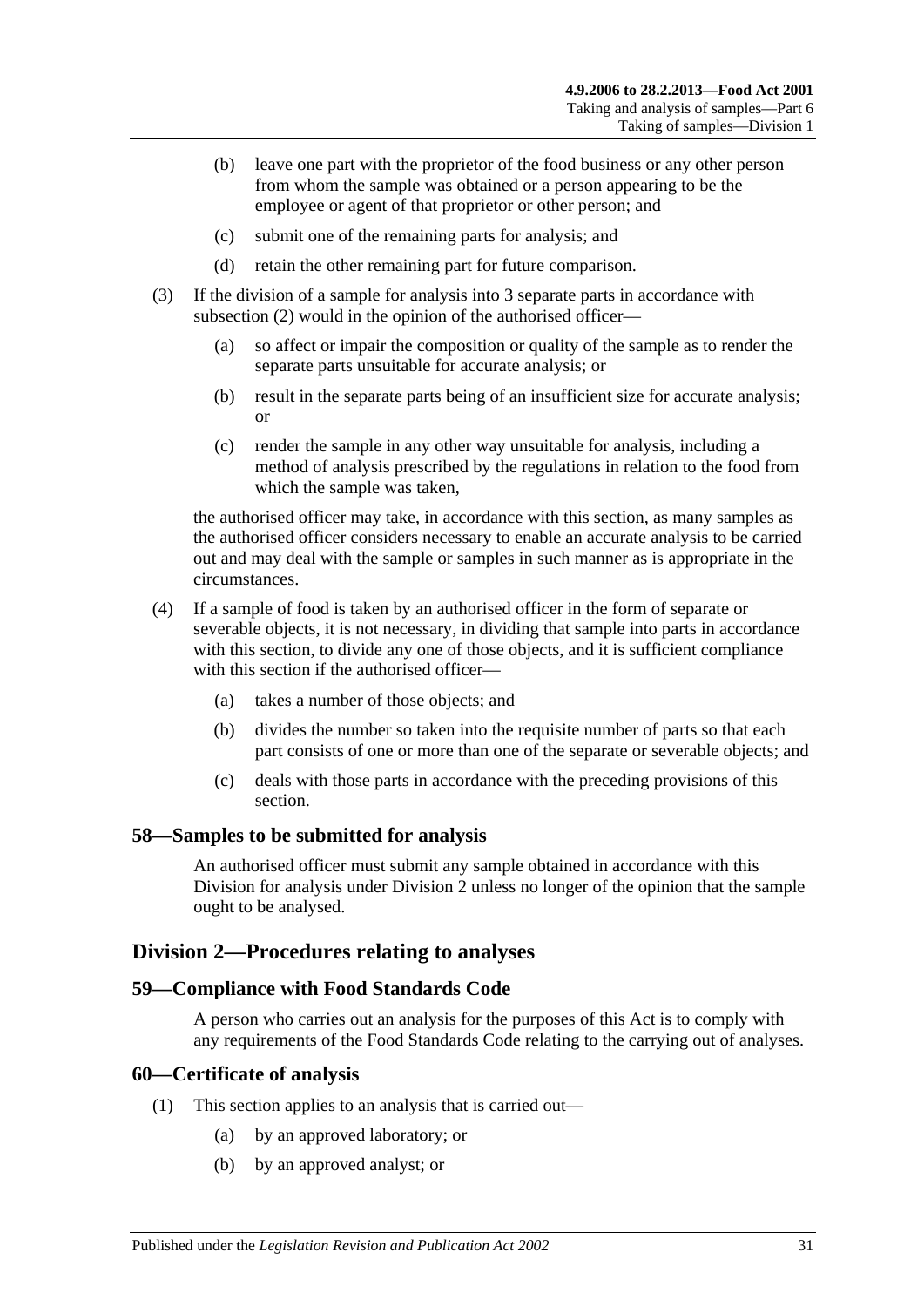(c) under the supervision of an approved analyst,

for the purposes of this Act.

- (2) On completion of an analysis to which this section applies—
	- (a) the person in charge of the laboratory at which the analysis was carried out; or
	- (b) the approved analyst who carried out the analysis; or
	- (c) the approved analyst who supervised the carrying out of the analysis,

is to give the person who requested the analysis, or an agent of the person, a certificate of analysis, in the approved form, that complies with the requirements of [subsection](#page-31-3) (3).

- <span id="page-31-3"></span>(3) The certificate of analysis must—
	- (a) be dated and signed by the person in charge of the laboratory at which the analysis was carried out or by the approved analyst who carried out the analysis or who supervised the carrying out of the analysis; and
	- (b) contain a written report of the analysis that sets out the findings; and
	- (c) specify the requirements, if any, of the Food Standards Code relating to the carrying out of the analysis and certify that the analysis was carried out in accordance with those requirements.

## <span id="page-31-0"></span>**Division 3—Approval of laboratories**

#### <span id="page-31-1"></span>**61—Approval of laboratories**

- (1) The relevant authority may approve laboratories for the purposes of carrying out analyses under this Act.
- (2) A person providing or intending to provide analysis services at a laboratory may make an application, in the approved form, to the relevant authority for an approval of the laboratory under this Division.
- (3) The relevant authority may, after considering an application for approval—
	- (a) grant the application, with or without conditions; or
	- (b) refuse the application.
- (4) If the relevant authority grants an application for approval, it must issue the applicant with a written approval that sets out the conditions to which the approval is subject.
- (5) If the relevant authority refuses an application for approval, the relevant authority must give notice of the refusal in writing to the applicant setting out the reasons for the refusal.

#### <span id="page-31-2"></span>**62—Term of approval**

Except during any period of suspension, an approval of a laboratory granted under this Division remains in force until cancelled.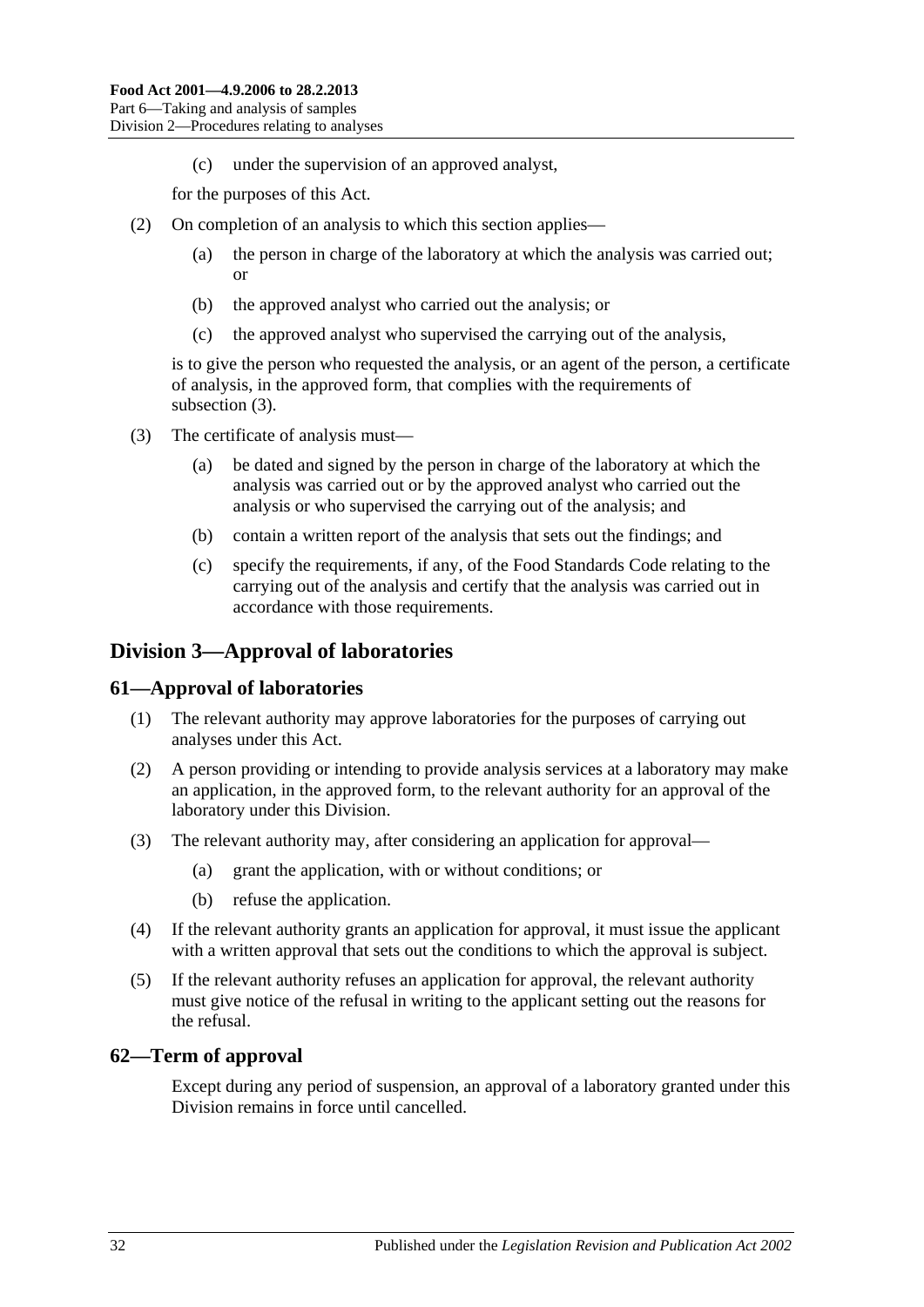#### <span id="page-32-0"></span>**63—Approved laboratory to give notice of certain interests**

The person in charge of an approved laboratory must notify the relevant authority of any direct or indirect interest in any food business that a person concerned in the management of, or an employee of, the approved laboratory has as soon as possible after becoming aware of that interest.

Maximum penalty: \$10 000.

### <span id="page-32-1"></span>**64—Variation of conditions or suspension or cancellation of approval of laboratory**

- (1) The relevant authority may vary the conditions of, or suspend or cancel, the approval of a laboratory under this Division.
- (2) An approval of a laboratory may be suspended or cancelled on one or more of the following grounds:
	- (a) if the relevant authority is satisfied that a person providing services at the laboratory has contravened or failed to comply with any provision of this Act or the regulations;
	- (b) if the relevant authority is satisfied that a person providing services at the laboratory has contravened a condition to which the approval is subject;
	- (c) if the relevant authority is satisfied that a person in charge of, concerned in the management of or employed by the laboratory, has a direct or indirect interest in any food business that, in the opinion of the relevant authority, could affect the carrying out of the laboratory's functions under this Act;
	- (d) at the request of the person in charge of the laboratory;
	- (e) for any other reason that the relevant authority considers appropriate.
- <span id="page-32-2"></span>(3) The relevant authority may only vary the conditions of, or suspend or cancel, the approval of a laboratory—
	- (a) after having given the person in charge of the laboratory—
		- (i) written reasons of its intention to vary, suspend or cancel; and
		- (ii) an opportunity to make submissions; and
	- (b) after having considered any submissions made by the person.
- (4) [Subsection](#page-32-2) (3) does not apply to the cancellation of an approval at the request of the person in charge of the laboratory.
- (5) A variation of the conditions of, or the suspension or cancellation of, approval of a laboratory—
	- (a) must be made by notice in writing; and
	- (b) must be served on the person in charge of the laboratory; and
	- (c) takes effect on the day on which the notice is served or on a later day specified in the notice.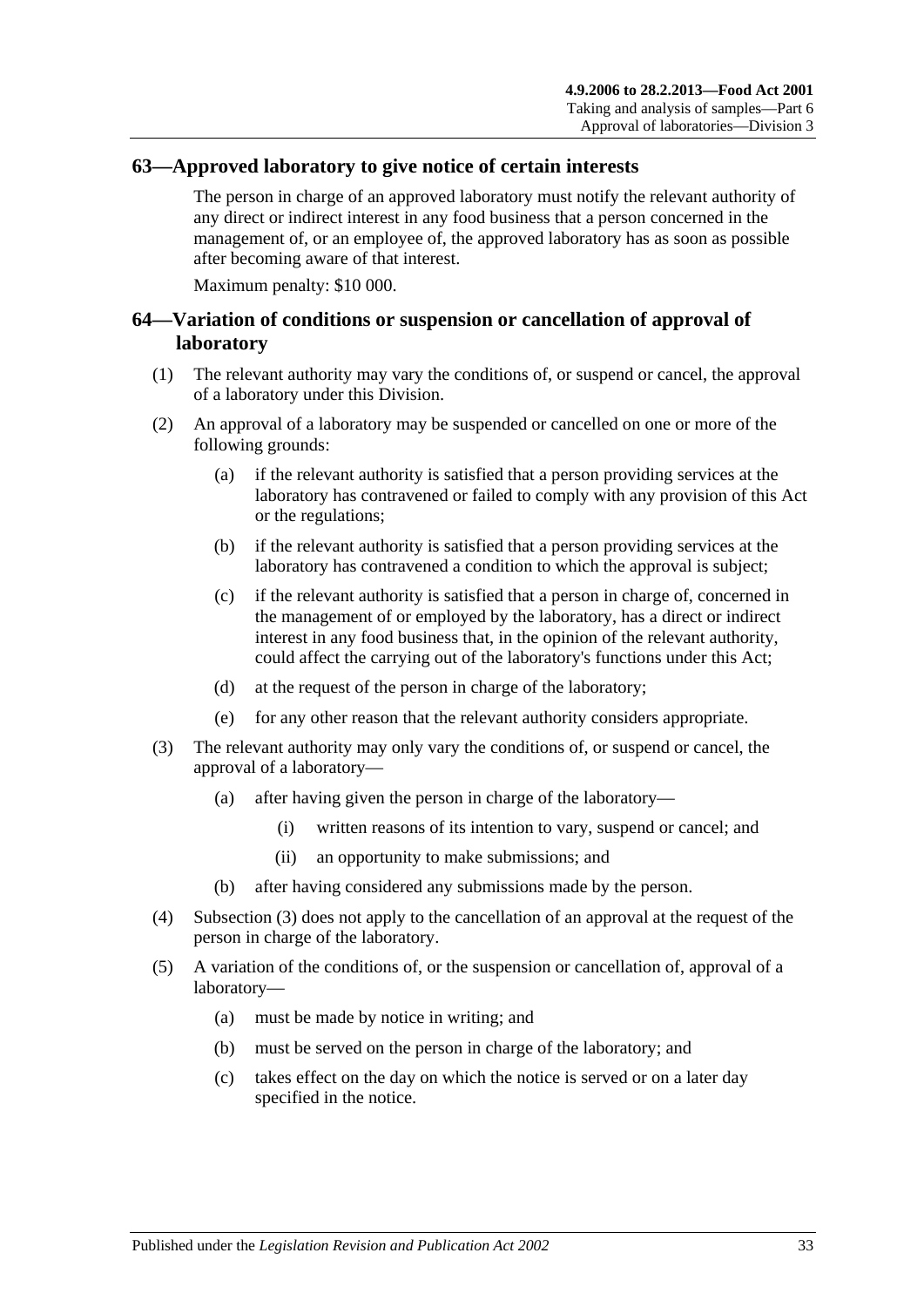## <span id="page-33-0"></span>**65—Review of decisions relating to approval**

- (1) A person aggrieved by a decision of the relevant authority relating to any of the following may apply to the appropriate review body for a review of the decision:
	- (a) the grant or refusal of an application for approval of a laboratory under this Division;
	- (b) the imposition of conditions on an approval;
	- (c) the variation of conditions of an approval;
	- (d) the suspension or cancellation of an approval.
- (2) An application under this section must be made within 28 days after service of—
	- (a) the written approval or notice of refusal under this Division; or
	- (b) the notice of the variation, suspension or cancellation under this Division.

#### <span id="page-33-1"></span>**66—List of approved laboratories to be maintained**

- (1) The relevant authority is to prepare and maintain a list of approved laboratories.
- (2) The list is to be made publicly available and is to be revised at least annually.

## <span id="page-33-2"></span>**Division 4—Approval of analysts**

#### <span id="page-33-3"></span>**67—Approval of persons to carry out analyses**

- (1) The relevant authority may approve natural persons for the purposes of carrying out analyses under this Act.
- (2) A natural person may make an application, in the approved form, to the relevant authority for an approval under this Division.
- (3) The application is to be accompanied by—
	- (a) such information as the relevant authority requires to determine the application; and
	- (b) the fee, if any, prescribed by the regulations.
- (4) The relevant authority may, after considering an application for approval—
	- (a) grant the application, with or without conditions; or
	- (b) refuse the application.
- (5) If the relevant authority grants an application for approval, it must issue the applicant with a written approval that sets out the conditions to which the approval is subject.
- (6) If the relevant authority refuses an application for approval, the relevant authority must give notice of the refusal in writing to the applicant setting out the reasons for the refusal.

#### <span id="page-33-4"></span>**68—Term of approval**

Except during any period of suspension, an approval of a person granted under this Division remains in force until cancelled.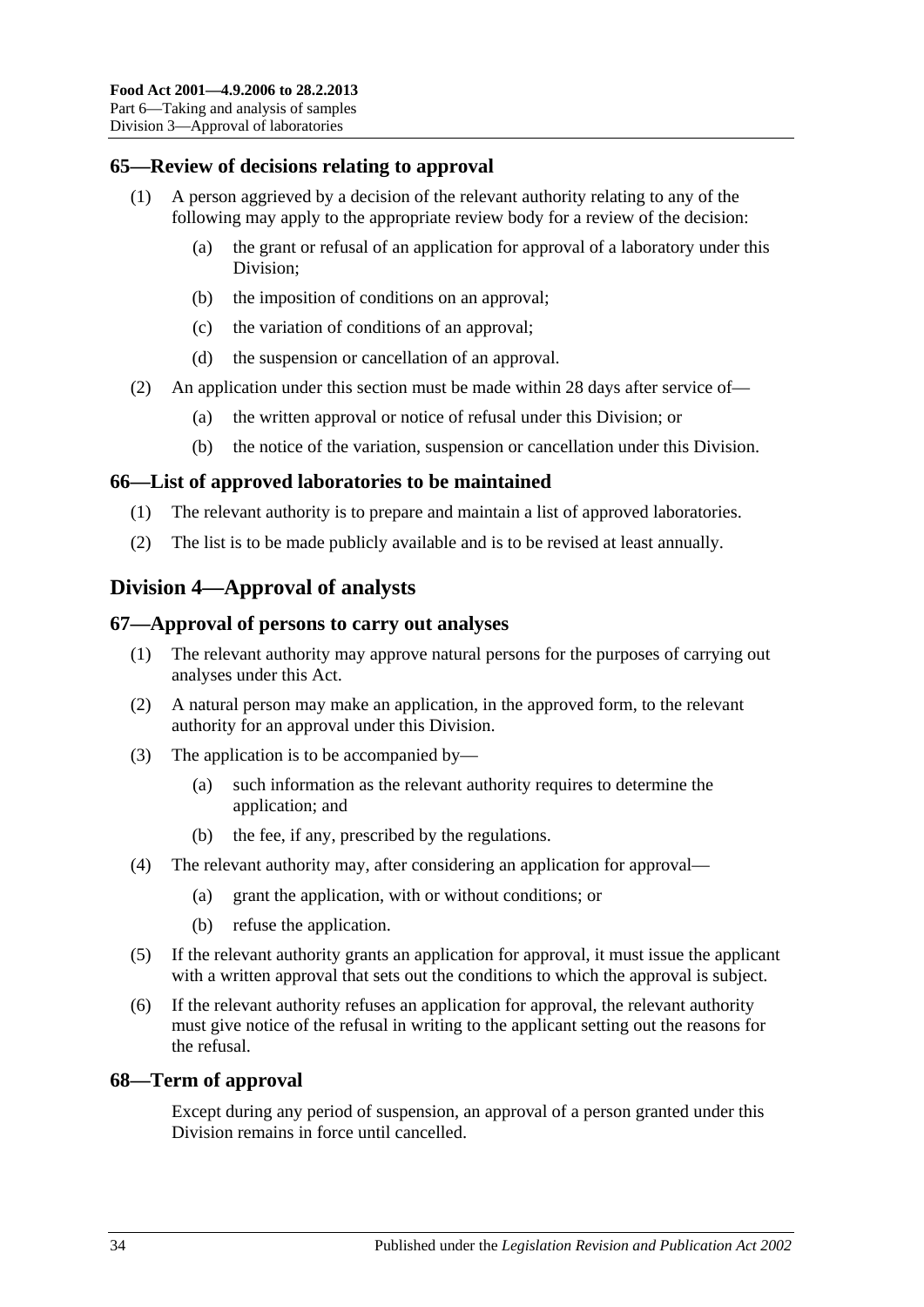## <span id="page-34-0"></span>**69—Approved analyst to give notice of certain interests**

A person who is an approved analyst must notify the relevant authority of any direct or indirect interest in any food business that the person has as soon as possible after becoming aware of that interest.

Maximum penalty: \$10 000.

## <span id="page-34-1"></span>**70—Variation of conditions or suspension or cancellation of approval of analyst**

- (1) The relevant authority may vary the conditions of, or suspend or cancel, an approval under this Division.
- (2) An approval of a person under this Division may be suspended or cancelled on one or more of the following grounds:
	- (a) if the relevant authority is satisfied that the person has contravened any provision of this Act or the regulations;
	- (b) if the relevant authority is satisfied that the person has contravened a condition to which the approval is subject;
	- (c) if the relevant authority is satisfied that the person has a direct or indirect interest in any food business that, in the opinion of the relevant authority, could affect the carrying out of the person's functions under this Act;
	- (d) at the request of the person;
	- (e) for any other reason that the relevant authority considers appropriate.
- <span id="page-34-3"></span>(3) The relevant authority may only vary the conditions of, or suspend or cancel, the approval of a person under this Division—
	- (a) after having given the person—
		- (i) written reasons of its intention to vary, suspend or cancel; and
		- (ii) an opportunity to make submissions; and
	- (b) after having considered any submissions made by the person.
- (4) [Subsection](#page-34-3) (3) does not apply to the cancellation of an approval at the request of the person to whom the approval relates.
- (5) A variation of the conditions of, or the suspension or cancellation of, an approval of a person under this Division—
	- (a) must be made by notice in writing; and
	- (b) must be served on the person; and
	- (c) takes effect on the day on which the notice is served or on a later day specified in the notice.

#### <span id="page-34-2"></span>**71—Review of decisions relating to approval**

- (1) A person aggrieved by a decision of the relevant authority relating to any of the following may apply to the appropriate review body for a review of the decision:
	- (a) the grant or refusal of an application for approval under this Division;
	- (b) the imposition of conditions on an approval;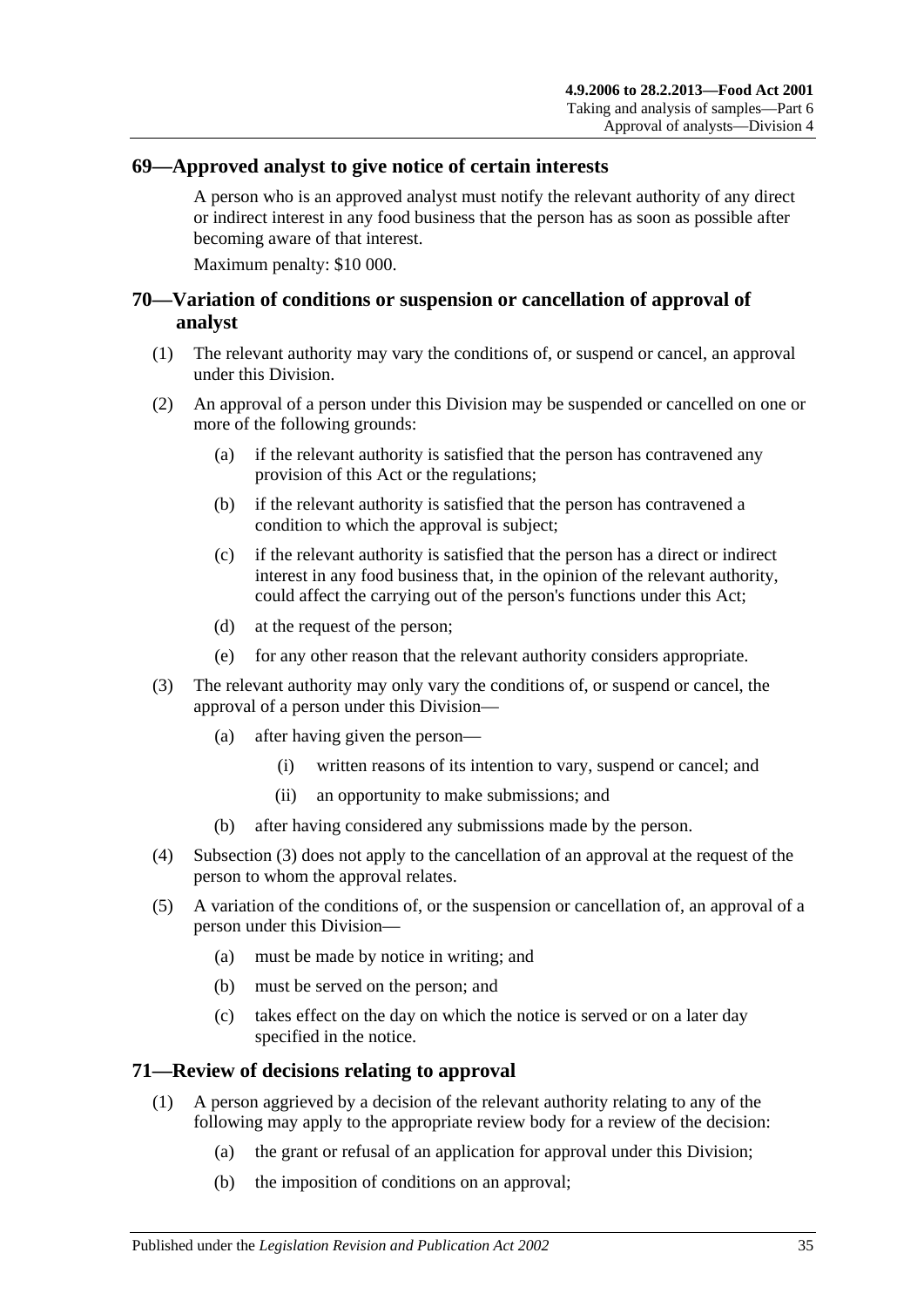- (c) the variation of conditions of an approval;
- (d) the suspension or cancellation of an approval.
- (2) An application under this section must be made within 28 days after service of—
	- (a) the written approval or notice of refusal under this Division; or
	- (b) the notice of the variation, suspension or cancellation under this Division.

## <span id="page-35-0"></span>**72—List of approved analysts to be maintained**

- (1) The relevant authority is to prepare and maintain a list of approved analysts.
- (2) The list is to be made publicly available and is to be revised at least annually.

# <span id="page-35-1"></span>**Part 7—Auditing**

## <span id="page-35-2"></span>**Division 1—Approval of food safety auditors**

## <span id="page-35-3"></span>**73—Approval of food safety auditors**

- (1) The relevant authority may approve a natural person to be a food safety auditor for the purposes of this Act if the relevant authority is satisfied that the person is competent to carry out the functions of a food safety auditor having regard to—
	- (a) the person's technical skills and experience; and
	- (b) any guidelines relating to competency criteria approved by the relevant authority.
- (2) A natural person may make an application, in the approved form, to the relevant authority for an approval under this Part.
- (3) The application is to be accompanied by—
	- (a) such information as the relevant authority requires to determine the application; and
	- (b) the fee, if any, prescribed by the regulations.
- (4) The relevant authority may, after considering an application for approval—
	- (a) grant the application, with or without conditions; or
	- (b) refuse the application.
- (5) If the relevant authority grants an application for approval, it must issue the applicant with a written approval that sets out any conditions to which the approval is subject.
- (6) If the relevant authority refuses an application for approval, the relevant authority must give notice of the refusal in writing to the applicant setting out the reasons for the refusal.

## <span id="page-35-4"></span>**74—Term of approval**

Except during any period of suspension, an approval granted under this Part remains in force for the period specified in the approval unless sooner cancelled.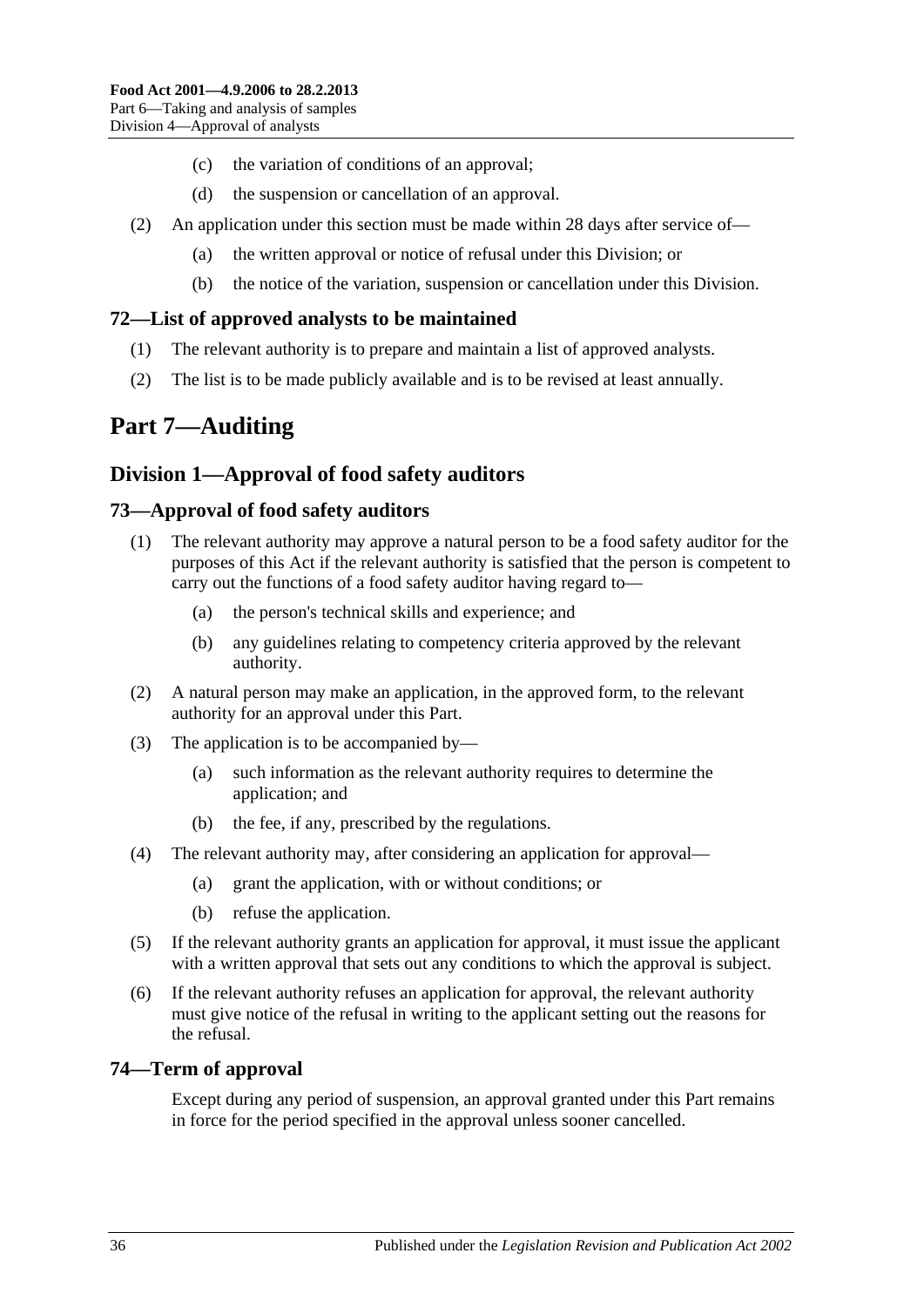## <span id="page-36-2"></span><span id="page-36-0"></span>**75—Food safety auditor to give notice of certain interests**

(1) A food safety auditor must notify the relevant authority of any direct or indirect interest in any food business that the auditor has as soon as possible after becoming aware of that interest.

Maximum penalty: \$10 000.

(2) Payment to an auditor for carrying out the functions of an auditor does not constitute a direct or indirect interest in a food business for the purposes of [subsection](#page-36-2) (1).

## <span id="page-36-1"></span>**76—Variation of conditions or suspension or cancellation of approval of auditor**

- (1) The relevant authority may vary the conditions of, or suspend or cancel, an approval under this Part.
- (2) An approval of a person may be suspended or cancelled on one or more of the following grounds:
	- (a) if the relevant authority is satisfied that the person has contravened any provision of this Act or the regulations;
	- (b) if the relevant authority is satisfied that the person has contravened a condition to which the approval is subject;
	- (c) if the relevant authority is satisfied that the person has not competently carried out any duty of an auditor under this Act;
	- (d) if the relevant authority is satisfied that the person has a direct or indirect interest in any food business that, in the opinion of the relevant authority, could affect the performance of the person's duties under this Act;
	- (e) at the request of the person;
	- (f) for any other reason that the relevant authority considers appropriate.
- <span id="page-36-3"></span>(3) Payment to an auditor for performing the duties of an auditor does not constitute a direct or indirect interest in a food business for the purposes of [subsection](#page-36-3) (2)(d).
- <span id="page-36-4"></span>(4) The relevant authority may only vary the conditions of, or suspend or cancel, the approval of a person—
	- (a) after having given the person—
		- (i) written reasons of its intention to vary, suspend or cancel; and
		- (ii) an opportunity to make submissions; and
	- (b) after having considered any submissions made by the person.
- (5) [Subsection](#page-36-4) (4) does not apply to the cancellation of an approval at the request of the person to whom the approval relates.
- (6) A variation of the conditions of, or the suspension or cancellation of, the approval of a person under this Part—
	- (a) must be by notice in writing; and
	- (b) must be served on the person to whom the approval relates; and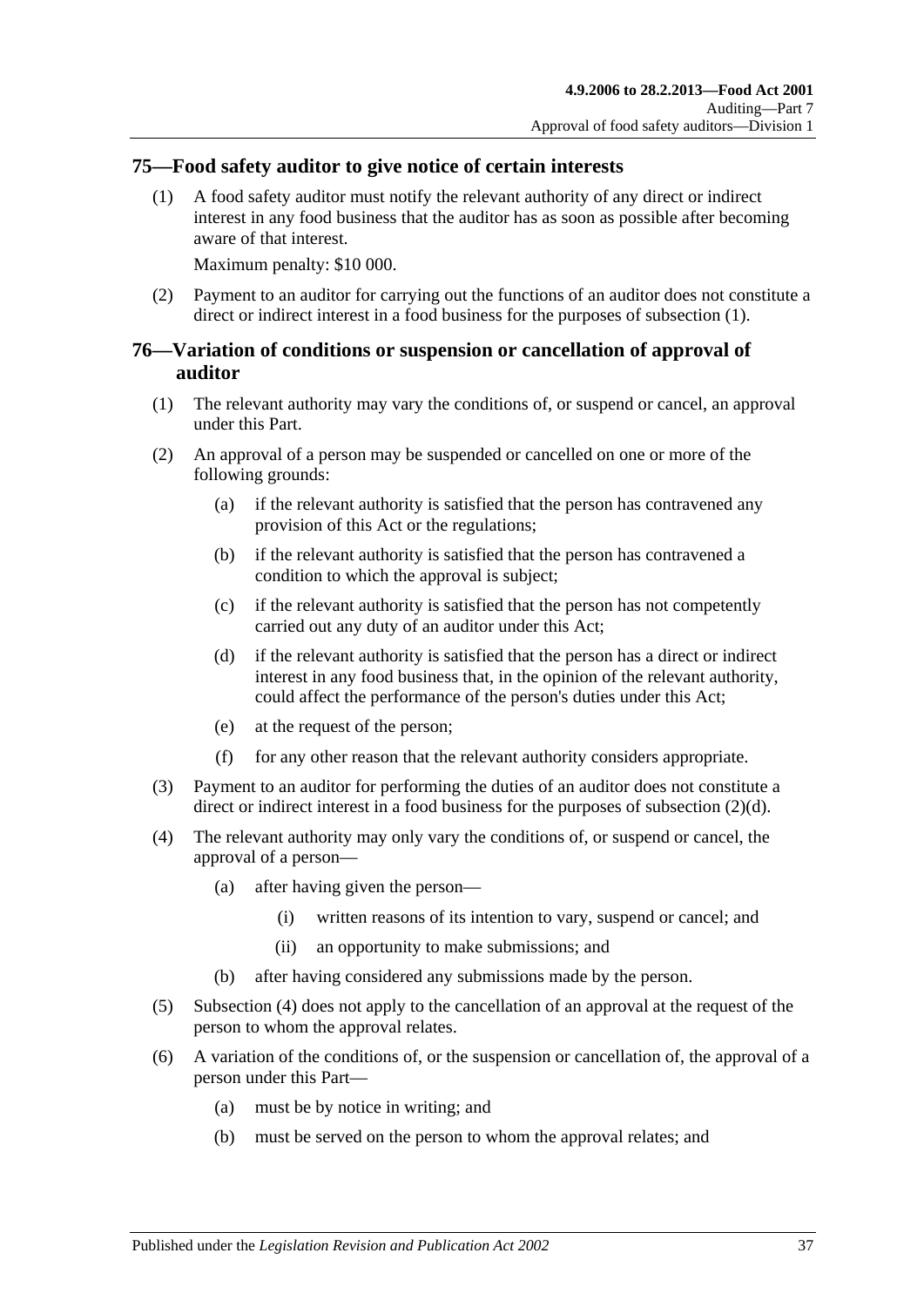(c) takes effect on the day on which the notice is served or on a later day specified in the notice.

## <span id="page-37-0"></span>**77—Review of decisions relating to approvals**

- (1) A person aggrieved by a decision of the relevant authority relating to any of the following may apply to the appropriate review body for a review of the decision:
	- (a) the grant or refusal of an application for an approval under this Part;
	- (b) the imposition of conditions on an approval;
	- (c) the variation of conditions of an approval;
	- (d) the suspension or cancellation of an approval.
- (2) An application under this section must be made within 28 days after service of—
	- (a) the written approval or notice of refusal under this Division; or
	- (b) the notice of the variation, suspension or cancellation under this Division.

## <span id="page-37-1"></span>**Division 2—Auditing and reporting requirements**

## <span id="page-37-2"></span>**78—Food safety programs and auditing requirements**

(1) The proprietor of a food business must ensure that any requirement imposed by the regulations in relation to the preparation, implementation, maintenance or monitoring of a food safety program for the food business is complied with.

Maximum penalty:

- (a) If the offender is a body corporate—\$120 000.
- (b) If the offender is a natural person—\$25 000.

Expiation fee:

- (a) If the offender is a body corporate—\$2 500.
- (b) If the offender is a natural person—\$750.
- (2) The proprietor of a food business must ensure that any food safety program required to be prepared by the regulations in relation to the food business is audited at least as frequently as is determined under [section](#page-37-4) 79(1), or as redetermined under [section](#page-39-0) 82, in relation to the food business.

Maximum penalty:

- (a) If the offender is a body corporate—\$120 000.
- (b) If the offender is a natural person—\$25 000.

Expiation fee:

- (a) If the offender is a body corporate—\$2 500.
- (b) If the offender is a natural person—\$750.

## <span id="page-37-4"></span><span id="page-37-3"></span>**79—Priority classification system and frequency of auditing**

- (1) The appropriate enforcement agency must determine—
	- (a) the priority classification of individual food businesses for the purposes of the application of any requirements of the regulations relating to food safety programs; and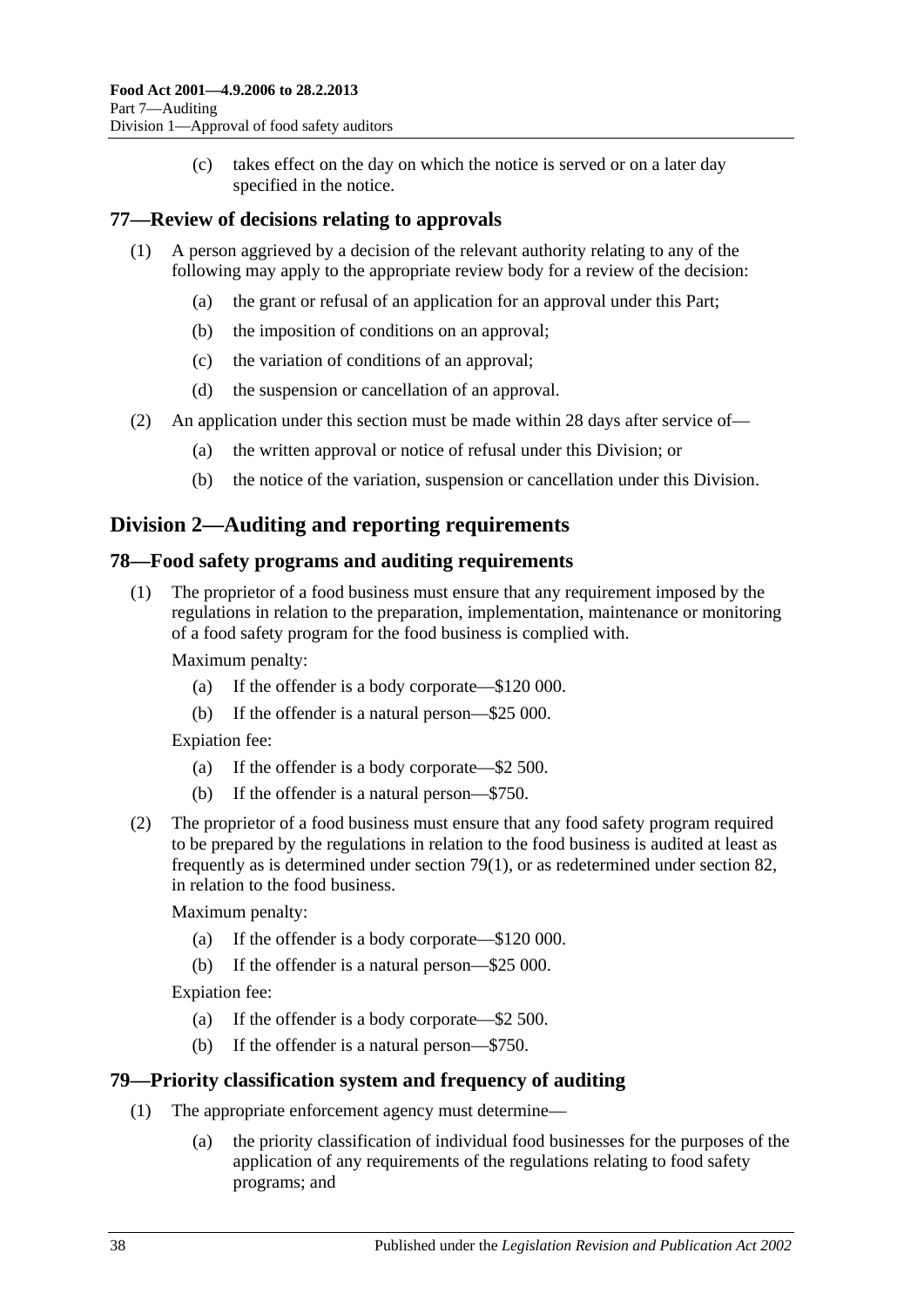- (b) the frequency of auditing of any food safety programs required to be prepared by the regulations in relation to the food businesses.
- (2) The determination must be made having regard to a priority classification system for types of food businesses approved by the relevant authority.
- (3) The appropriate enforcement agency must provide written notification to the proprietor of a food business of—
	- (a) the priority classification it has determined for the food business; and
	- (b) the frequency of auditing of any food safety programs required to be prepared by the regulations in relation to the food business; and
	- (c) the date by which the food business must have implemented any food safety program required to be prepared by the regulations in relation to the food business.
- <span id="page-38-2"></span>(4) The appropriate enforcement agency may change the priority classification of an individual food business if the appropriate enforcement agency believes that the classification is inappropriate for any reason, including as a result of changes made to the conduct of the food business.
- (5) The appropriate enforcement agency must provide written notification to the proprietor of a food business of any change in priority classification of the food business under [subsection](#page-38-2) (4).

## <span id="page-38-0"></span>**80—Duties of food safety auditors**

A food safety auditor has the following duties:

- (a) to carry out audits of any food safety programs required by the regulations to be prepared in relation to food businesses having regard to the requirements of the regulations;
- (b) to carry out any necessary follow-up action, including further audits, if necessary, to check to see if action has been taken to remedy any deficiencies of any such food safety program identified in an audit;
- (c) to carry out assessments of food businesses to ascertain their compliance with requirements of the Food Safety Standards;
- (d) to report in accordance with the requirements of this Division.

#### <span id="page-38-3"></span><span id="page-38-1"></span>**81—Reporting requirements**

- (1) A food safety auditor must report in writing to the appropriate enforcement agency the results of any audit or assessment carried out by the food safety auditor for the purposes of this Act.
- (2) A report under [subsection](#page-38-3) (1) must—
	- (a) be in the prescribed form; and
	- (b) be submitted to the appropriate enforcement agency within 21 days after the completion of the audit or assessment; and
	- (c) take account of any action taken before the submission of the report to remedy any deficiency identified by the food safety auditor.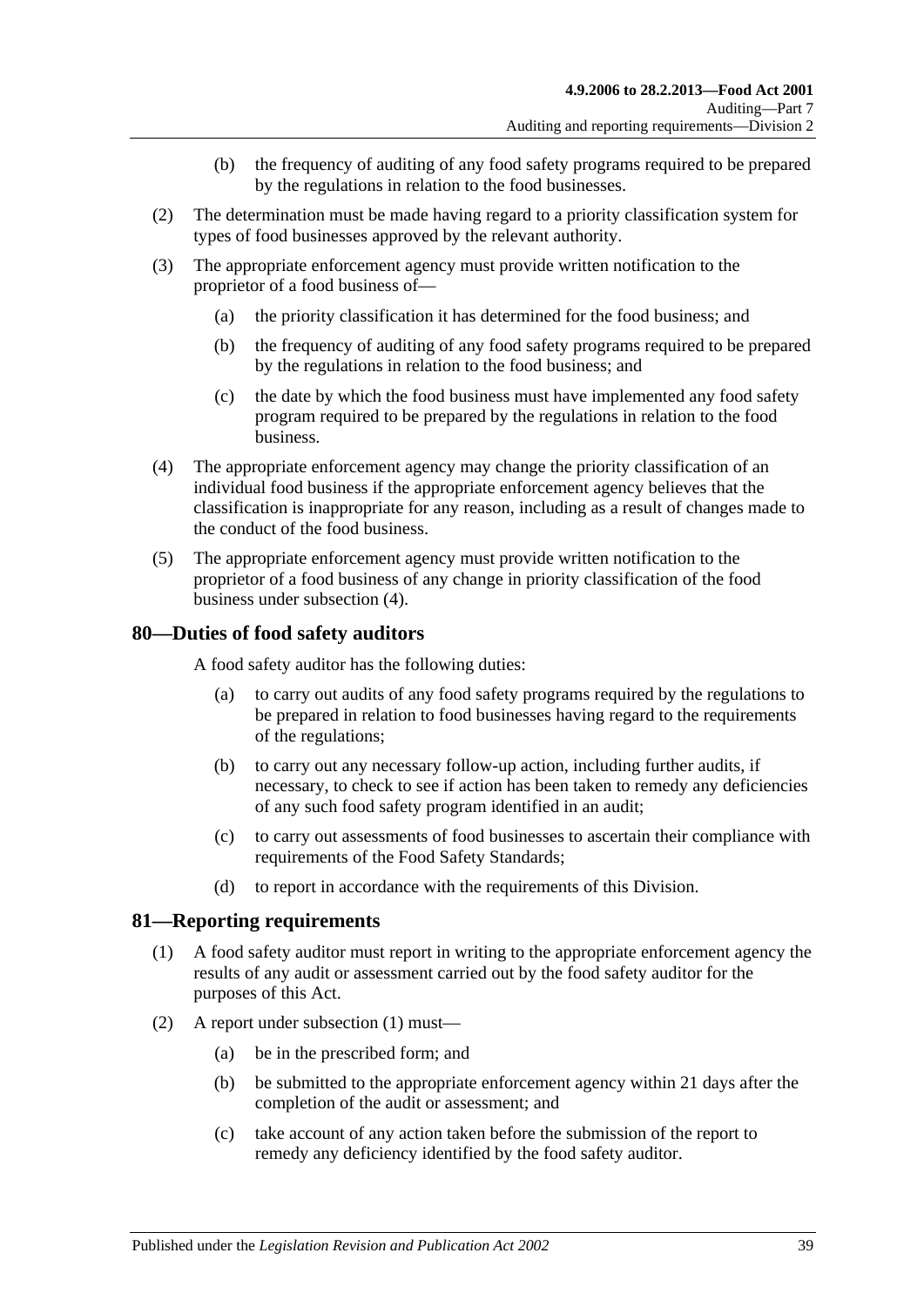- (3) A food safety auditor must indicate in a report of an audit under [subsection](#page-38-3)  $(1)$ 
	- (a) whether or not the food safety auditor is of the opinion that the food business is being carried on in compliance with the requirements of the regulations relating to food safety programs; and
	- (b) any such requirements that the food safety auditor is of the opinion are being contravened in relation to the food business and the manner in which they are being contravened.
- (4) A food safety auditor must indicate in a report of an assessment under [subsection](#page-38-3) (1)—
	- (a) whether or not the food safety auditor is of the opinion that the food business is being carried on in compliance with the provisions of the Food Safety Standards; and
	- (b) any such provisions that the food safety auditor is of the opinion are being contravened in relation to the food business and the manner in which they are being contravened.
- (5) A food safety auditor must report any contravention of this Act, the regulations relating to food safety programs, or the Food Safety Standards that comes to the food safety auditor's attention in the course of carrying out an audit or assessment for the purposes of this Act—
	- (a) that is an imminent and serious risk to the safety of food intended for sale; or
	- (b) that will cause significant unsuitability of food intended for sale,

as soon as possible but in any event within 24 hours after the contravention comes to the food safety auditor's attention.

- (6) A food safety auditor must report in writing to the appropriate enforcement agency, giving reasons, if the food safety auditor considers that the priority classification of a food business that has been audited by the food safety auditor should be changed.
- (7) A copy of a report provided to the appropriate enforcement agency in relation to an audit or assessment must be given to the proprietor of the food business concerned.

## <span id="page-39-0"></span>**82—Redetermination of frequency of auditing**

- (1) A food safety auditor may determine that the audit frequency of a food safety program required by the regulations to be prepared for a food business that has been audited by a food safety auditor be changed from the initial audit frequency applicable to a food business within the relevant priority classification to another audit frequency within the range of audit frequencies appropriate for food businesses within that priority classification, as set out in the priority classification system under this Division.
- (2) A food safety auditor must have regard to the following matters in making such a determination:
	- (a) the compliance history of the food business concerned in relation to any requirements of the regulations regarding food safety programs and the requirements of the Food Safety Standards;
	- (b) the audit compliance history (if any) established before the commencement of the Food Safety Standards.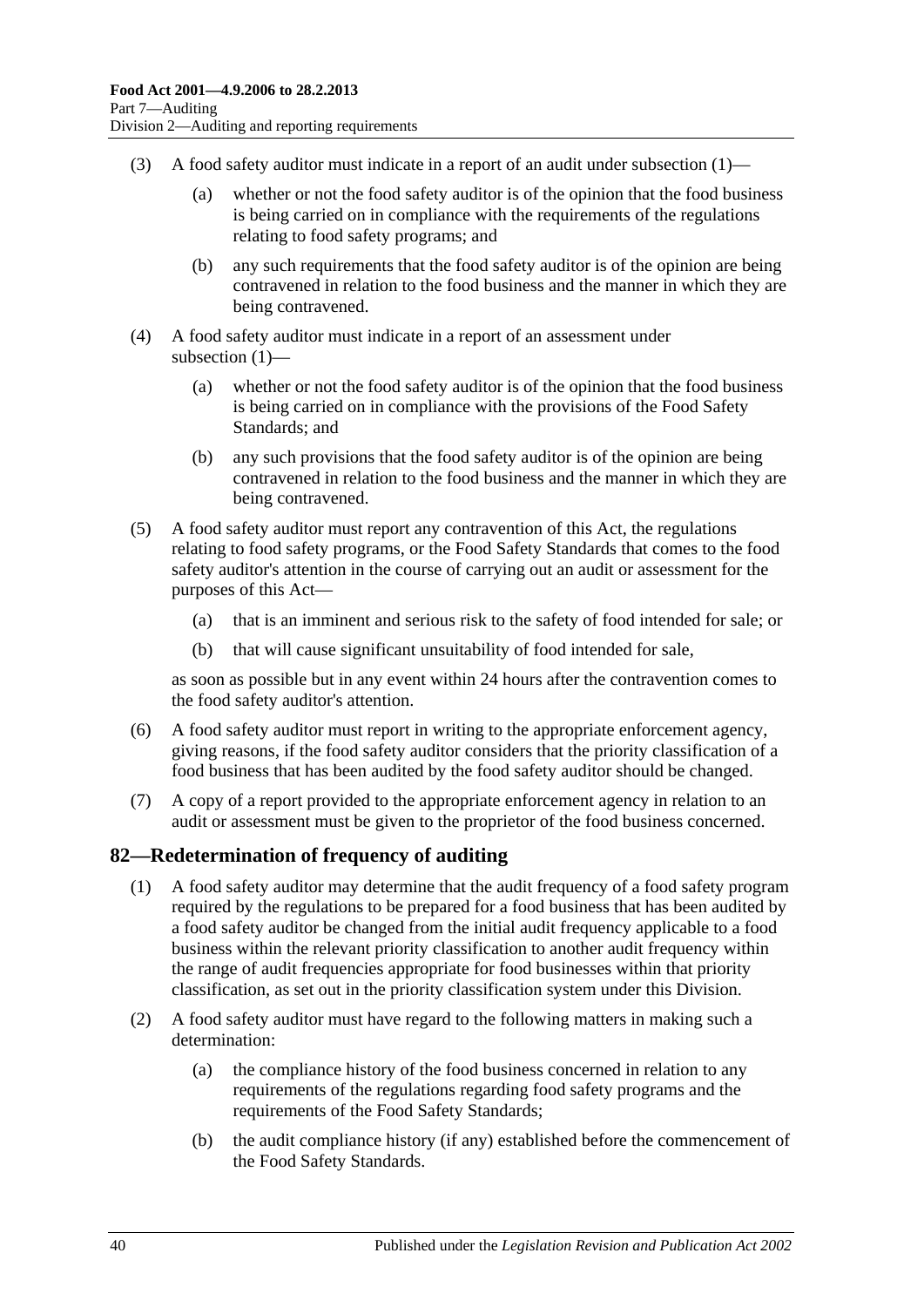## <span id="page-40-0"></span>**83—Certificates of authority of food safety auditors**

- (1) The relevant authority is to provide each food safety auditor with a certificate of authority as a food safety auditor.
- (2) The certificate of authority—
	- (a) must state that it is issued under this Act; and
	- (b) must give the name of the person to whom it is issued and bear a photograph of that person and the person's signature; and
	- (c) must state the date (if any) on which it expires; and
	- (d) must specify any conditions to which the person's approval is subject; and
	- (e) must bear the signature of the person by whom it is issued and state the capacity in which the person is acting in issuing the certificate.

#### <span id="page-40-1"></span>**84—List of food safety auditors to be maintained**

- (1) The relevant authority is to prepare and maintain a list of food safety auditors.
- (2) The list is to be made publicly available and is to be revised at least annually.

#### <span id="page-40-2"></span>**85—Obstructing or impersonating food safety auditors**

- (1) A person must not, without reasonable excuse, resist, obstruct or attempt to obstruct, a food safety auditor in the exercise of the food safety auditor's functions under this Act. Maximum penalty: \$50 000.
- (2) A person who impersonates a food safety auditor is guilty of an offence. Maximum penalty: \$5 000. Expiation fee: \$250.

# <span id="page-40-3"></span>**Part 8—Notification of food businesses**

#### <span id="page-40-5"></span><span id="page-40-4"></span>**86—Notification of food businesses**

(1) The proprietor of a food business must not conduct the food business unless the proprietor has given written notice, in the approved form, of the information specified in the Food Safety Standards that is to be notified to the appropriate enforcement agency before the business is conducted.

#### Maximum penalty:

- (a) If the offender is a body corporate—\$120 000.
- (b) If the offender is a natural person—\$25 000.

Expiation fee:

- (a) If the offender is a body corporate—\$1 500.
- (b) If the offender is a natural person—\$300.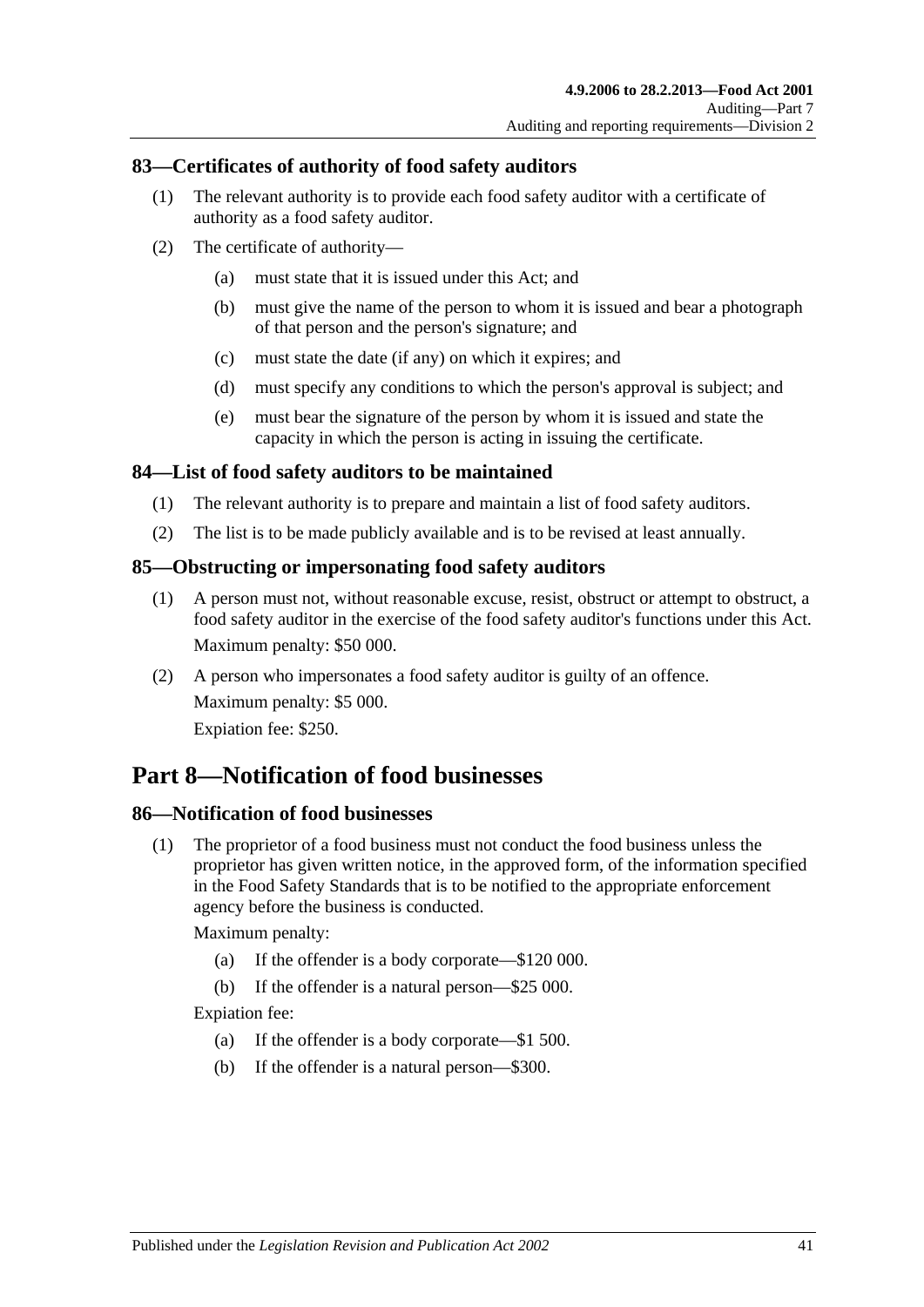<span id="page-41-5"></span>(2) The proprietor of a food business that is being conducted when the notification requirements of the Food Safety Standards commence must give written notice, in the approved form and within 3 months after the commencement of those requirements, of the information specified in the Food Safety Standard that is to be notified to the appropriate enforcement agency.

Maximum penalty:

- (a) If the offender is a body corporate—\$120 000.
- (b) If the offender is a natural person—\$25 000.

Expiation fee:

- (a) If the offender is a body corporate—\$1 500.
- (b) If the offender is a natural person—\$300.
- <span id="page-41-4"></span> $(3)$  If—
	- (a) a food business is transferred to another person; or
	- (b) there is a change in the name or address of a food business,

the proprietor of the food business (being, in the case where [paragraph](#page-41-4) (a) applies, the new proprietor) must give written notice, in the approved form and within the prescribed period, of the transfer or change (as the case may be) to the enforcement agency that would be the appropriate enforcement agency if the notification were an initial notification under [subsection](#page-40-5) (1) or [\(2\).](#page-41-5)

Maximum penalty: \$5 000.

Expiation fee: \$250.

(4) This section does not apply to a food business that is not required by the Food Safety Standards to notify the information referred to in [subsection](#page-40-5) (1) or [\(2\).](#page-41-5)

# <span id="page-41-0"></span>**Part 9—Administration**

# <span id="page-41-1"></span>**Division 1—Relevant authority**

## <span id="page-41-2"></span>**87—Provision relating to functions**

- (1) The relevant authority has such functions in relation to the administration of this Act as are conferred or imposed on the relevant authority by or under this Act.
- (2) The relevant authority may take such measures as the relevant authority considers appropriate to ensure the effective administration and enforcement of this Act.

## <span id="page-41-3"></span>**88—Delegations by relevant authority**

- (1) The relevant authority may delegate a power or function vested or conferred under this Act—
	- (a) to a particular person or body; or
	- (b) to the person for the time being occupying a particular office or position.
- (2) A power or function delegated under this section may, if the instrument of delegation so provides, be further delegated.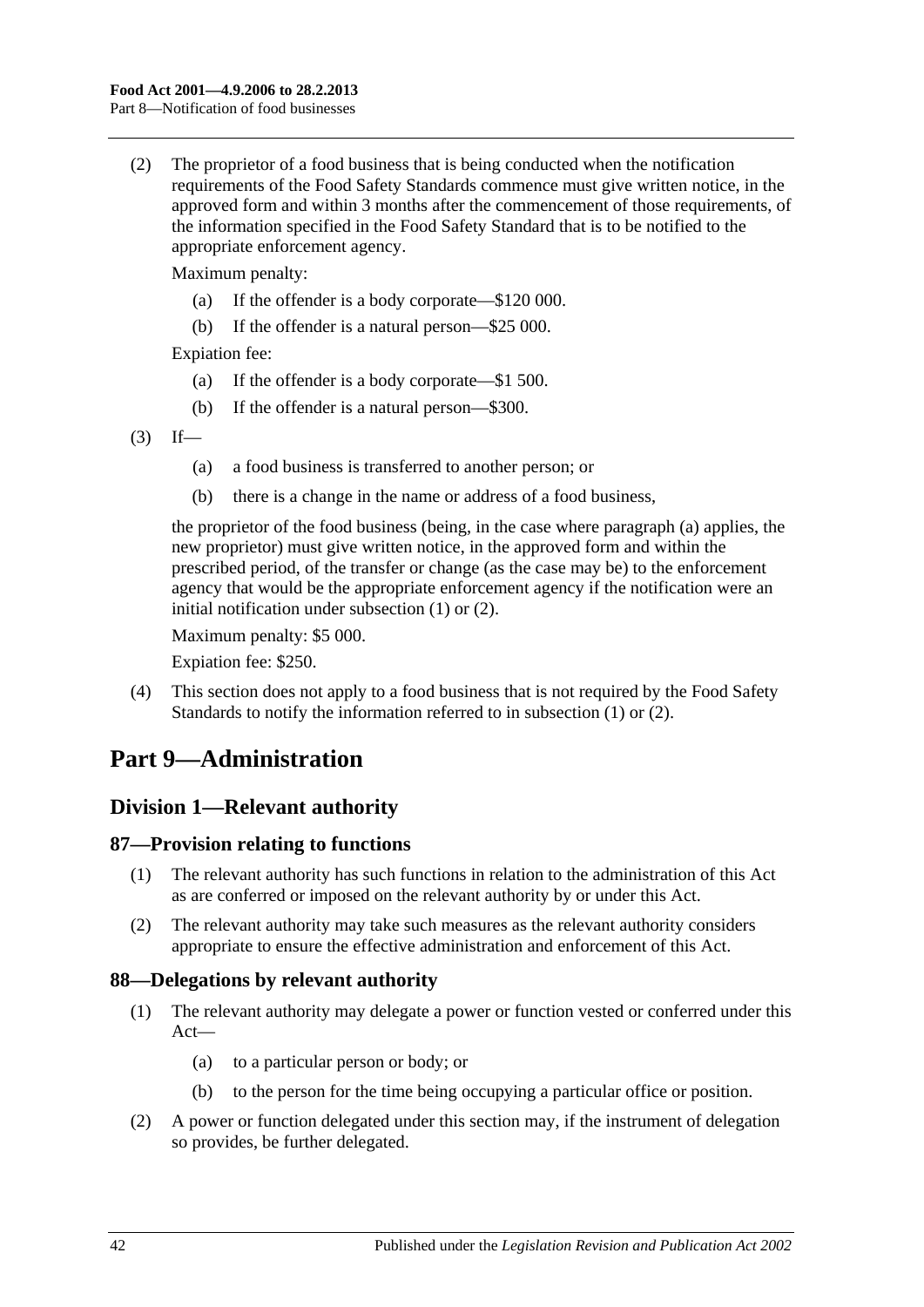- (3) A delegation—
	- (a) may be absolute or conditional; and
	- (b) does not derogate from the power of the delegator to act in a matter; and
	- (c) is revocable at will by the delegator.
- (4) In any legal proceedings an apparently genuine certificate, purportedly given by the relevant authority, containing particulars of a delegation under this section, will, in the absence of proof to the contrary, be accepted as proof that the delegation was made in accordance with the particulars.
- (5) A power must not be delegated under this section to an enforcement agency or the head of an enforcement agency without the consent in writing of the enforcement agency or the head of the enforcement agency.

## <span id="page-42-0"></span>**Division 2—Functions of enforcement agencies**

## <span id="page-42-1"></span>**89—Functions of enforcement agencies in relation to this Act**

An enforcement agency has such functions in relation to the administration of this Act as are conferred or imposed on it by or under this Act or are delegated to it under this Act.

#### <span id="page-42-2"></span>**90—Conditions on exercise of functions by enforcement agencies**

The relevant authority, after consultation with an enforcement agency, may, in writing, impose conditions or limitations on the exercise of functions under this Act by the enforcement agency.

#### <span id="page-42-3"></span>**91—Delegations by enforcement agency**

- (1) Subject to any direction, condition or limitation given, specified or imposed by the relevant authority, an enforcement agency, or the head of an enforcement agency, may delegate a power or function vested or conferred under this Act—
	- (a) to a particular person or body; or
	- (b) to the person for the time being occupying a particular office or position.
- (2) A power or function delegated under this section may, if the instrument of delegation so provides, be further delegated.
- (3) A delegation—
	- (a) may be absolute or conditional; and
	- (b) does not derogate from the power of the delegator to act in a matter; and
	- (c) is revocable at will by the delegator.
- (4) In any legal proceedings an apparently genuine certificate, purportedly given by the enforcement agency, containing particulars of a delegation under this section, will, in the absence of proof to the contrary, be accepted as proof that the delegation was made in accordance with the particulars.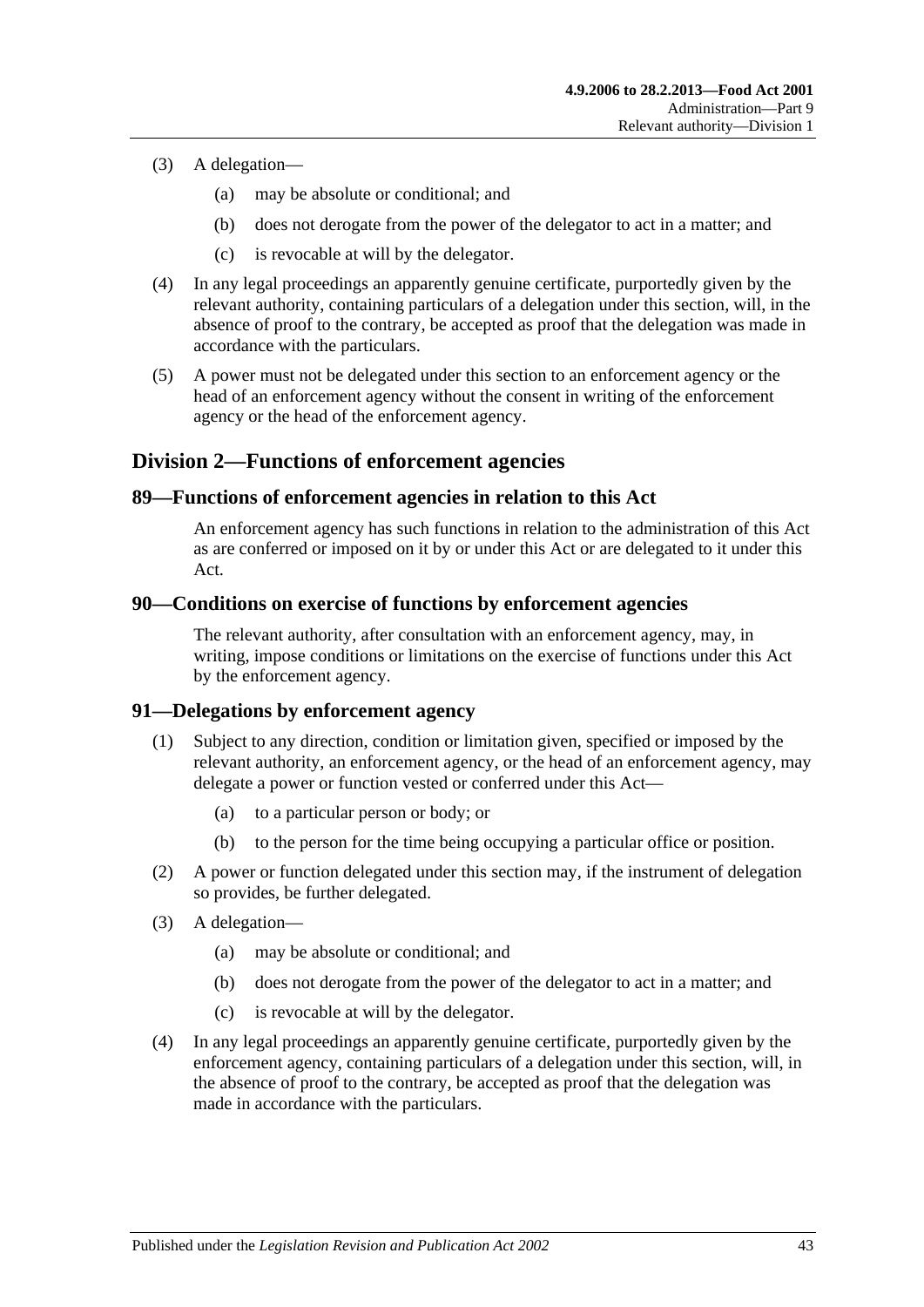## <span id="page-43-0"></span>**92—Exercise of functions by enforcement agencies**

- (1) The relevant authority may adopt national guidelines relating to the exercise of its functions under this Act and may require other enforcement agencies and authorised officers to adopt those guidelines in the carrying out of their functions under this Act.
- (2) In this section—

*national guidelines* means guidelines prepared for the purposes of this section by the Australia New Zealand Food Authority.

## <span id="page-43-7"></span><span id="page-43-1"></span>**93—Reports by enforcement agencies**

- (1) The head of an enforcement agency (other than the relevant authority) is to report to the relevant authority, at such intervals as the relevant authority requires, on the performance of functions under this Act by persons employed or engaged by the agency.
- (2) In addition to any report required under [subsection](#page-43-7) (1), the head of an enforcement agency is to forward to the relevant authority details of any proceedings for an offence under this Act or the regulations taken by an officer of the agency within one month of the proceedings being finally dealt with.

# <span id="page-43-2"></span>**Division 3—Appointment of authorised officers**

## <span id="page-43-3"></span>**94—Appointment of authorised officers**

- (1) An enforcement agency may appoint a person to be an authorised officer for the purposes of this Act, but only if the enforcement agency considers the person has appropriate qualifications or experience to exercise the functions of an authorised officer.
- (2) Each enforcement agency is to prepare and maintain a list of authorised officers appointed by it.

## <span id="page-43-4"></span>**95—Certificates of authority**

- (1) An enforcement agency is to provide each authorised officer appointed by it with a certificate of authority as an authorised officer.
- (2) The powers of an authorised officer may be limited by the authorised officer's certificate of authority.
- (3) An authorised officer is required to produce the certificate of authority—
	- (a) if requested to do so by the proprietor of a food business whose premises are entered by the authorised officer; or
	- (b) if requested to do so by a person whom the authorised officer requires to produce anything or to answer any question.

## <span id="page-43-5"></span>**Division 4—Agreement and consultation with local government sector on administration and enforcement of Act**

## <span id="page-43-8"></span><span id="page-43-6"></span>**96—Agreement and consultation with local government sector**

(1) The Minister must take reasonable steps to consult with the LGA from time to time in relation to the administration and enforcement of this Act.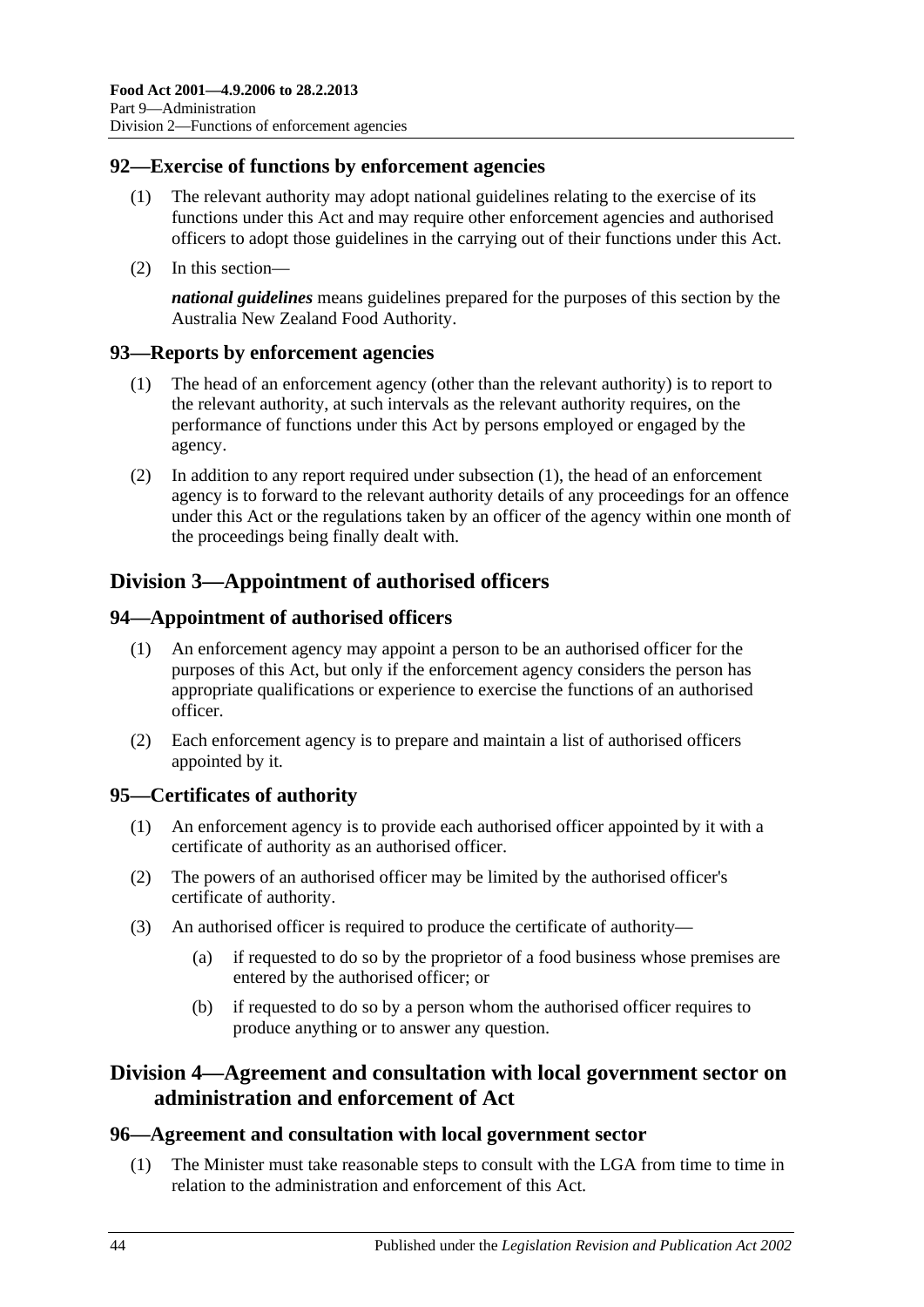- <span id="page-44-4"></span>(2) If the Minister and the LGA enter into an agreement with respect to the exercise of functions under this Act by councils, then the Minister must prepare a report on the matter and cause copies of the report to be laid before both Houses of Parliament.
- (3) A report under [subsection](#page-44-4) (2) must be accompanied by a copy of any relevant written agreement between the Minister and the LGA.
- <span id="page-44-5"></span>(4) The Minister must consult with the LGA before a regulation that confers any function on councils is made under this Act.
- (5) The annual report of the Minister under this Act must include a specific report on
	- (a) the outcome of any consultation undertaken under [subsection](#page-43-8)  $(1)$  or  $(4)$ ; and
	- (b) the operation of any agreement referred to in [subsection](#page-44-4) (2).

# <span id="page-44-0"></span>**Part 10—Procedural and evidentiary provisions**

## <span id="page-44-1"></span>**97—Offences by employers**

- (1) If an employee contravenes any provision of this Act or the regulations, the employer is taken to have contravened the same provision.
- (2) It is a defence in proceedings against an employer for such a contravention if it is proved that the employer could not, by taking all reasonable precautions and exercising all due diligence, have prevented the contravention.
- (3) An employer may be proceeded against and convicted under a provision pursuant to this section whether or not the employee has been proceeded against or been convicted under that provision.

## <span id="page-44-2"></span>**98—Offences by bodies corporate**

- (1) If a body corporate contravenes, whether by act or omission, any provision of this Act or the regulations, each person who is a member of the governing body of the body corporate or who is concerned in the management of the body corporate is taken to have contravened the same provision if the person knowingly authorised or permitted the contravention.
- (2) A person may be proceeded against and convicted under a provision pursuant to this section whether or not the body corporate has been proceeded against or been convicted under that provision.
- (3) Nothing in this section affects any liability imposed on a body corporate for an offence committed by the body corporate under this Act or the regulations.

## <span id="page-44-3"></span>**99—Liability of employees and agents**

- (1) Except as provided by [subsection](#page-44-6) (2), it is no defence in proceedings for an offence under this Act or the regulations that the defendant was, at the time of the commission of the offence, an employee or agent of another person.
- <span id="page-44-6"></span>(2) In any proceedings for an offence under this Act or the regulations, it is a defence for the defendant to prove that the defendant was under the personal supervision of the proprietor of the food business, or the owner or person in charge of the place or vehicle, in relation to which the offence was committed or of another person representing that proprietor, owner or person in charge.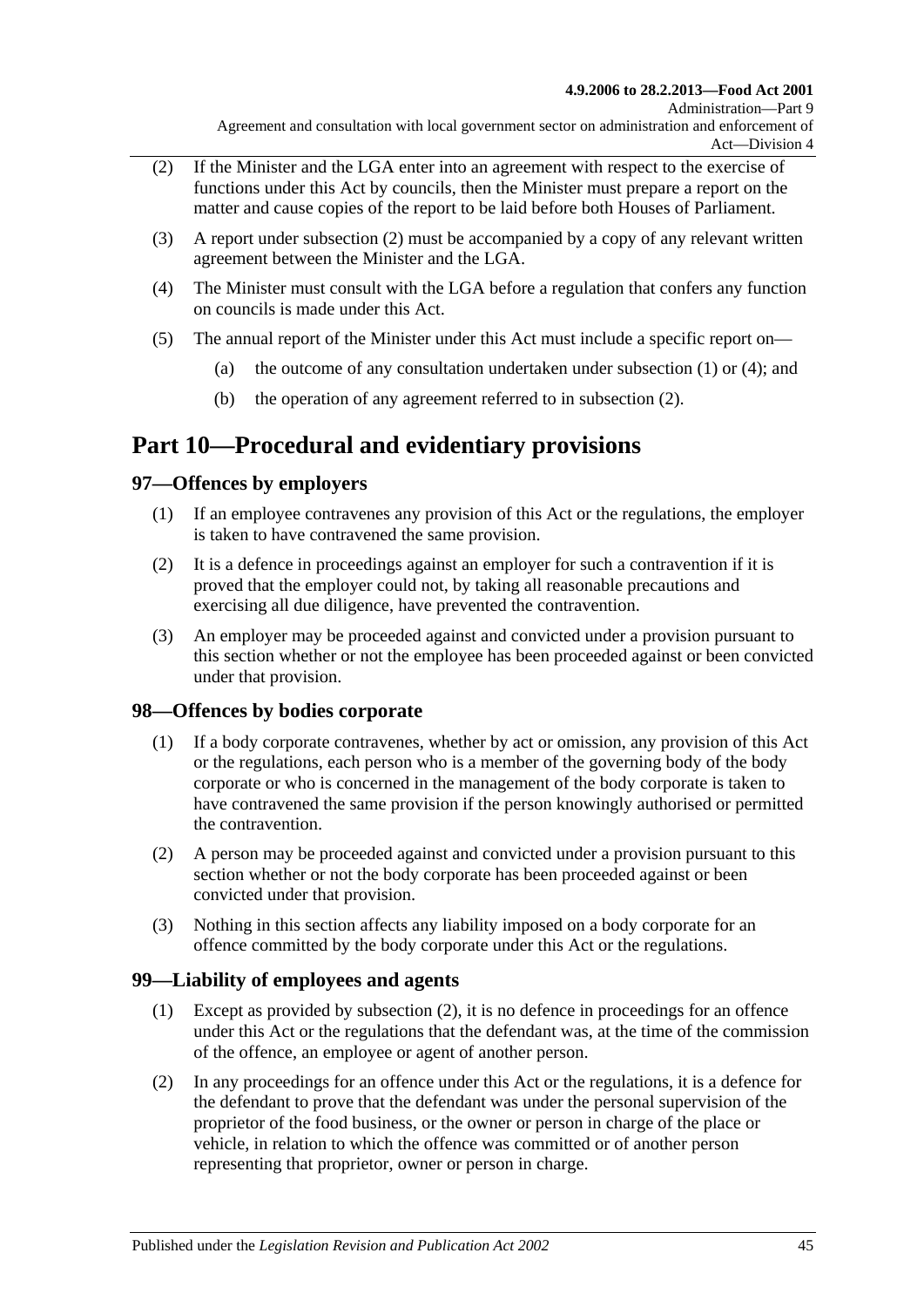### <span id="page-45-0"></span>**100—No defence to allege deterioration of sample**

In any proceedings for an offence under this Act or the regulations, it is not a defence for a person to allege that any part of a sample retained for future comparison with a sample that has been analysed has from natural causes deteriorated, perished or undergone any material change in its constitution.

#### <span id="page-45-1"></span>**101—Onus to prove certain matters on defendant**

In any proceedings for an offence under this Act or the regulations against a defendant who was responsible for making a statement on a package or in an advertisement relating to the origin or composition of the food in question or the therapeutic or nutritive properties of the effect of the food, being a statement that is alleged to have caused the food to be falsely described, the onus of proving the correctness of the statement is on the defendant.

#### <span id="page-45-2"></span>**102—Presumptions**

In any proceedings for an offence under this Act or the regulations, it is presumed until, on the balance of probabilities, the contrary is proved that—

- (a) any substance or thing capable of being used as food that was sold or prepared for sale or conveyed or intended for sale was sold, prepared, conveyed or intended for sale for human consumption; and
- (b) any substance or thing capable of being used as food is not for human consumption if it is prominently marked as not being for human consumption, or with words to that effect; and
- (c) food that is part of a batch, lot or consignment of food of the same class or description is representative of all of the food in that batch, lot or consignment; and
- (d) each part of a sample of food divided for the purpose of analysis under this Act is of uniform composition with every other part of that sample; and
- (e) a person who sold food in the conduct of a food business and was not the proprietor of the food business sold the food as the agent of the proprietor; and
- (f) a person who appears from any statement on a package containing food for sale to have imported, manufactured, packed or prepared the food is the importer, manufacturer, packager or preparer of the food, as the case may be; and
- (g) food that has been sold to a consumer has been sold at some time by any person who respectively imported, manufactured, prepared or packed the food; and
- (h) a signature purporting to be that of the head of the relevant authority or other officer of the authority, an authorised officer, the person in charge of an approved laboratory or an approved analyst is that signature.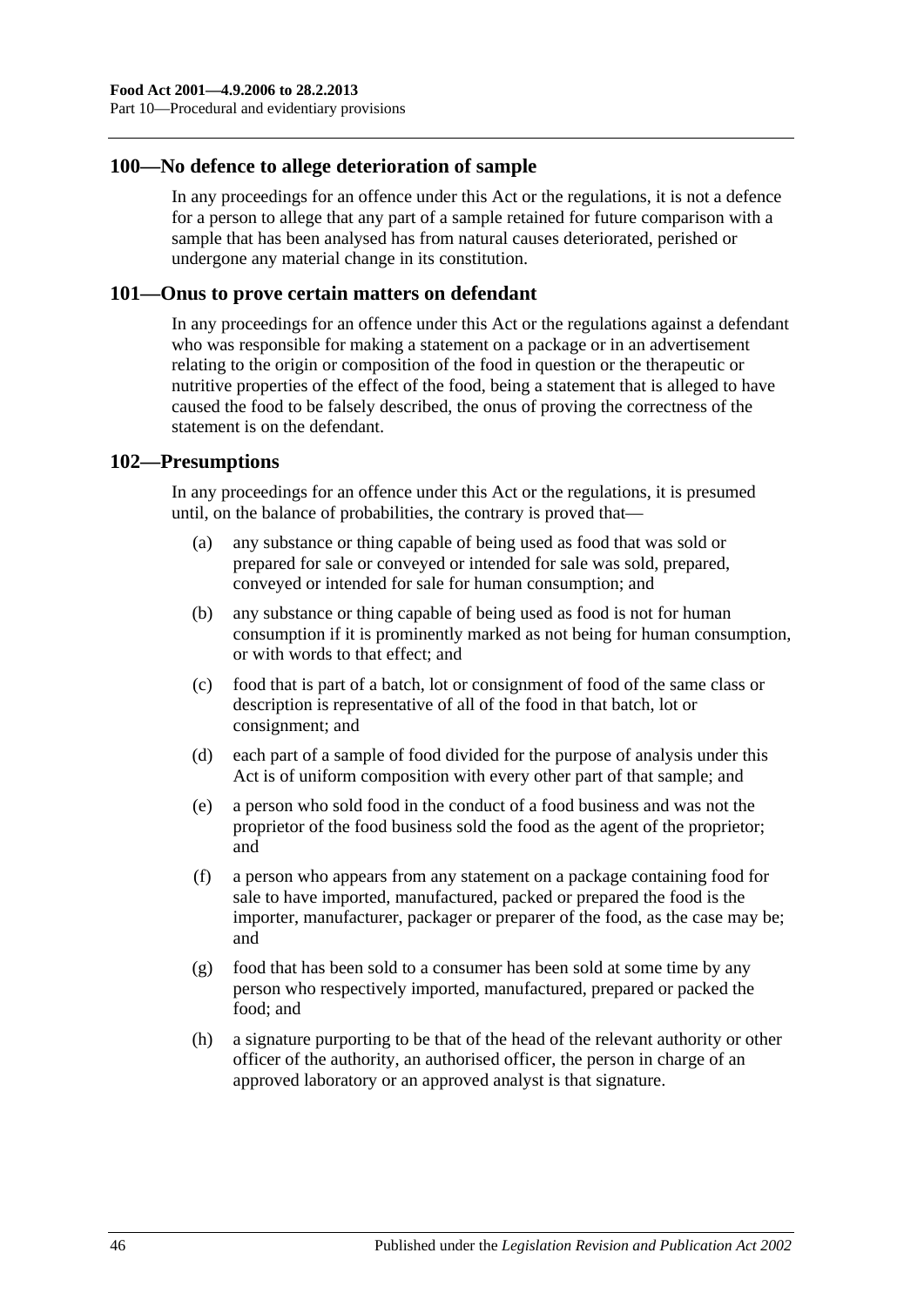#### <span id="page-46-1"></span><span id="page-46-0"></span>**103—Certificate evidence and evidence of analysts**

- (1) A certificate of the result of an analysis obtained by the defendant or the prosecution in proceedings for an offence under this Act or the regulations is admissible in any such proceedings and evidence of the facts stated in it if—
	- (a) the certificate was issued in accordance with this Act; and
	- (b) a copy of the certificate is served by the person who obtained it on the other party to the proceedings—
		- (i) in the case of a certificate obtained by the prosecution—at least 14 days before the hearing;
		- (ii) in any other case—at least 7 days before the hearing.
- (2) An analyst who carried out an analysis in relation to which a certificate is produced as evidence in proceedings as referred to in [subsection](#page-46-1) (1) need not be called as a witness in the proceedings by the party producing the certificate unless the court hearing the proceedings so orders (whether on application made to it or by any other means).
- (3) In any proceedings for an offence under this Act or the regulations, the prosecution cannot rely on an analysis as evidence for the purposes of those proceedings unless the person who carried out the analysis—
	- (a) is employed or engaged by an approved laboratory; or
	- (b) is an approved analyst; or
	- (c) was acting under the supervision of an approved analyst.
- (4) In any proceedings for an offence under this Act or the regulations—
	- (a) a document purporting to be a copy of any approval, order, notice or authority under this Act is evidence of that approval, order, notice or authority; or
	- (b) a document purporting to be signed by the head of the relevant authority certifying that at a specified time or during a specified period—
		- (i) there was or was not in force any approval, order, notice or authority in relation to a specified person or persons; and
		- (ii) that an approval, order, notice or authority was or was not subject to specified conditions,

is evidence of the matters contained in the document; or

- (c) a document purporting to be signed by the head of the relevant authority certifying—
	- (i) as to the receipt or otherwise of any notice, application or payment; or
	- (ii) that any amount of fees or other money is payable under this Act by a specified person and has not been paid at the date of the certificate,

is evidence of the matters contained in the document.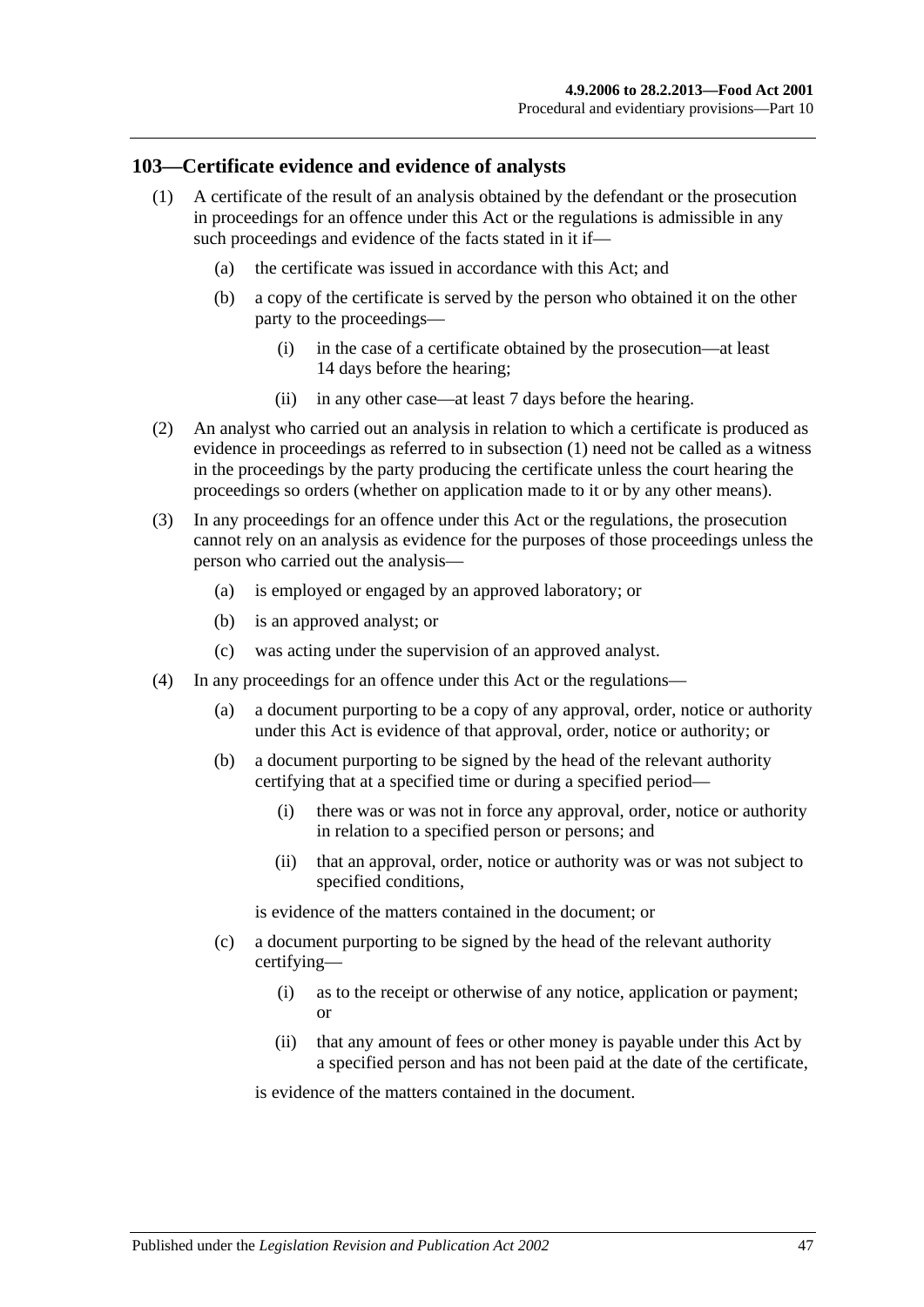## <span id="page-47-0"></span>**104—Power of court to order further analysis**

- (1) In any proceedings for an offence under this Act or the regulations, the court may, at the request of any party to the proceedings or on its own initiative, if satisfied that there is a disagreement between the evidence of the analysts for the parties to the proceedings, order that the part or parts of any sample retained under this Act be sent by the enforcement agency concerned to an independent analyst specified by the court or agreed to by the parties.
- (2) An analyst who is sent a part or parts of a sample for analysis under this section is to make an analysis of that part or those parts for the information of the court.
- (3) Subject to [section](#page-47-1) 105, the cost of an analysis under this section is to be borne by the enforcement agency concerned.

#### <span id="page-47-1"></span>**105—Court may order costs and expenses**

Without affecting any other power of a court to award costs, a court that hears proceedings for an offence under this Act or the regulations has power to make such order as it thinks fit in respect of the costs and expenses of and incidental to the examination, seizure, detention, storage, analysis (including further analysis), destruction or other disposition of any thing the subject of those proceedings.

#### <span id="page-47-2"></span>**106—Court may order forfeiture**

A court by which a person is convicted of an offence under this Act or the regulations may order the forfeiture to the Crown of any thing that was used in the commission of the offence.

## <span id="page-47-3"></span>**107—Court may order corrective advertising**

A court by which a person is convicted of an offence under [Part 2,](#page-10-3) may make one or both of the following orders:

- (a) an order requiring the convicted person to disclose in a particular manner to the public, to a particular person or to a particular class of persons specified information, or information of a specified kind, which the convicted person possesses or to which the convicted person has access;
- (b) an order requiring the convicted person to publish, at his or her own expense, in a manner and at times specified in the order, advertisements the terms of which are specified in the order.

# <span id="page-47-4"></span>**Part 11—Miscellaneous**

#### <span id="page-47-6"></span><span id="page-47-5"></span>**108—Special power of exemption**

- (1) The Minister may, by notice in the Gazette, confer exemptions from this Act or specified provisions of this Act on specified persons or persons of a specified class.
- (2) An exemption under [subsection](#page-47-6) (1) may be granted by the Minister on such conditions as the Minister thinks fit.
- (3) The Minister may, by further notice in the Gazette—
	- (a) vary or revoke an exemption;
	- (b) vary or revoke a condition of an exemption.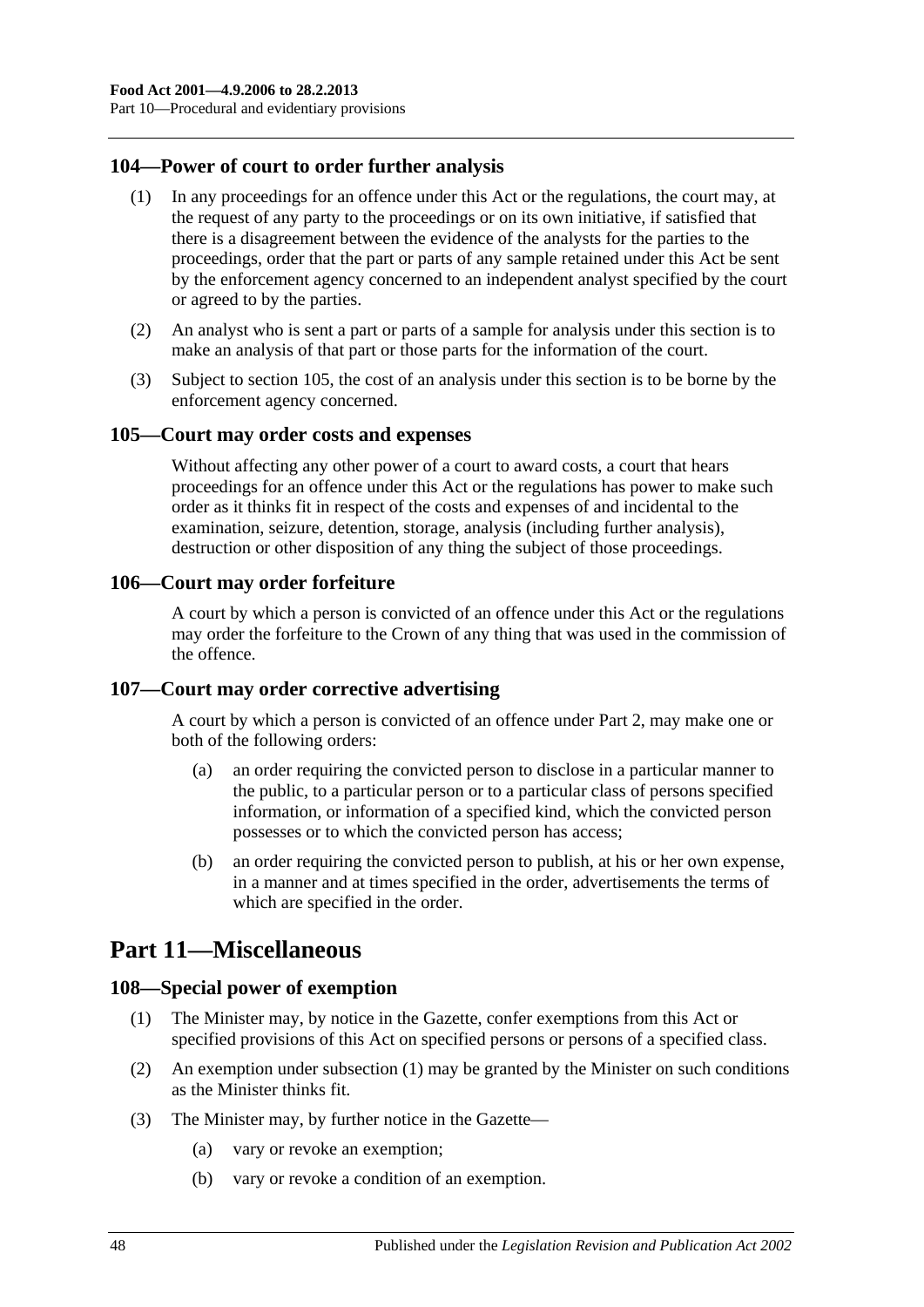(4) A person must not contravene or fail to comply with a condition of an exemption. Maximum penalty: \$10 000.

## <span id="page-48-0"></span>**109—Annual report**

- (1) The Minister must, on or before 30 September in each year, prepare a report on the operation of this Act for the financial year ending on the preceding 30 June.
- (2) The Minister must, within six sitting days after completing a report under this section, cause copies of the report to be laid before both Houses of Parliament.

## <span id="page-48-1"></span>**110—Protection from liability**

No liability attaches to—

- (a) the Crown, the relevant authority, an enforcement agency, an authorised officer or any other authority or person engaged in the administration of this Act; or
- (b) a person employed by the Crown or an enforcement agency to carry out analyses for the purposes of this Act,

for an honest act or omission in the exercise or discharge, or purported exercise or discharge, of a power, function or duty under this Act.

## <span id="page-48-2"></span>**111—Disclosure of certain confidential information**

- (1) A person who has, in connection with the administration or execution of this Act, obtained information relating to manufacturing secrets or commercial secrets or working processes must not disclose that information unless the disclosure is made—
	- (a) with the consent of the person from whom the information was obtained; or
	- (b) in connection with the administration or execution of this Act; or
	- (c) for the purposes of any legal proceedings arising out of this Act or of any report of any such proceedings; or
	- (d) in accordance with a requirement imposed by or under this Act or any other law; or
	- (e) to a person administering or enforcing a law of another jurisdiction that corresponds to this Act or any other law prescribed by the regulations; or
	- (f) to the Australia New Zealand Food Authority; or
	- (g) to a law enforcement authority; or
	- (h) with other lawful excuse.

Maximum penalty: \$50 000.

(2) A person is not guilty of an offence under this section if the information was publicly available at the time of the disclosure concerned was made.

#### <span id="page-48-4"></span><span id="page-48-3"></span>**112—Disclosure of certain information**

- (1) A person who is carrying on business as part of a multiple-site food business at which standardised food that is unpackaged, or packaged at the point of sale, is sold directly to the public must ensure that information relating to—
	- (a) any ingredient or additive of a prescribed class in that food; and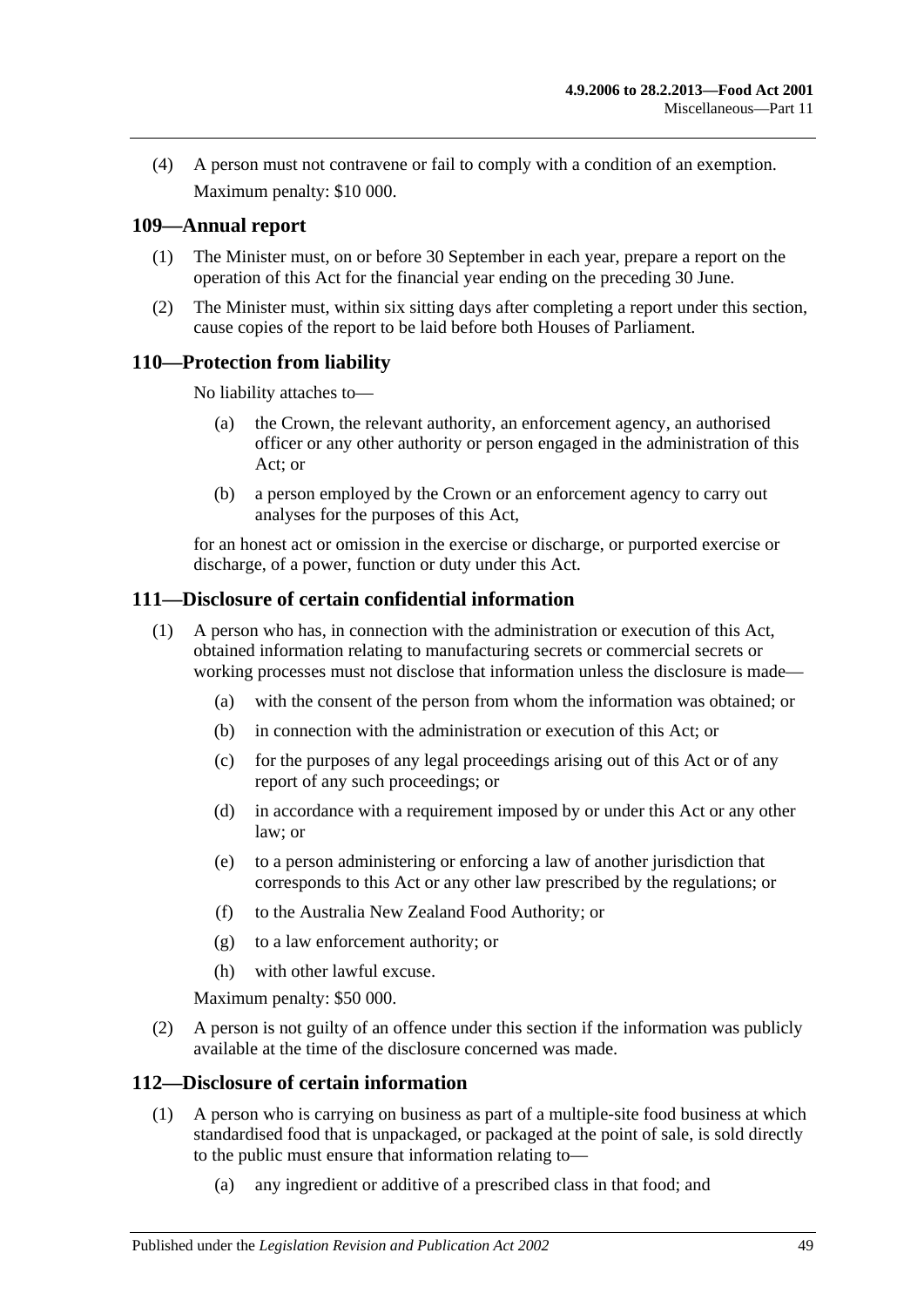- (b) any modification of a prescribed class that has occurred to any material contained in that food; and
- (c) any other matter of a prescribed class,

that complies with the requirements of the regulations is available for persons who may order or purchase that food.

- (2) The regulations may—
	- (a) prescribe the manner in which the information required under [subsection](#page-48-4) (1) is to be made available to members of the public;
	- (b) exclude certain classes of food business, or certain classes of food, from the operation of [subsection](#page-48-4) (1).

(3) A person must not, without reasonable excuse, fail to comply with a requirement imposed by or under this section.

Maximum penalty: \$2 500.

Expiation fee: \$125.

(4) In this section—

*multiple-site food business* means a food business that is carried on at five or more separate locations (including where the business is carried on under one or more franchise agreements);

*standardised food*—standardised food is food sold as part of a multiple-site food business that is intended to be the same (or substantially the same) when purchased at any location where the multiple-site food business is carried on.

## <span id="page-49-1"></span><span id="page-49-0"></span>**113—Regulations**

- (1) The Governor may make such regulations as are contemplated by this Act or as are necessary or expedient for the purposes of this Act.
- (2) Without limiting the generality of [subsection](#page-49-1) (1), those regulations may—
	- (a) require the preparation, implementation, maintenance and monitoring of food safety programs for food businesses to ensure that the provisions of this Act and the Food Standards Code are complied with;
	- (b) regulate, restrict or prohibit the use or sale of specified substances or things (or substances or things of a specified class) as food, or as an ingredient or additive in food;
	- (c) require persons selling specified kinds of food to provide specified information in relation to the food to purchasers;
	- (d) impose requirements with regard to the packaging and labelling of food generally, or specified kinds of food;
	- (e) provide for the regular analysis, examination or testing of food by specific classes of persons;
	- (f) provide for the keeping of records by specified classes of persons and for the inspection of those records;
	- (g) regulate the form and content of advertisements relating to food;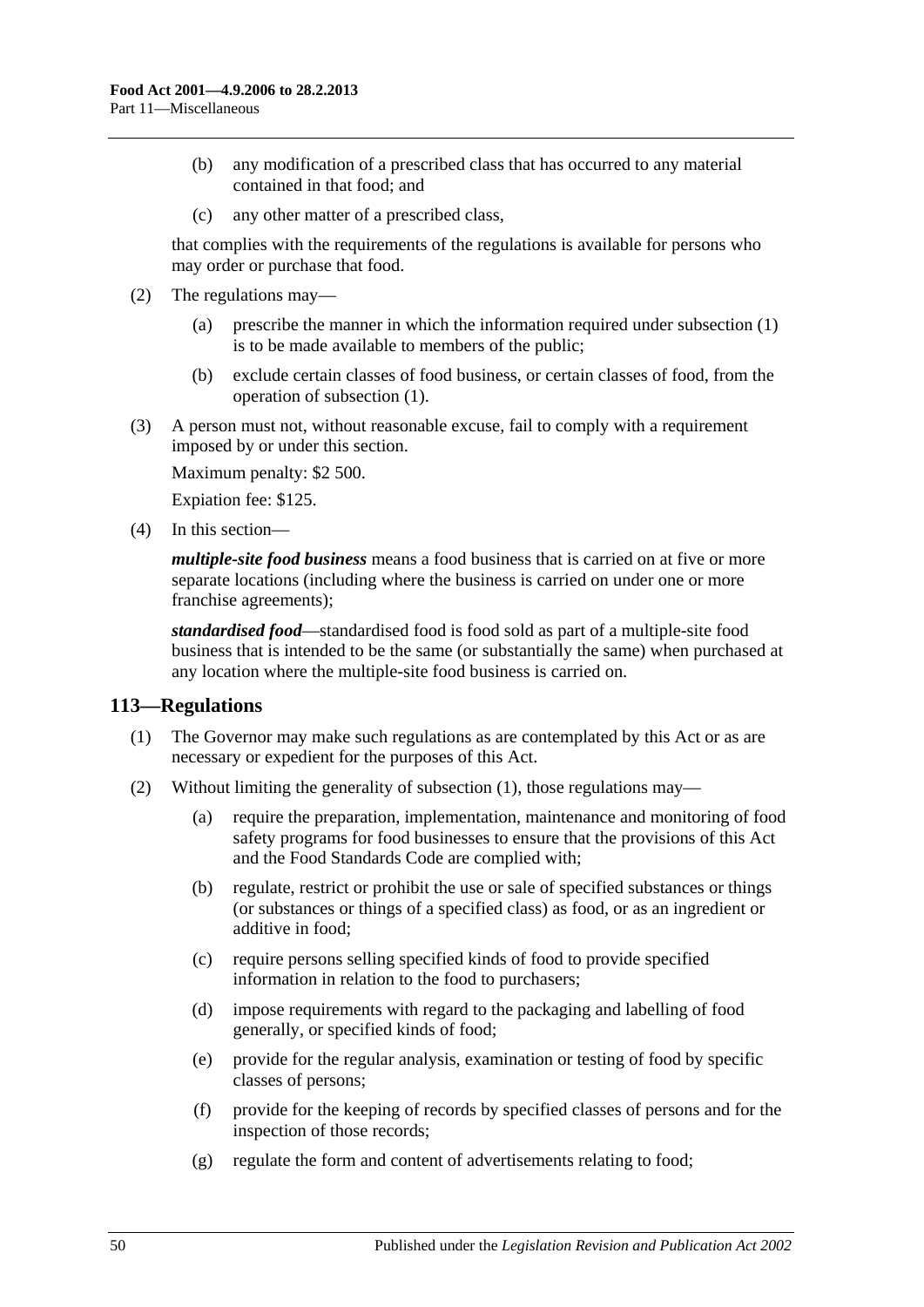- (h) regulate or restrict the use of automatic food vending machines;
- (i) fix, or provide for the imposition of, fees or charges for the purposes of this Act, including (but not limited to) fees or charges for the provision of information, or for the carrying out of any inspection or analysis (whether or not the inspection or analysis was requested or agreed to), or in connection with the notification of the use of any food business;
- (j) fix, regulate or restrict the imposition of fees or charges for or in connection with audits or other activities carried out by food safety auditors for the purposes of this Act;
- (k) provide for the payment to an enforcement agency of part of any fee or charge of a prescribed kind paid or recovered in connection with audits or other activities carried out by food safety auditors for the purposes of this Act (being a payment of an amount prescribed by the regulations, or an amount expressed as a prescribed percentage of the relevant fee or charge, which is to be paid to the enforcement agency at the time that a report of a prescribed kind is provided to the enforcement agency, or at some other time prescribed by the regulations);
- (l) fix, or provide for the imposition of, fees for the making of applications or the giving of notifications under this Act, or in connection with any other matter;
- (m) impose requirements for the notification by food businesses of information relating to the conduct of those food businesses;
- (n) make provision with respect to administrative procedures for the purposes of this Act;
- (o) require the provision of information, returns or reports to the Minister or any other prescribed authority;
- (p) provide that a specified provision of this Act does not apply, or applies with prescribed variations, in any circumstance or situation (or circumstance or situation of a prescribed class) specified by the regulations, subject to any condition to which the regulations are expressed to be subject;
- (q) determine that specified offences under this Act or the regulations are expiable and fix expiation fees, not exceeding \$500, with respect to those offences;
- (r) prescribe fines, not exceeding \$2 500 in cases involving natural persons and \$5 000 in cases involving bodies corporate, for contravention of a regulation.
- (3) The regulations may apply, wholly or partially and with or without modification, a code, standard, rule or other document prepared or published by a body referred to in the regulation (as in force from time to time or as in force at a particular time), as regulations applying under this Act (and, in so applying such code, standard, rule or other document, may provide for their citation for the purposes of the law of this State).
- (4) The regulations may adopt or incorporate, wholly or partially and with or without modification, a code, standard, rule or other document prepared or published by a body referred to in the regulation (as in force from time to time or as in force at a particular time).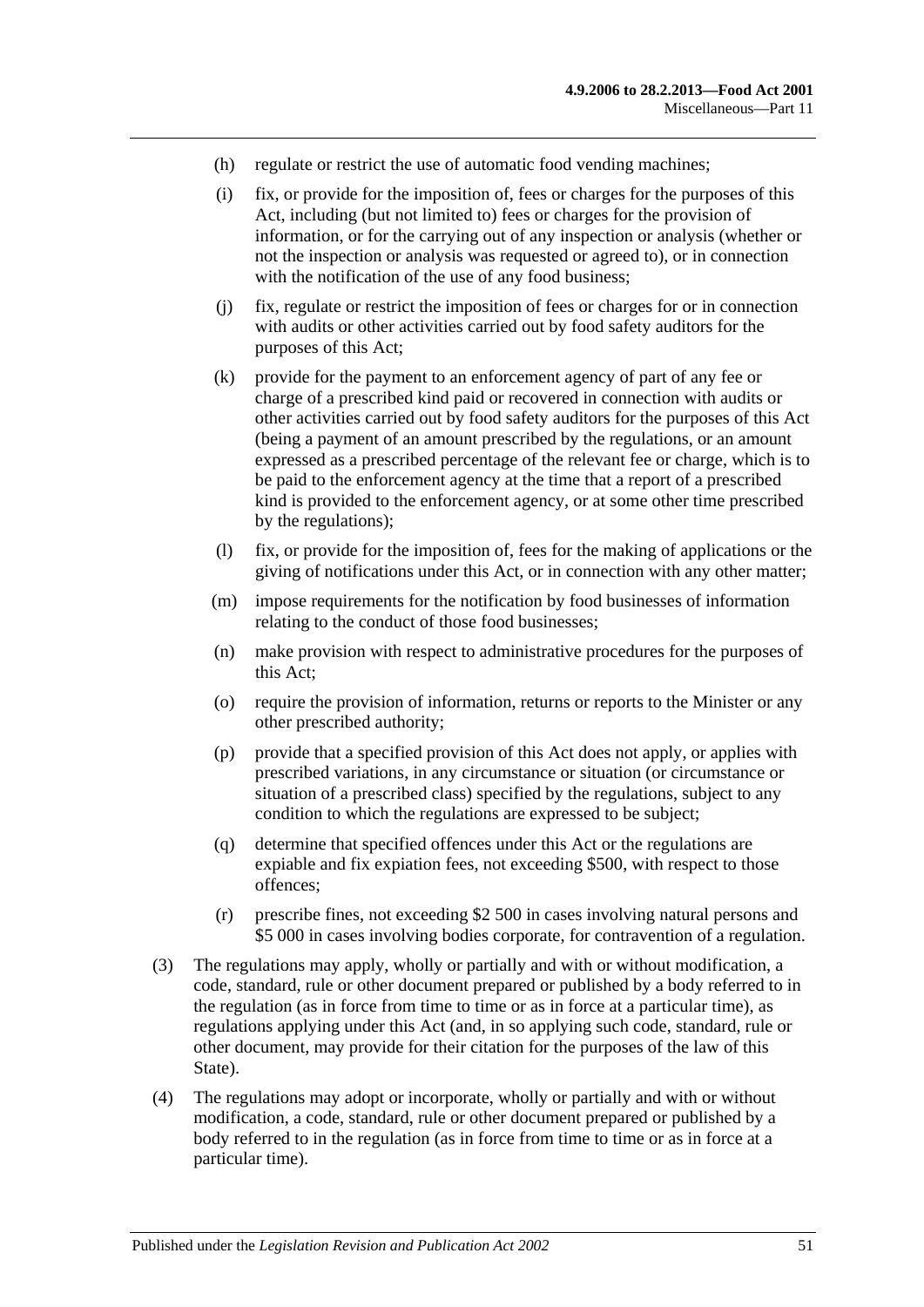- (5) Any regulations applying, adopting or incorporating a code, standard, rule or other document may contain such incidental, supplementary or transitional provisions as appear to the Governor to be necessary.
- (6) The regulations, or a code, standard, rule or other document applied, adopted or incorporated by the regulations, may—
	- (a) refer to or incorporate, wholly or partially and with or without modification, a code, standard, rule or other document prepared or published by a particular body (as in force from time to time or as in force at a particular time); and
	- (b) be of general or limited application; and
	- (c) make different provision according to the persons, things or circumstances to which they are expressed to apply; and
	- (d) provide that any matter or thing is to be determined, dispensed with, regulated or prohibited according to the discretion of the Minister or any other prescribed authority.

 $(7)$  If—

- (a) a code, standard, rule or other document is applied, adopted or incorporated by the regulations; or
- (b) the regulations, or a standard, rule or other document applied, adopted or incorporated by the regulations, refers to a code, standard, rule or other document prepared or published by a particular body,

then—

- (c) a copy of the code, standard, rule or other document must be kept available for inspection by members of the public, without charge and during normal office hours, at an office or offices specified by notice in the Gazette; and
- (d) in any legal proceedings, evidence of the contents of the code, standard, rule or other document may be given by production of a document purporting to be certified by or on behalf of the Minister as a true copy of the code, standard, rule or other document.

## <span id="page-51-0"></span>**115—Savings and transitional regulations**

- (1) The Governor may make regulations containing provisions of a savings or transitional nature consequent on the enactment of this Act.
- (2) If such a regulation so provides, it has effect despite any provision of this Act.
- (3) A provision of a regulation made under this section may, if the regulation so provides, take effect from the date of assent to this Act or a later date.
- (4) To the extent to which any such provision takes effect from a date that is earlier than the date of its publication in the Gazette, the provision does not operate so as—
	- (a) to affect, in a manner prejudicial to any person (other than the State or an authority of the State), the rights of that person existing before the date of its publication; or
	- (b) to impose liabilities on any person (other than the State or an authority of the State) in respect of anything done or omitted to be done before the date of its publication.